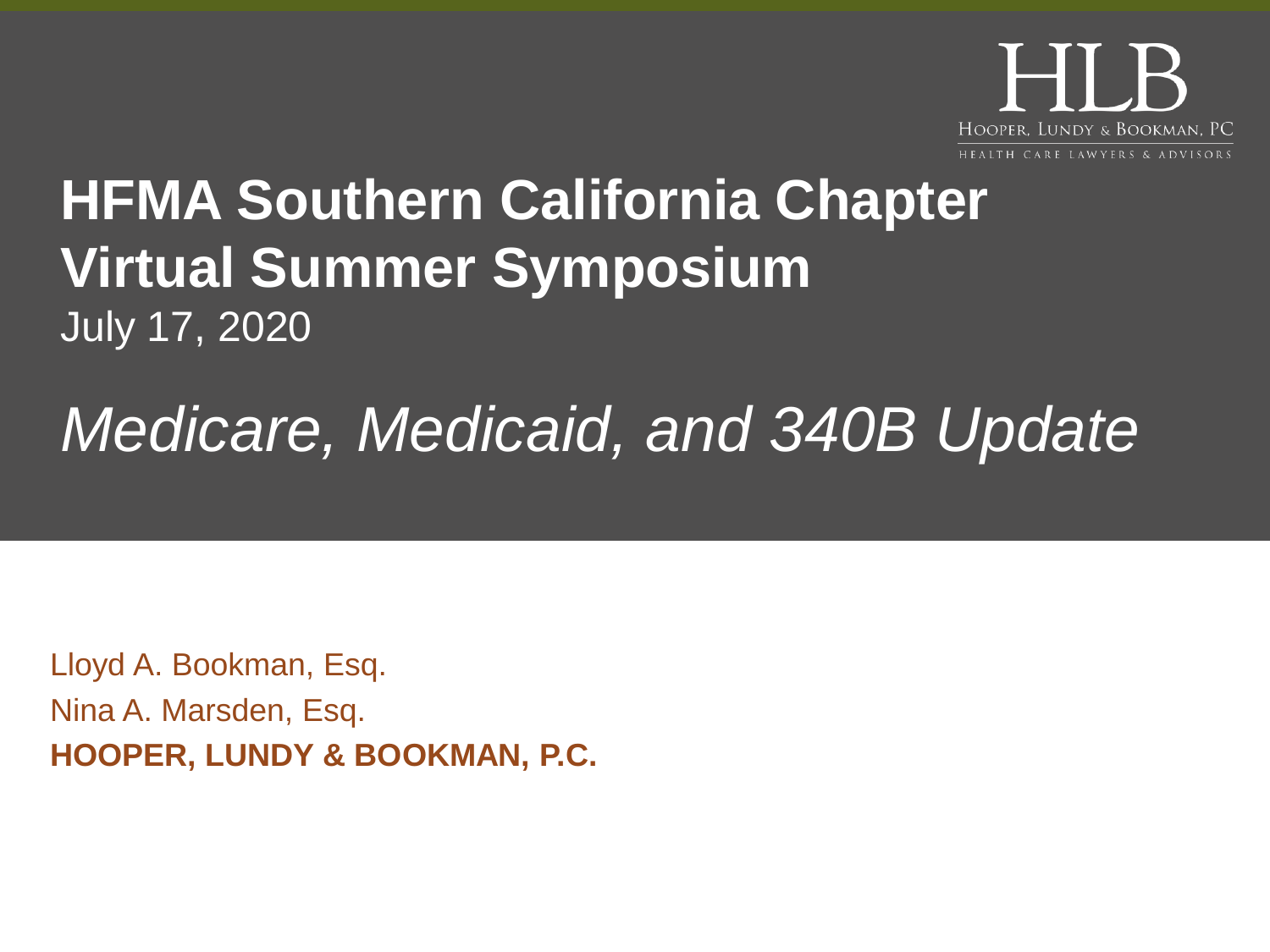

- Medicare Update (FY 2021 IPPS Rule)
	- o Bad Debt
	- o Price Transparency
- Medi-Cal Update
- Provider Relief Fund
- 340B Update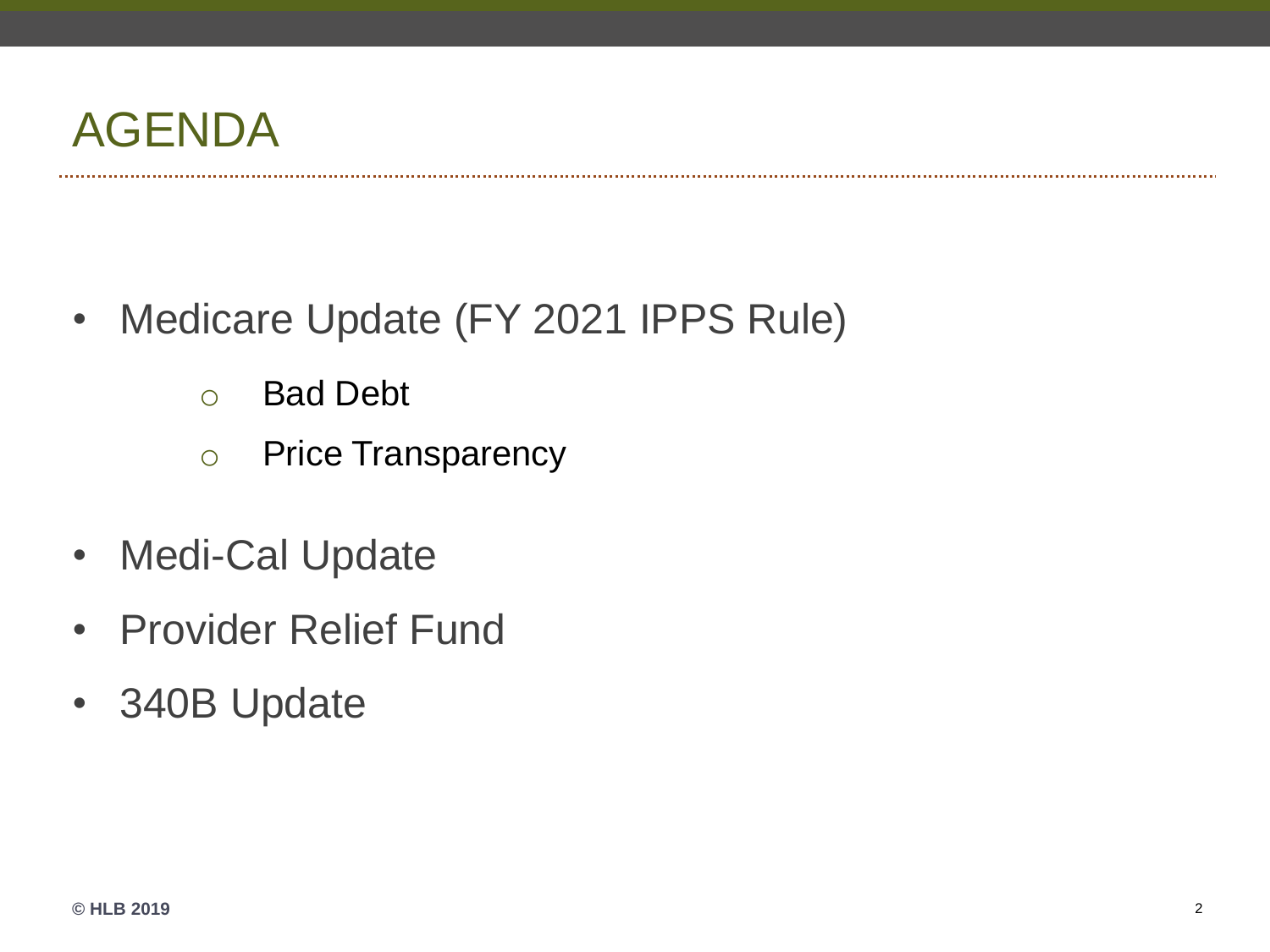

# MEDICARE BAD DEBT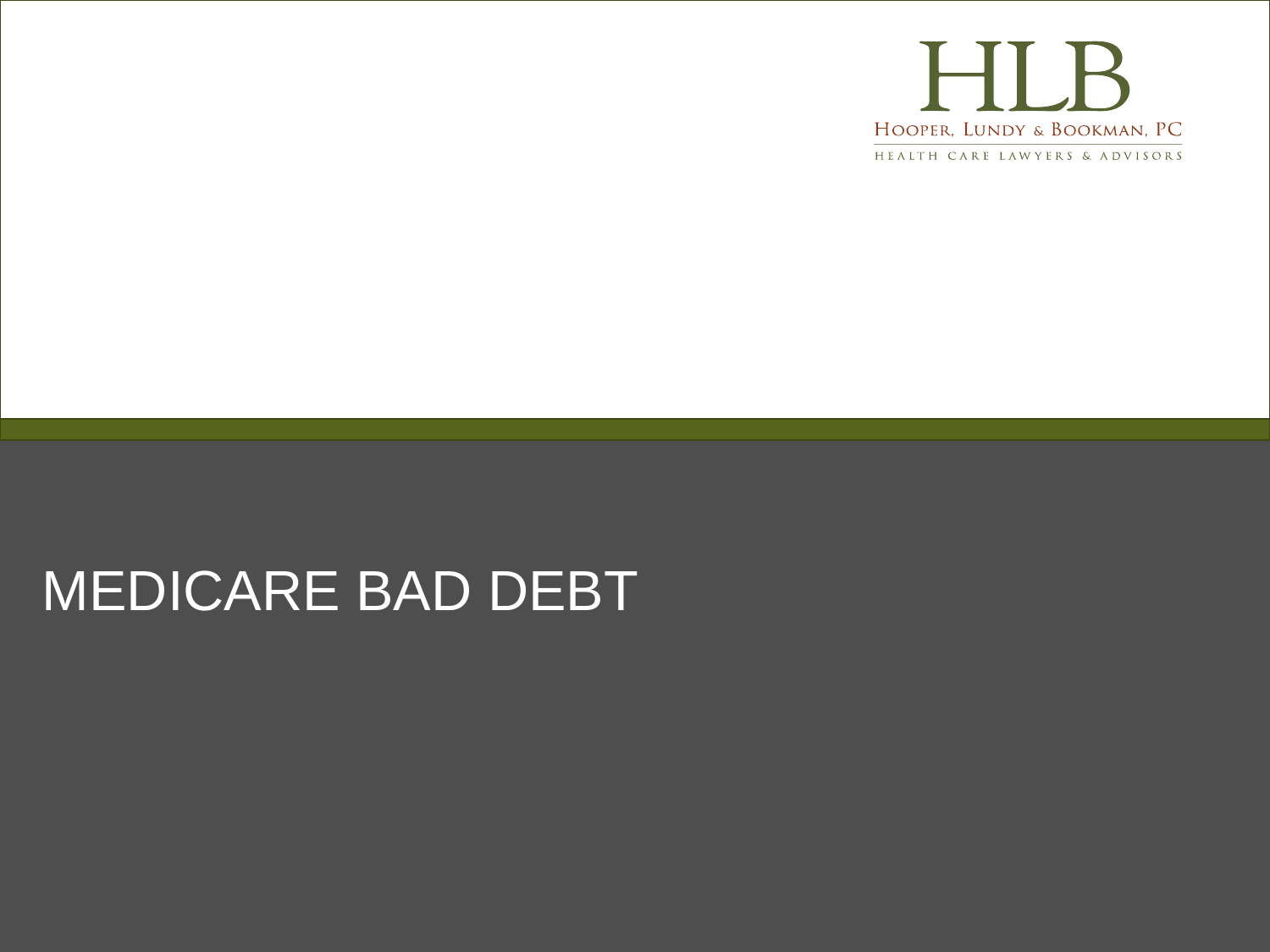#### Medicare Bad Debt

Medicare pays some of the uncollectible deductible and coinsurance amounts to certain providers for bad debt of Medicare beneficiaries.

- Debt must be **related to covered services** and **derived from deductible and coinsurance amounts.**
- **Reasonable collection effort**s must be made
- Debt must **be actually uncollectible** when claimed as worthless.
- Sound business judgment must establish **no likelihood of recovery**

Sources:

- Social Security Act 1861(v)(1)
- 42 CFR Section 413 89
- Provider Reimbursement Manual, Chapter 3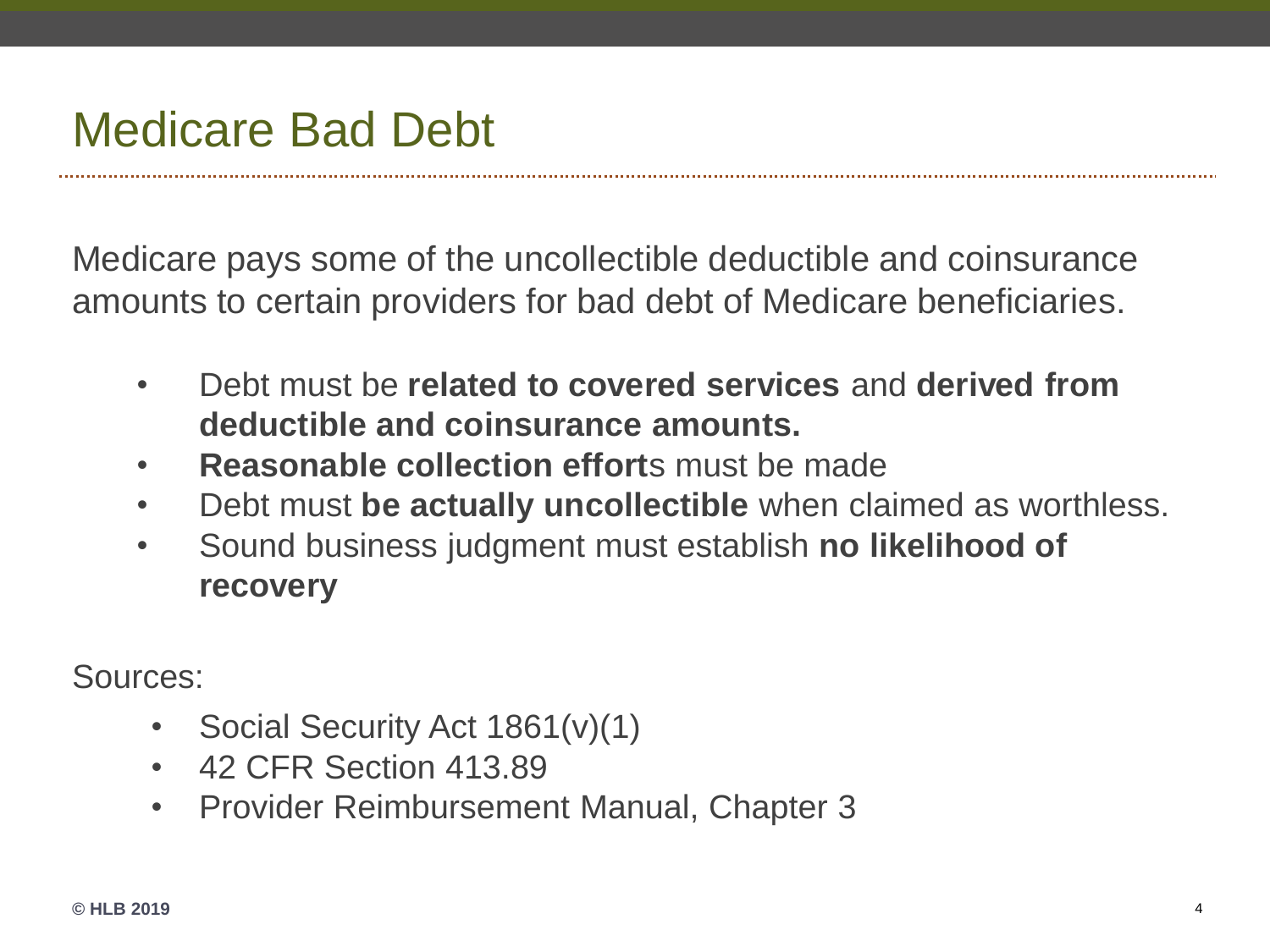**Medicare FY 2021 IPPS Final Rule** (85 Fed. Reg. 32,460 (May 29, 2020))

- CMS proposes changes to **"clarify"** certain Medicare bad debt policies that have been the subject of litigation and generated interest/questions over the past several years
- CMS is proposing to make most of these changes effective **retroactively**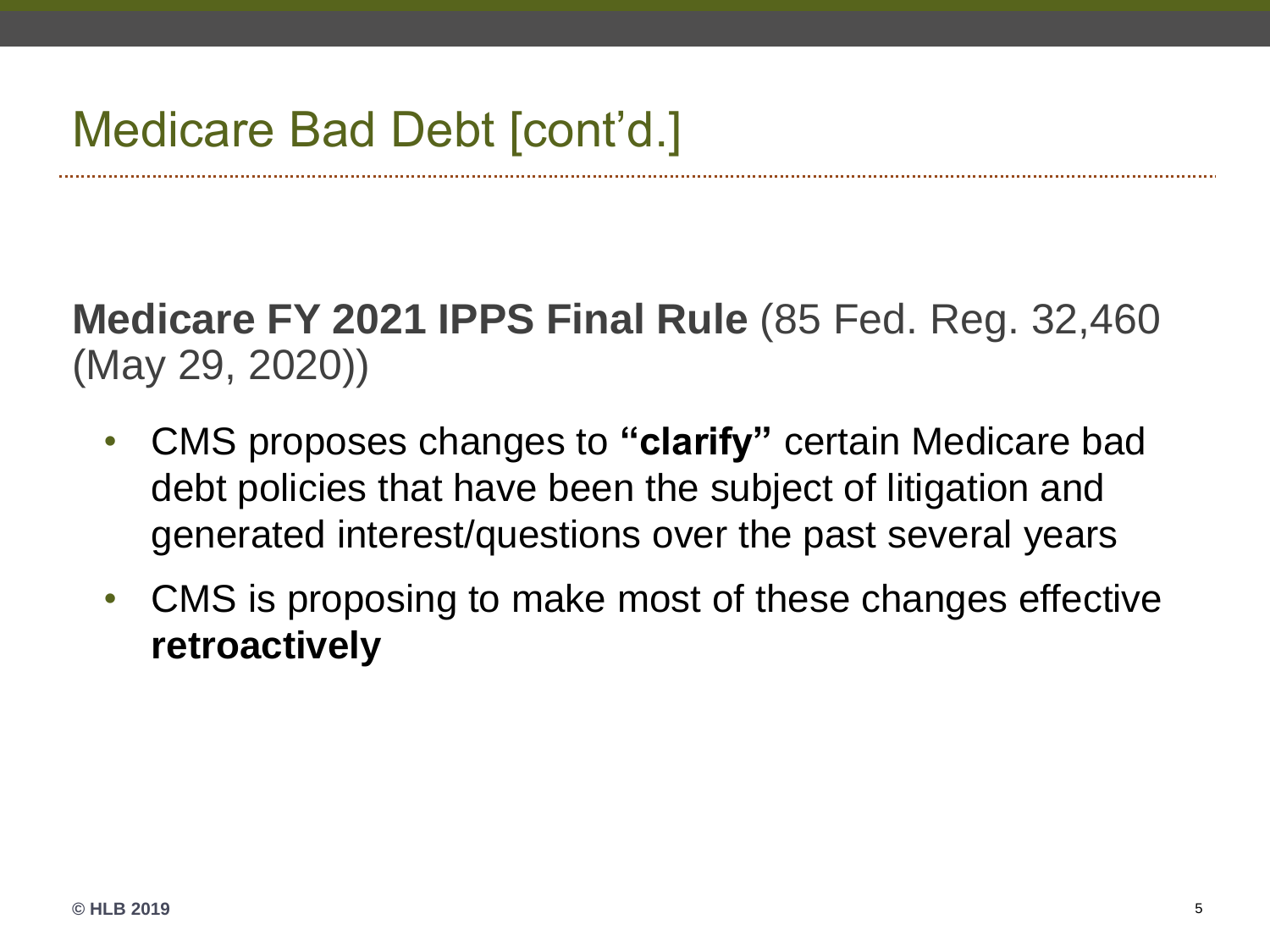#### Reasonable Collection Efforts

Proposed Revision (codifying PRM): **Issuance of Bill** 

- Similar collection efforts for Medicare and non-Medicare patients
- For cost reporting periods beginning before 10/1/2020, issuance of bill *on or shortly after discharge or death* of the beneficiary.
- For cost reporting periods beginning on or after 10/1/2020, issuance of bill *on or before 120 days after the latter of*:
	- o The date of the Medicare RA
	- $\circ$  The date of the RA from secondary payer, if any
- Genuine, not token, collection effort
	- o E.g., subsequent billings, collection letters, telephone calls, personal contacts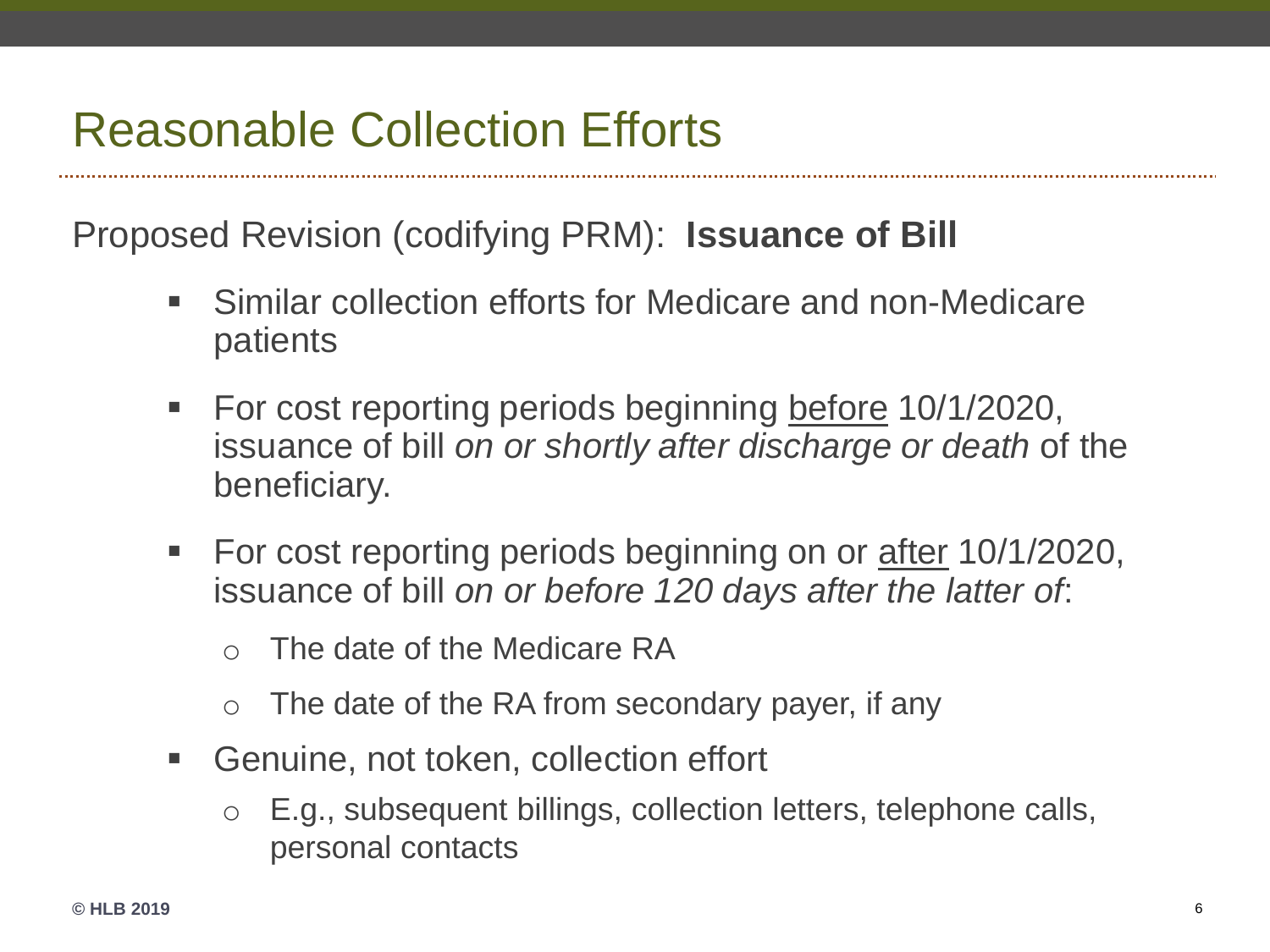### Reasonable Collection Efforts [cont'd.]

#### Proposed Revision: **120-day Collection Effort and Reporting Period for Writing Off Bad Debts**

- o At least 120 days must have passed since first attempt to receive payment (codifying PRM)
	- Partial payment restarts the 120-day period (clarification of CMS policy)
- o Any payment after the write-off date but before end of the cost reporting period must be used to reduce the final bad debt (codifying PRM)
	- Any recovered amount must be used to reduce the provider's reimbursable costs in the period in which the amount is recovered BUT the amount of such reduction must not exceed the actual amount reimbursed by the program for the related bad debt in the applicable prior cost reporting period.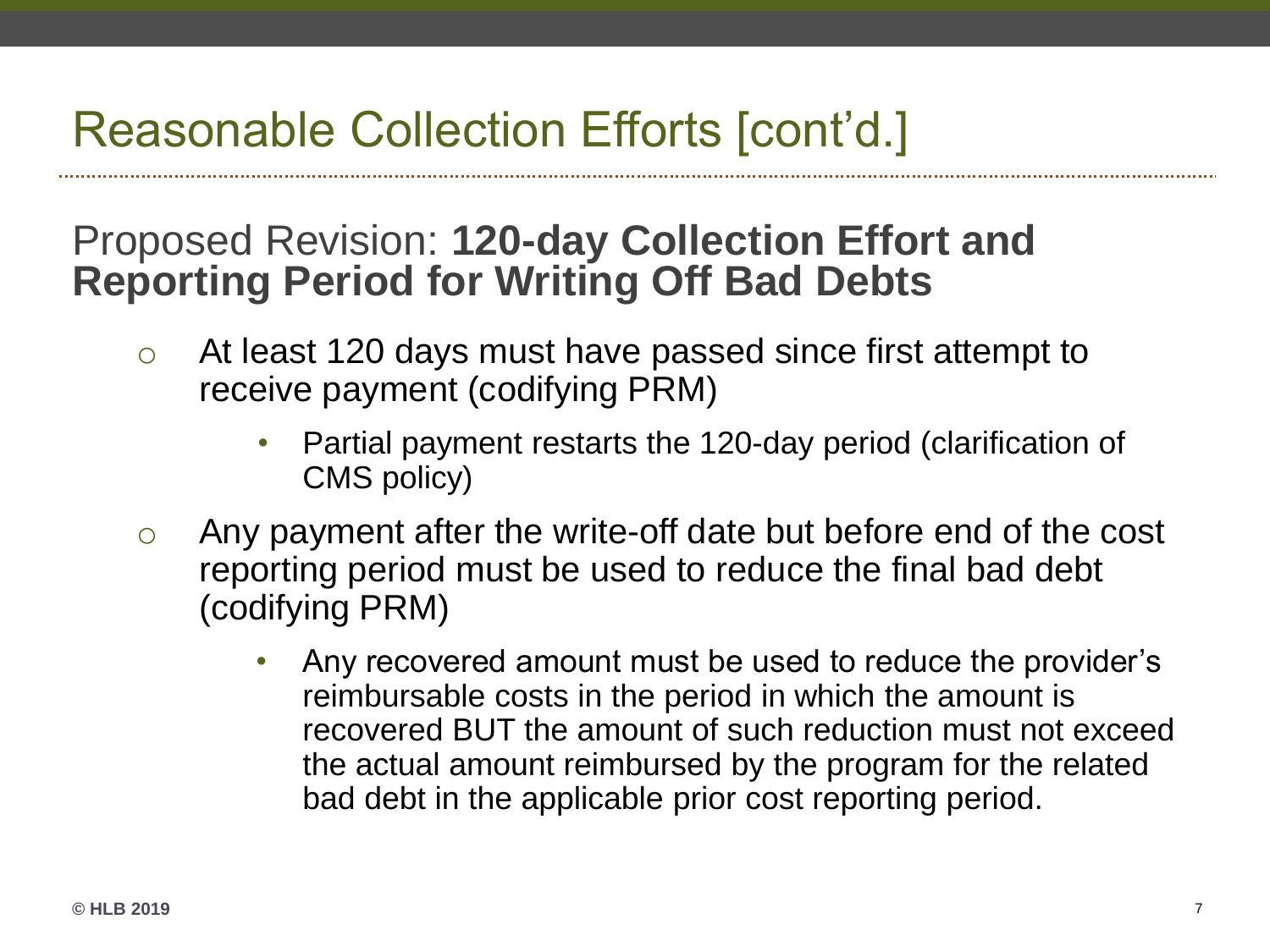#### Reasonable Collection Efforts [cont'd.]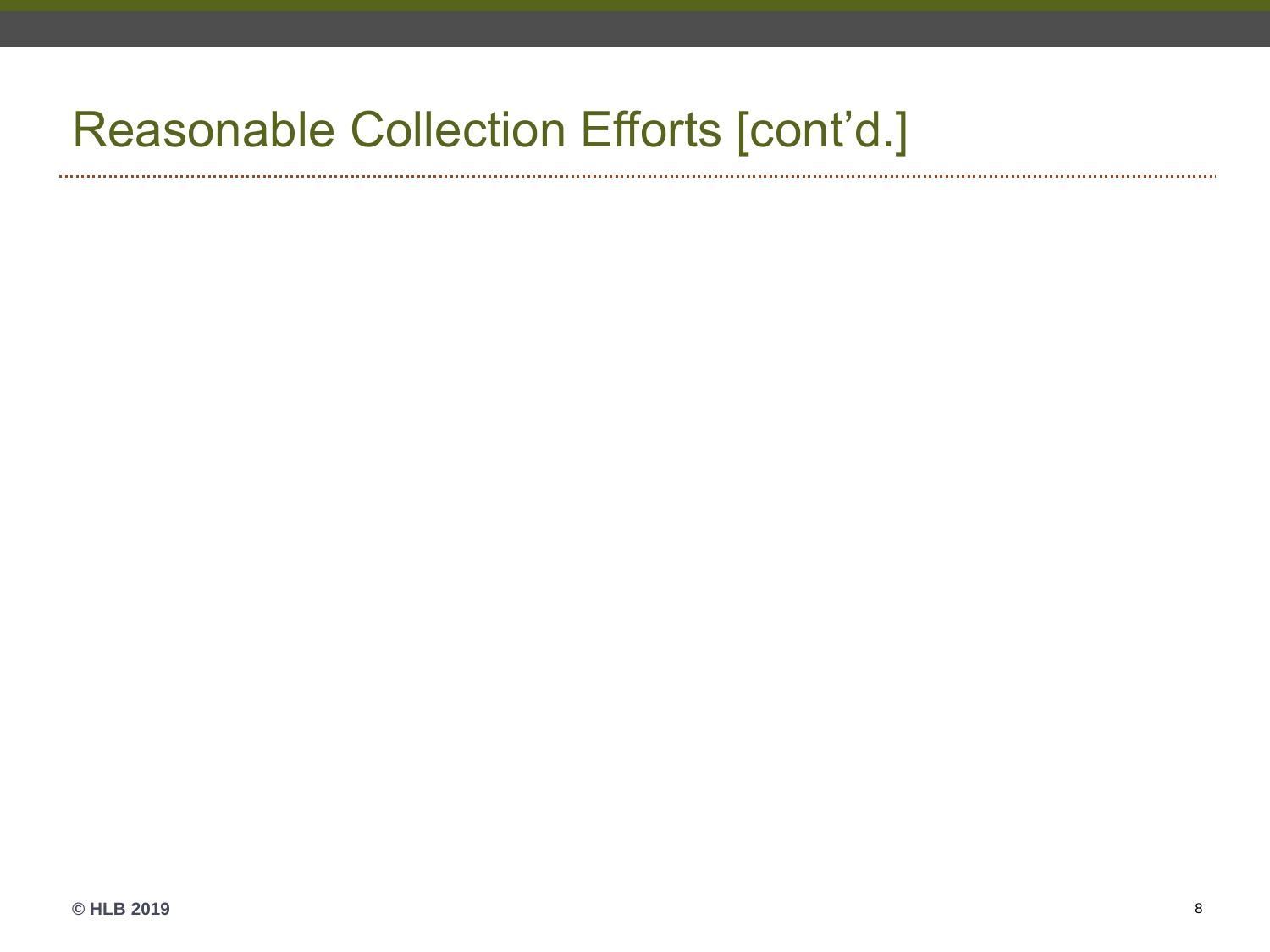## Other Proposed Changes

#### Proposed Revision: **Determining Indigency**

- Addition of detailed specifications for how a provider is to determine indigence for beneficiaries that are not Medicaid eligible

#### Proposed Revision: **Dual Eligible Beneficiaries**

- Addition of provisions addressing partial Medicaid programs and issues where Medicaid may not provide information on whether it has payment obligation
- Provider must determine whether Medicaid is responsible to pay any/all of the beneficiary's deductible and/or coinsurance amount by satisfying:
	- Must Bill Requirement
	- RA requirement
- The Medicare deductible and/or coinsurance amount, or any portion thereof that the state **IS NOT** obligated to pay, **CAN BE INCLUDED** as an allowable Medicare bad debt.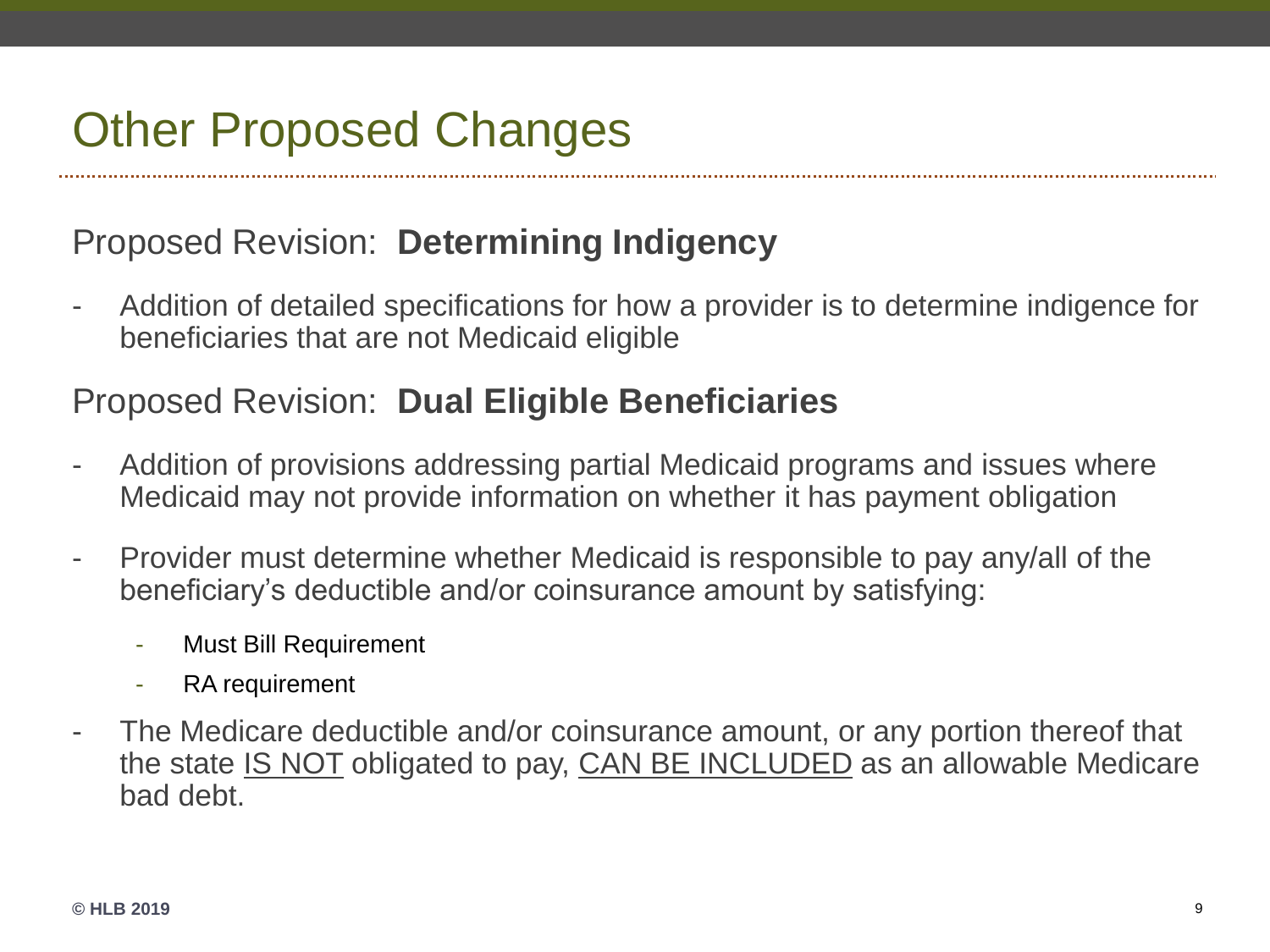

# PRICE TRANSPARENCY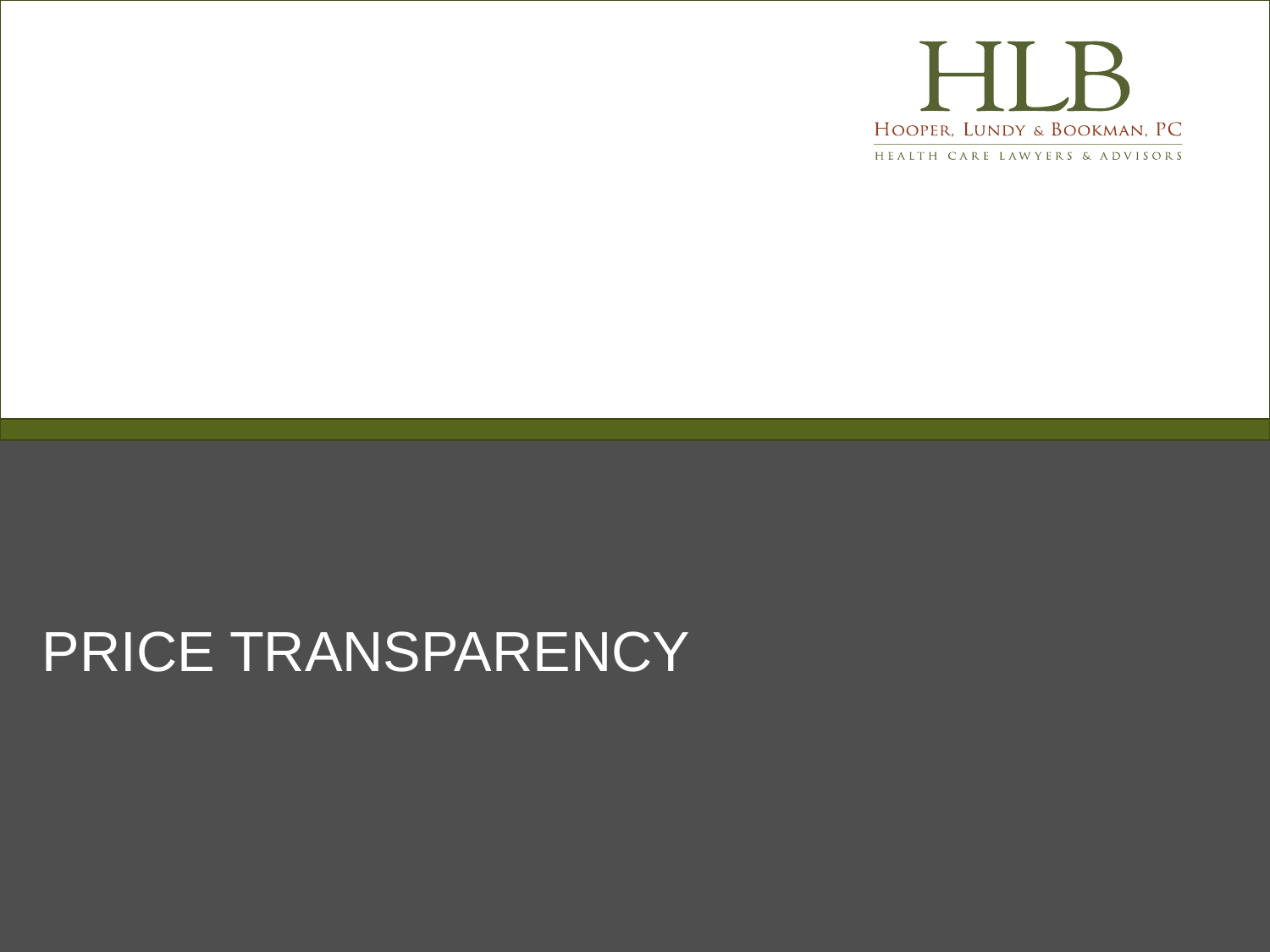Exec. Order No. 13877, Improving Price and Quality Transparency in American Healthcare to Put Patients First, 84 Fed. Reg. 30,849 (June 24, 2019), directs HHS Secretary to:

"propose a regulation, consistent with applicable law, requir[ing] hospitals **to publicly post standard charge information**, **including charges and information based on negotiated rates** and for common or shoppable items and services," in easy-to-understand formats so as to "inform[] patients about actual prices."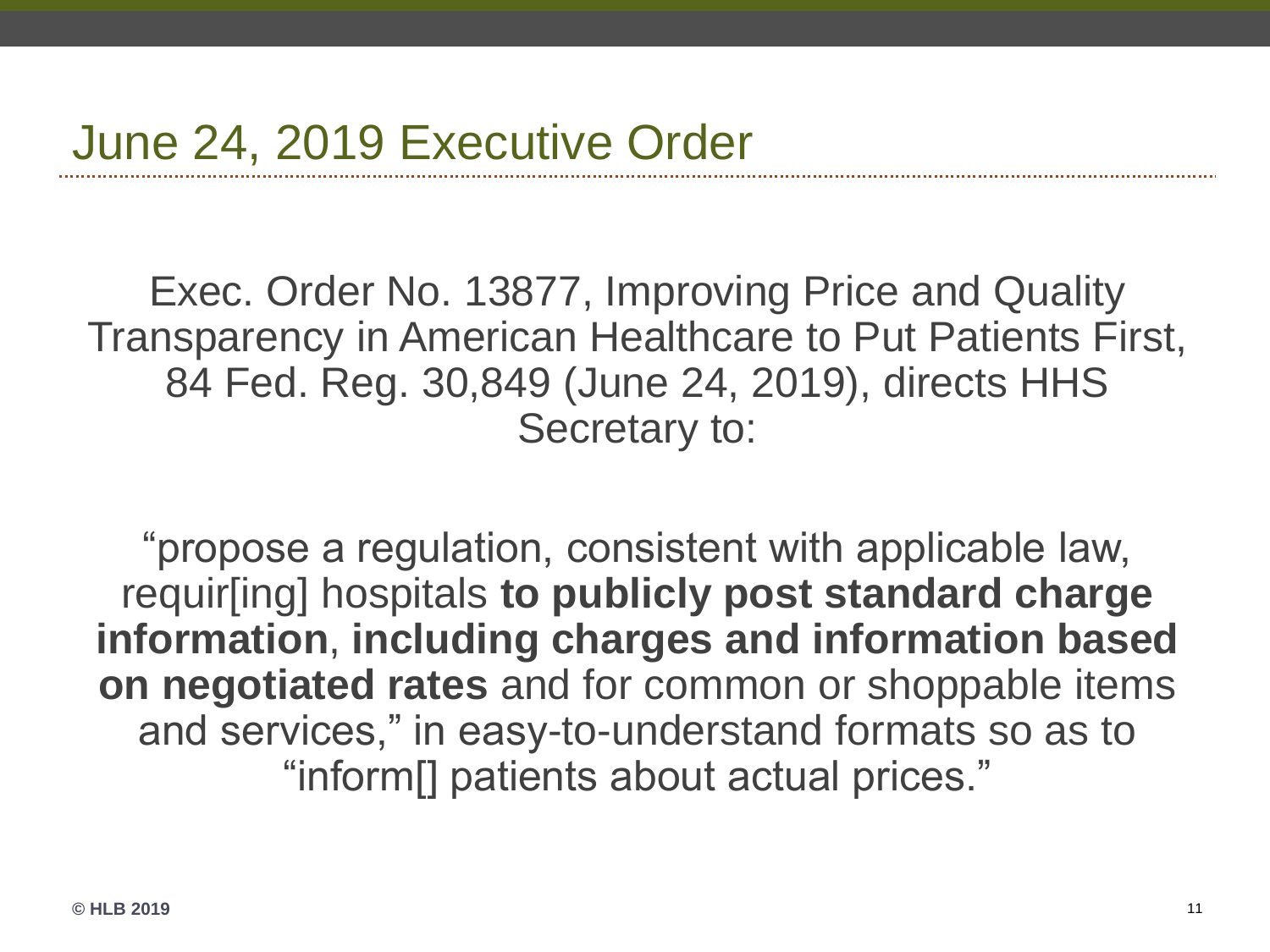# Price Transparency Final Rule

**Price Transparency Requirements for Hospitals to Make Standard Charges Public, 84 Fed. Reg. 65,524 (Nov. 27, 2019)**

- Effective January 1, 2021
- Requires that hospitals make standard charges for all items and services publicly available via:
	- Comprehensive machine-readable file
	- Consumer-friendly list for at least 300 shoppable services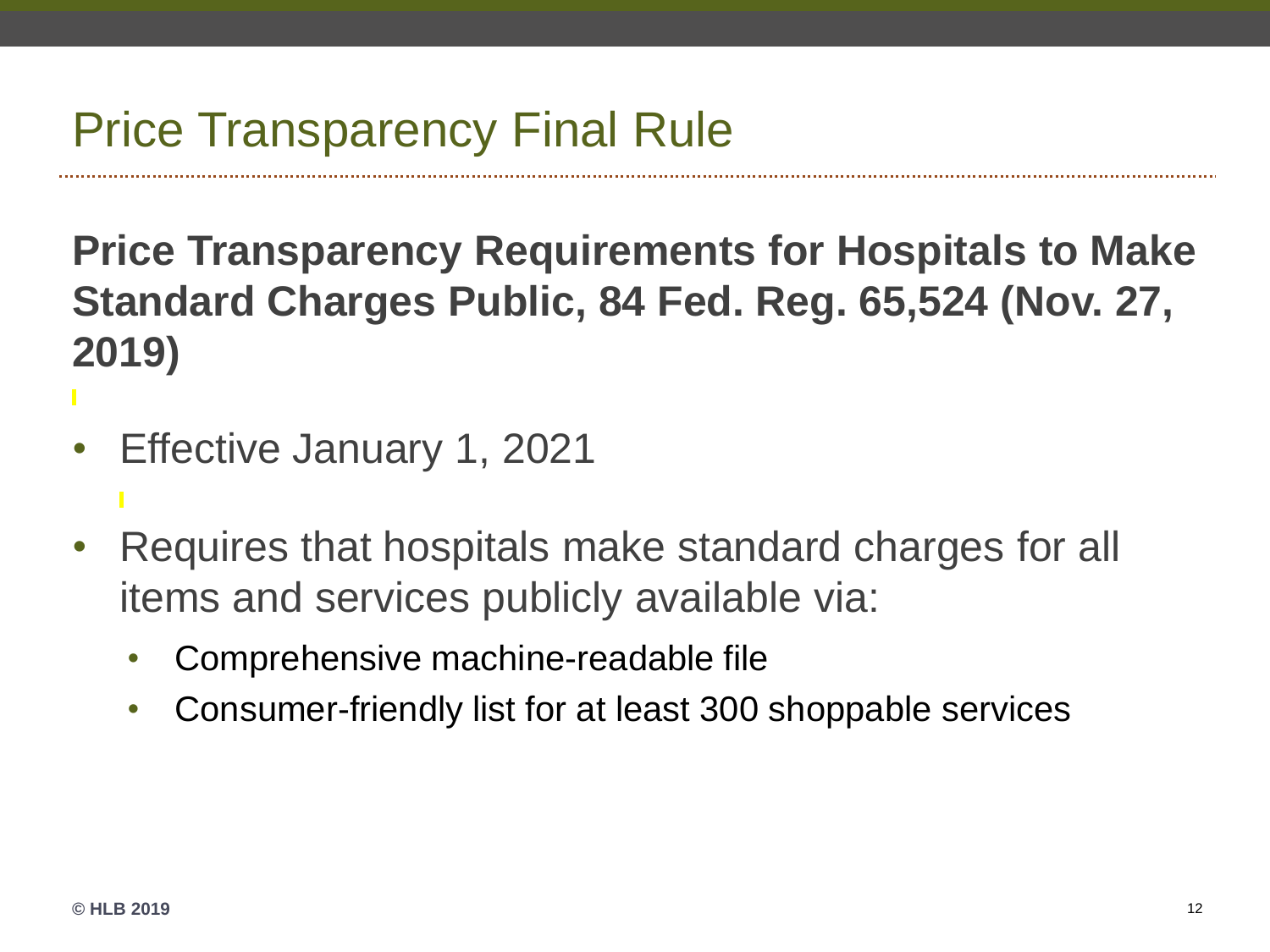#### Price Transparency Final Rule (cont'd)

- Finalized definition of standard changes to include:
	- **Gross Charges**: "the charge . . . that is reflected on a hospital's chargemaster, absent any discounts." (the "standard" charges for uninsured patients or patients who seek out-of-network care)
	- **Payer-Specific Negotiated Charges**: "the charge[s] that a hospital has negotiated with a third-party payer for an item or service." (the "usual or common rate for the members of" "a specific plan through a specific insurer")
	- **Discounted Cash Prices**: charge that applies to an individual who pays cash (or cash equivalent) for a hospital item or service.
	- **De-identified Minimum and Maximum Negotiated Charges**: the highest and lowest charges that a hospital has negotiated with all third-party payers for an item or service but are not linked to the particular third-party payer.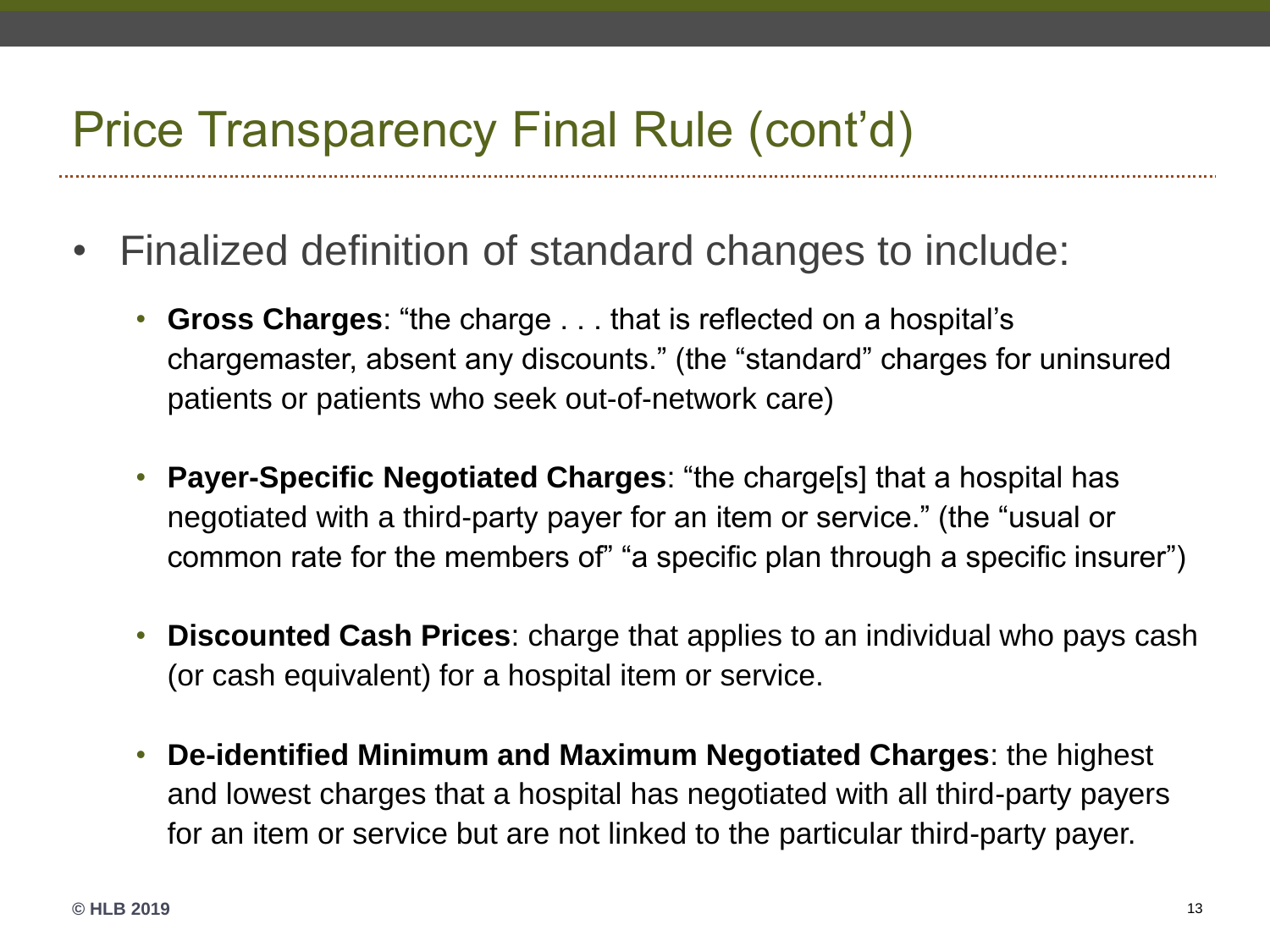# FY 2021 Litigation

- December 2019: Hospital associations challenge the Final Rule provisions re hospital price transparency in D.C. District Court, alleging that the requirement:
	- Exceeds statutory authority
	- Violates 1<sup>st</sup> Amendment (mandates speech in a manner that fails to directly advance a substantial government interest, let alone in a narrowly tailored way)
	- Is arbitrary and capricious and lacks any rational basis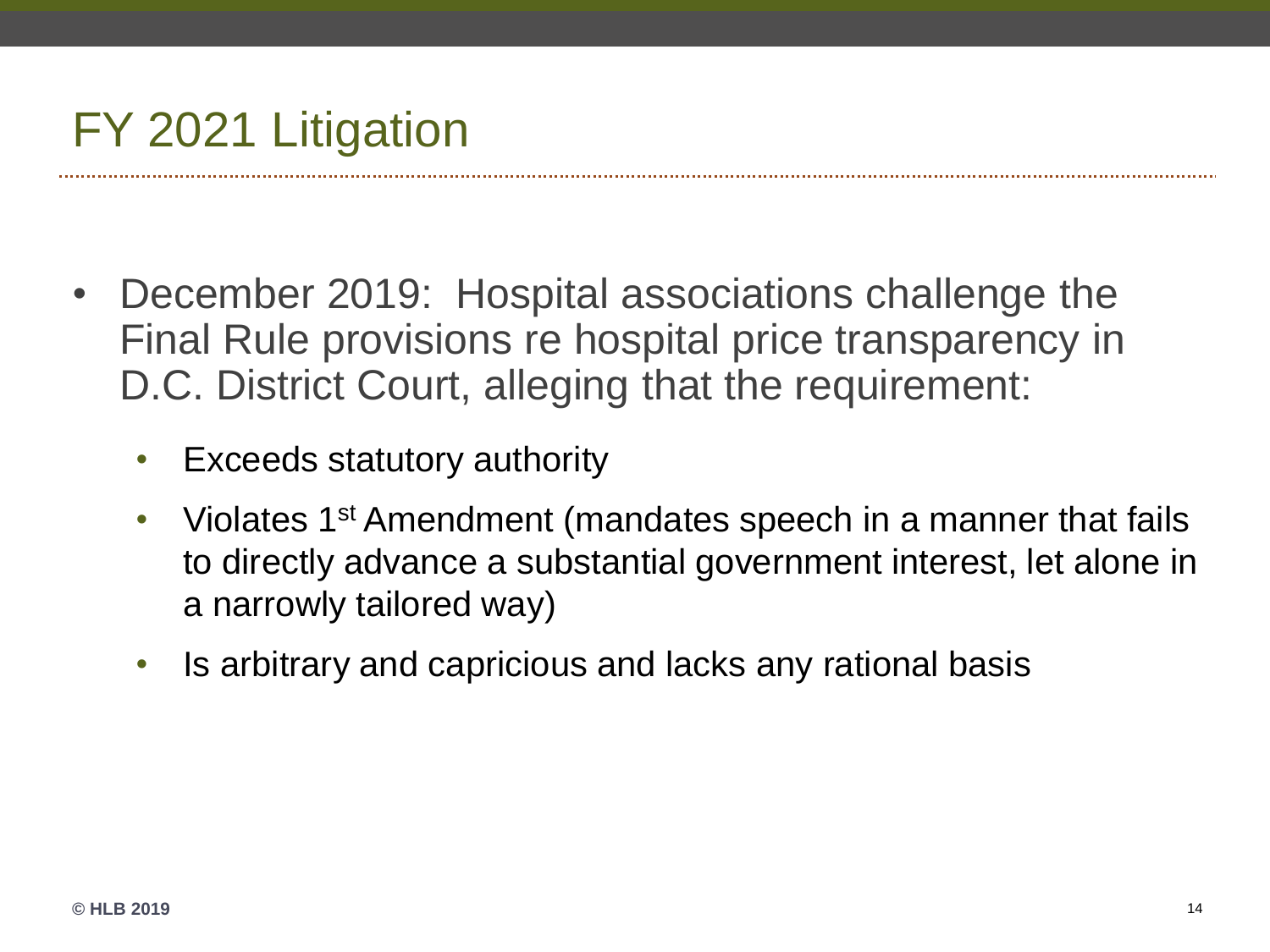# FY 2021 Litigation

- June 2020: D.C. District Court grants government's Motion for Summary Judgment and denies Plaintiffs' Motion for Summary **Judgment** 
	- Secretary Azar: "Today's court decision is a resounding victory for President Trump and HHS's **agenda to lower Americans' healthcare costs**. President Trump has been clear: American patients deserve to be in control of their healthcare. With today's decision, we will continue delivering on the President's promise to give patients **easy access to healthcare prices**. Especially when American patients are seeking care during a nationwide public health emergency, it is more important than ever that they have **ready access to the actual prices of healthcare services**."
	- June 24, 2020: Plaintiffs file Notice of Appeal in D.C. Circuit
	- And now we wait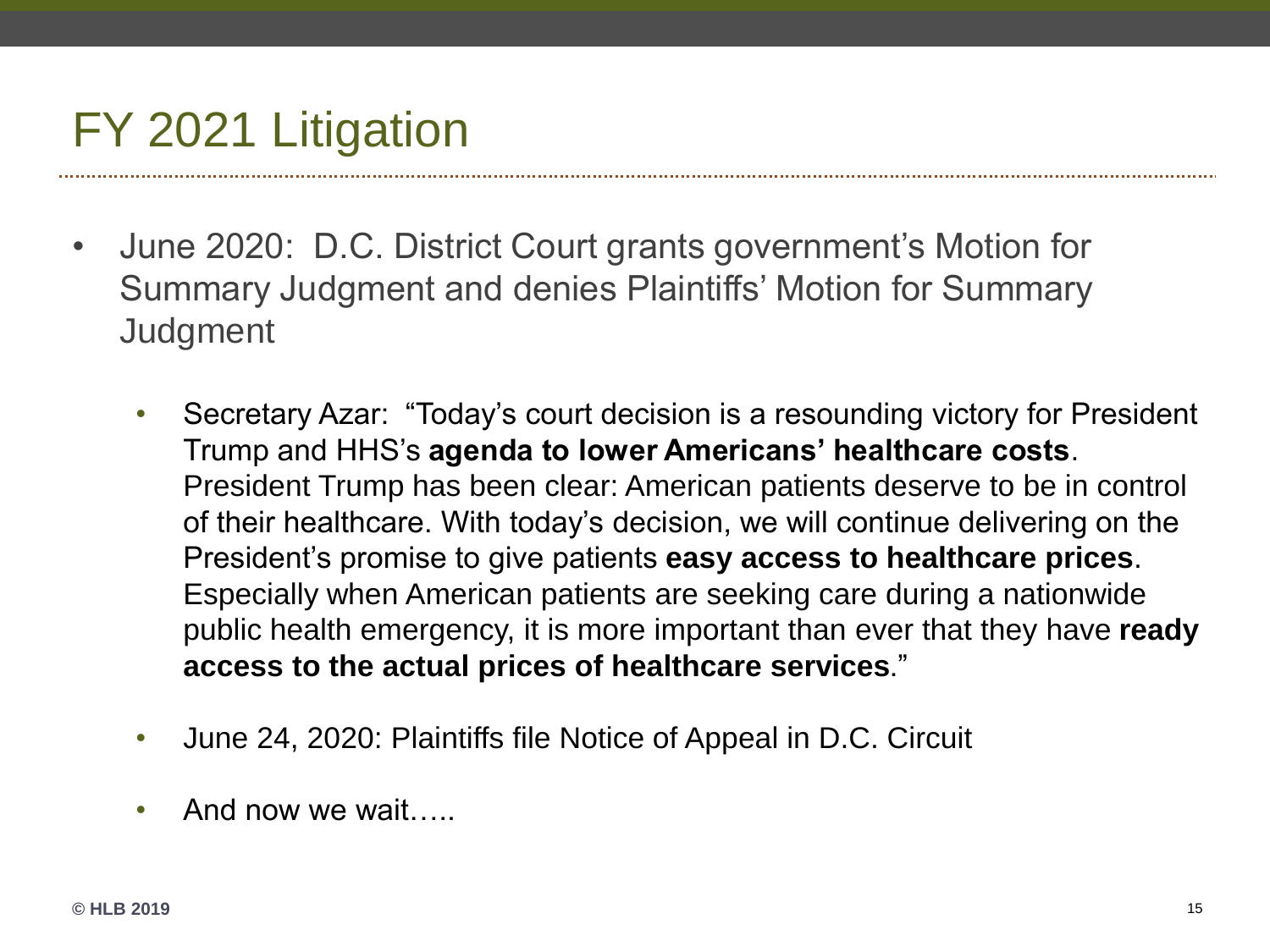### FY 2021 IPPS Proposed Rule

- Currently: CMS uses a cost-based methodology to determine the relative hospital resources used for each discharge and adjusts MS-DRG relative weights based on these relative costs (chargemaster)
- Proposal: Require hospitals to calculate the median payer-specific negotiated charge by MS-DRG using the payer-specific negotiated charge data by MS-DRG from the single machine-readable file for all items and services
- Proposal: CMS uses data to update relative MS-DRG weights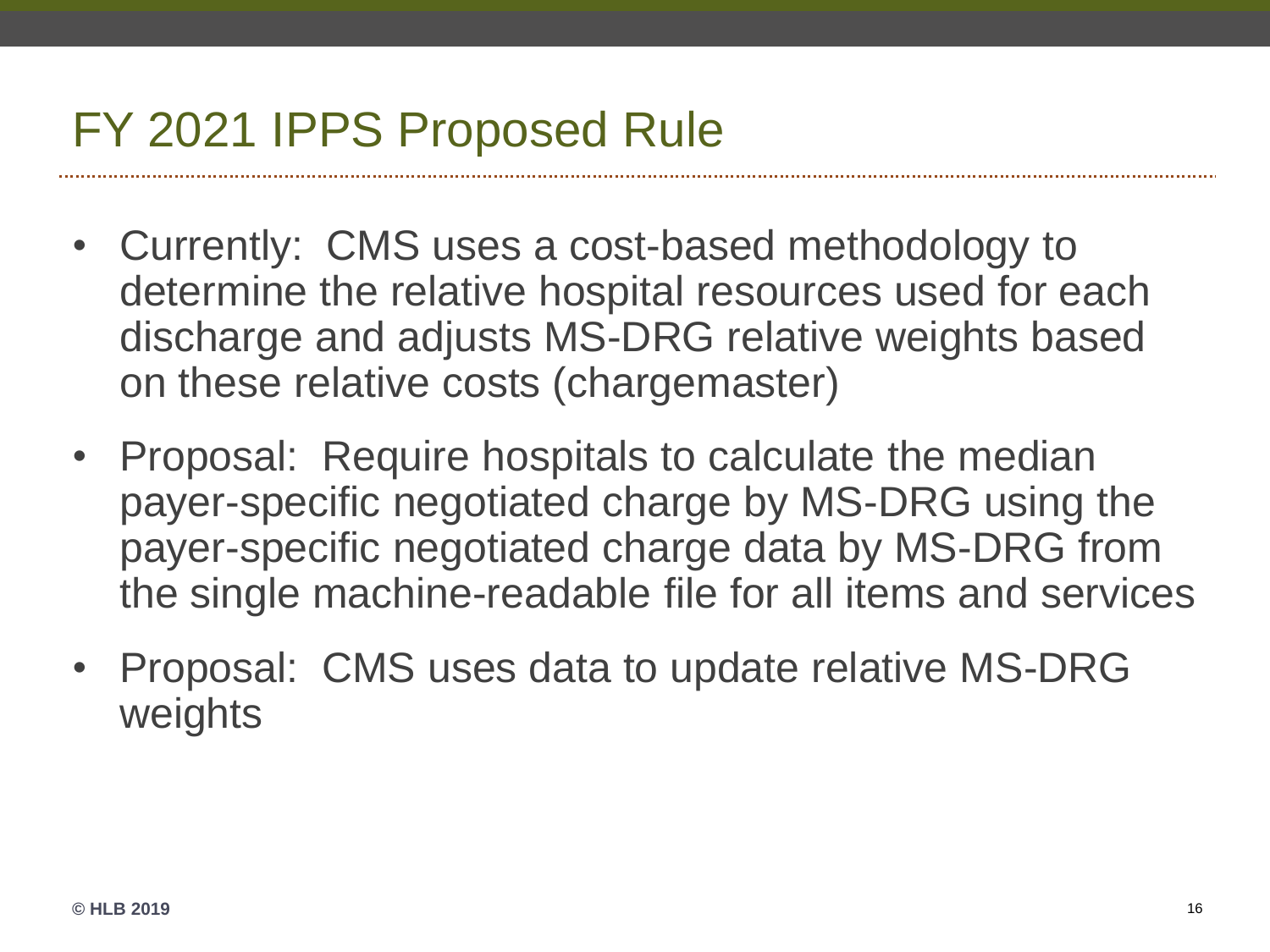

# MEDI-CAL UPDATE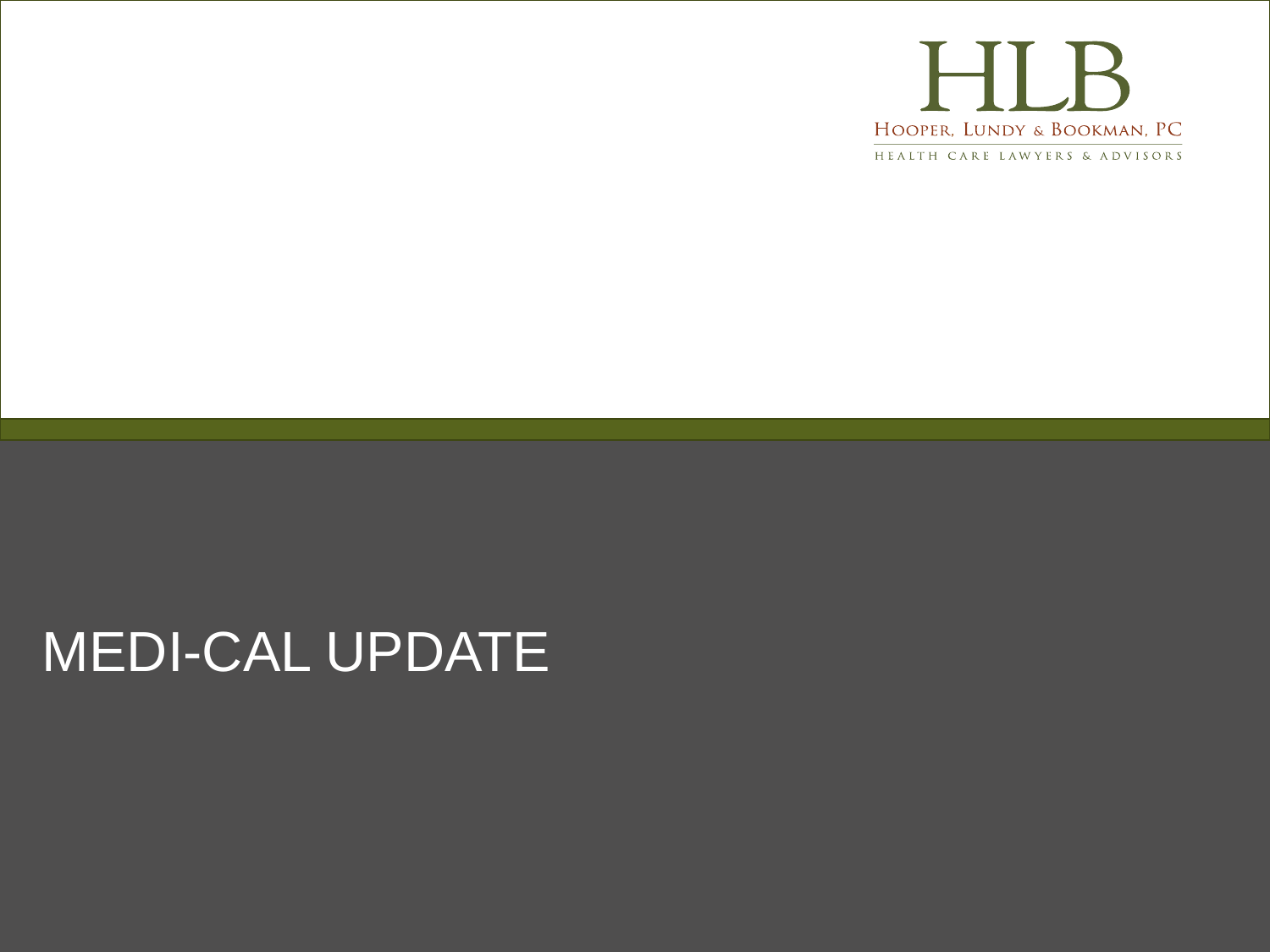

...................................

• HQAF PROGRAM

• MANAGED CARE OUT-OF-NETWORK PAYMENTS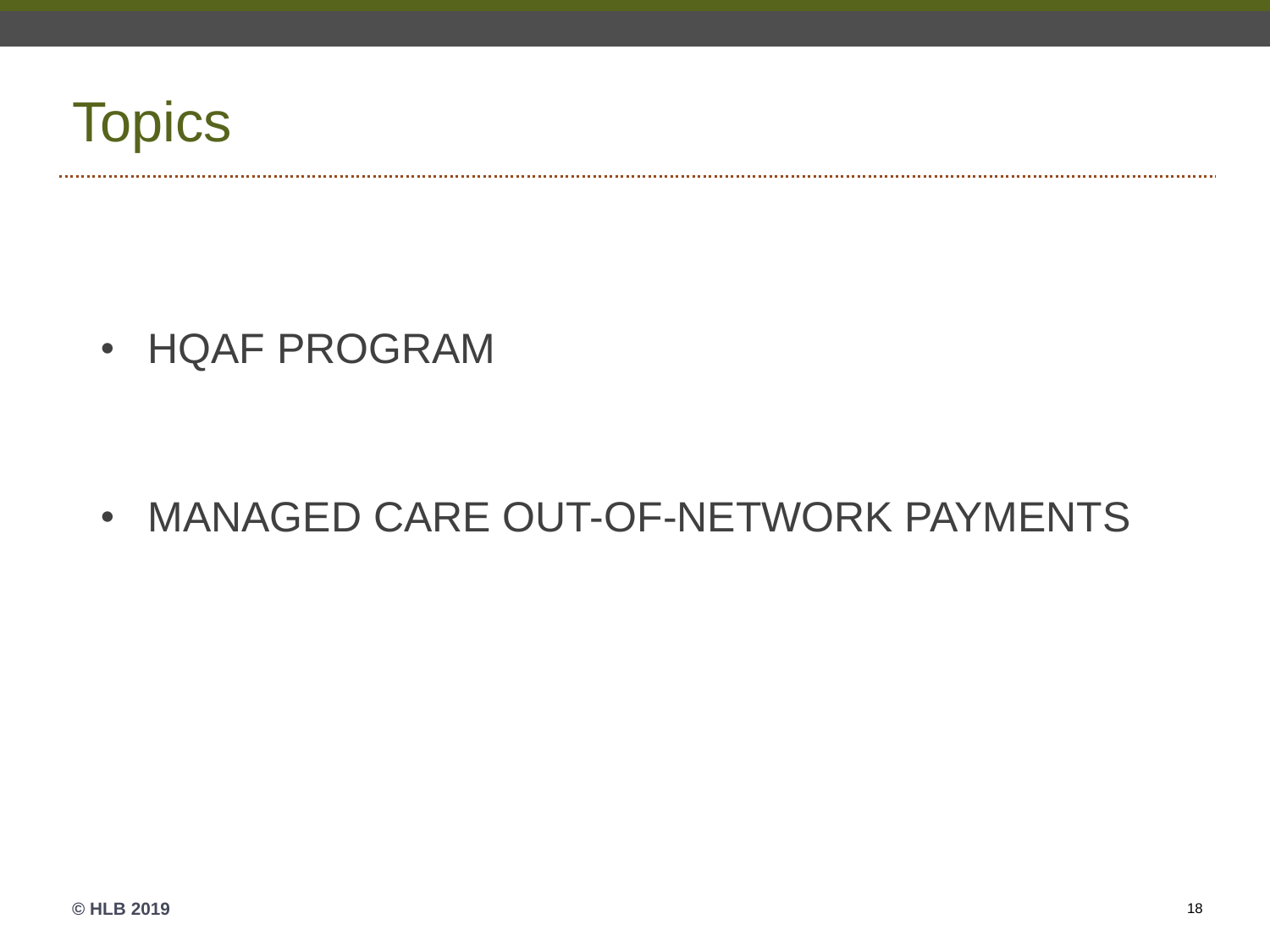# HQAF Program

- Effective 2009
- Applies to private hospitals
- New hospitals are exempt
- Rural hospitals are exempt from the fee
- Public hospitals don't pay the fee, but get grants
- Hospitals pay a fee based on historical patient days
- Receive supplemental Medi-Cal fee-for-service payments based on historical data
- Receive additional managed care payments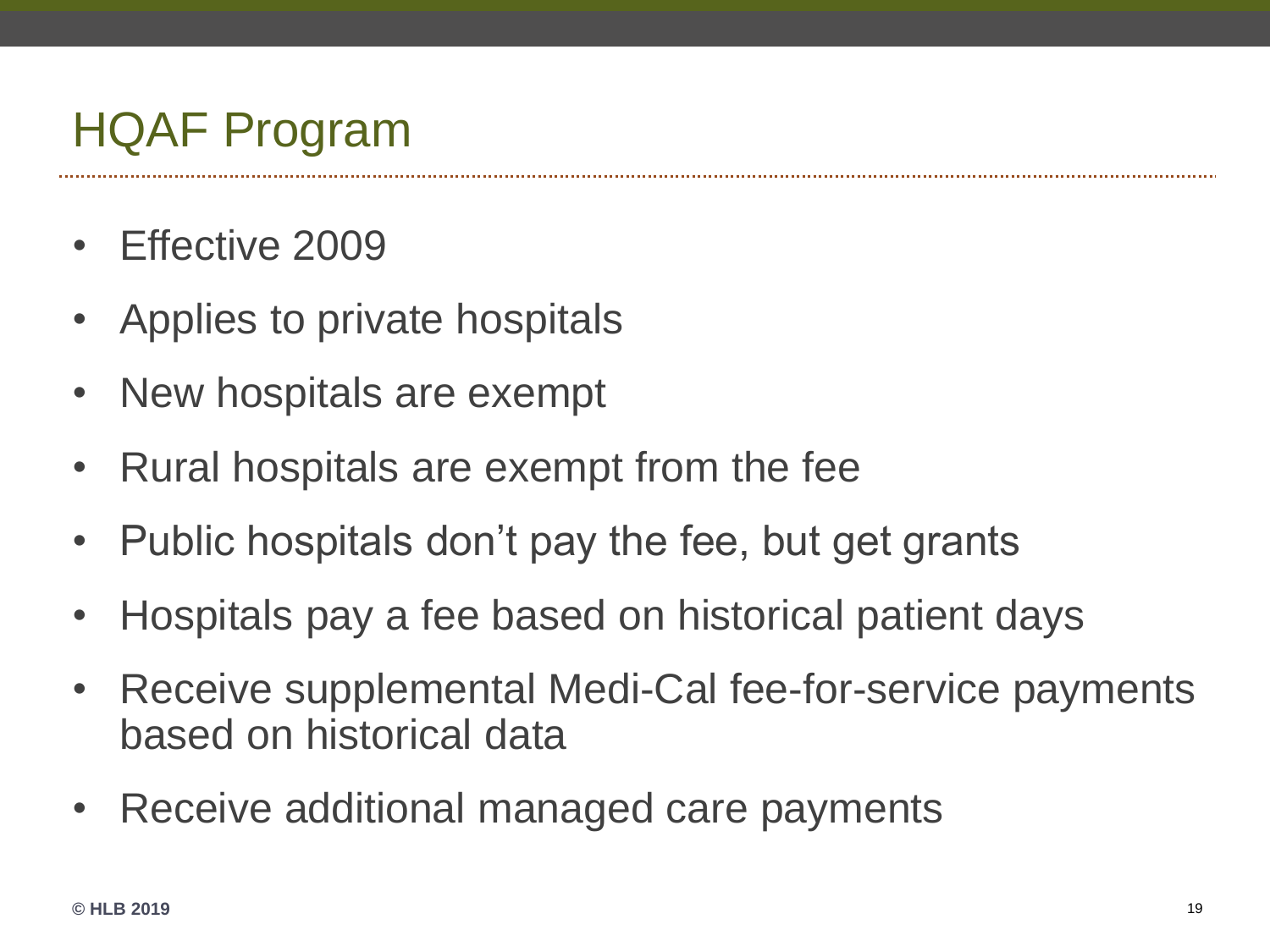# HQAF Program

- Net benefit of many billions of dollars to California hospitals since 2009; now about \$4 billion annually
- State takes 24% of fee proceeds for "children's coverage"
- Fee less state 24% plus matching federal funds are paid to hospitals
- 2016 Proposition 52 approved by the voters making the program permanent
- Currently in HQAF 6 (July 1, 2019 December 31, 2021)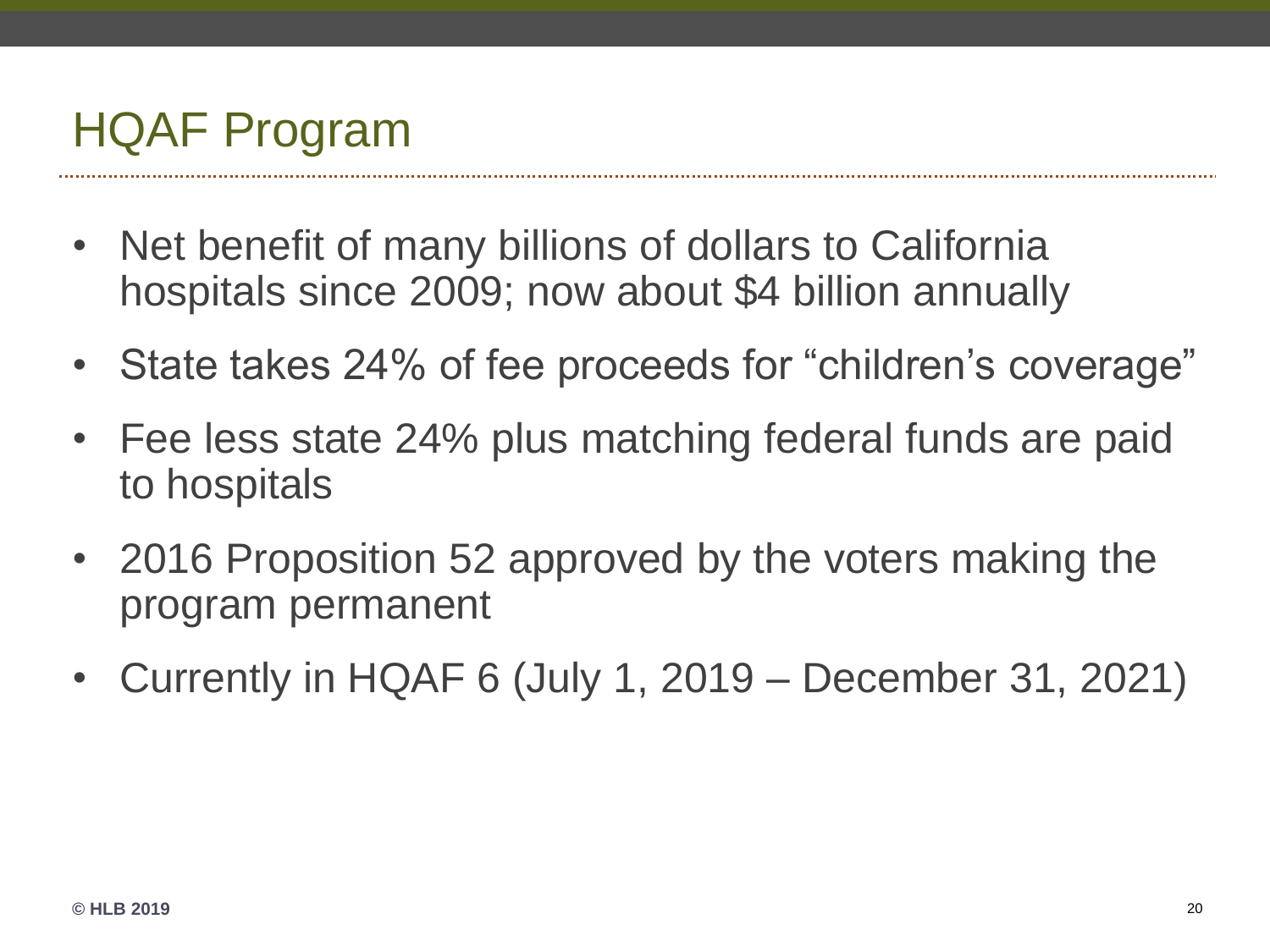### HQAF—Managed Care

- Additional capitation payments are made to Medi-Cal health plans
- Plans must pay 100% to hospitals within 30 days
- Until July 1, 2017 all HQAF managed care payments distributed by plans to hospitals based on historical Medi-Cal managed care utilization
- Change in federal Medicaid regulations required California to divide managed care payments into 2 pieces
	- "Pass Through Payments"
	- Directed Payments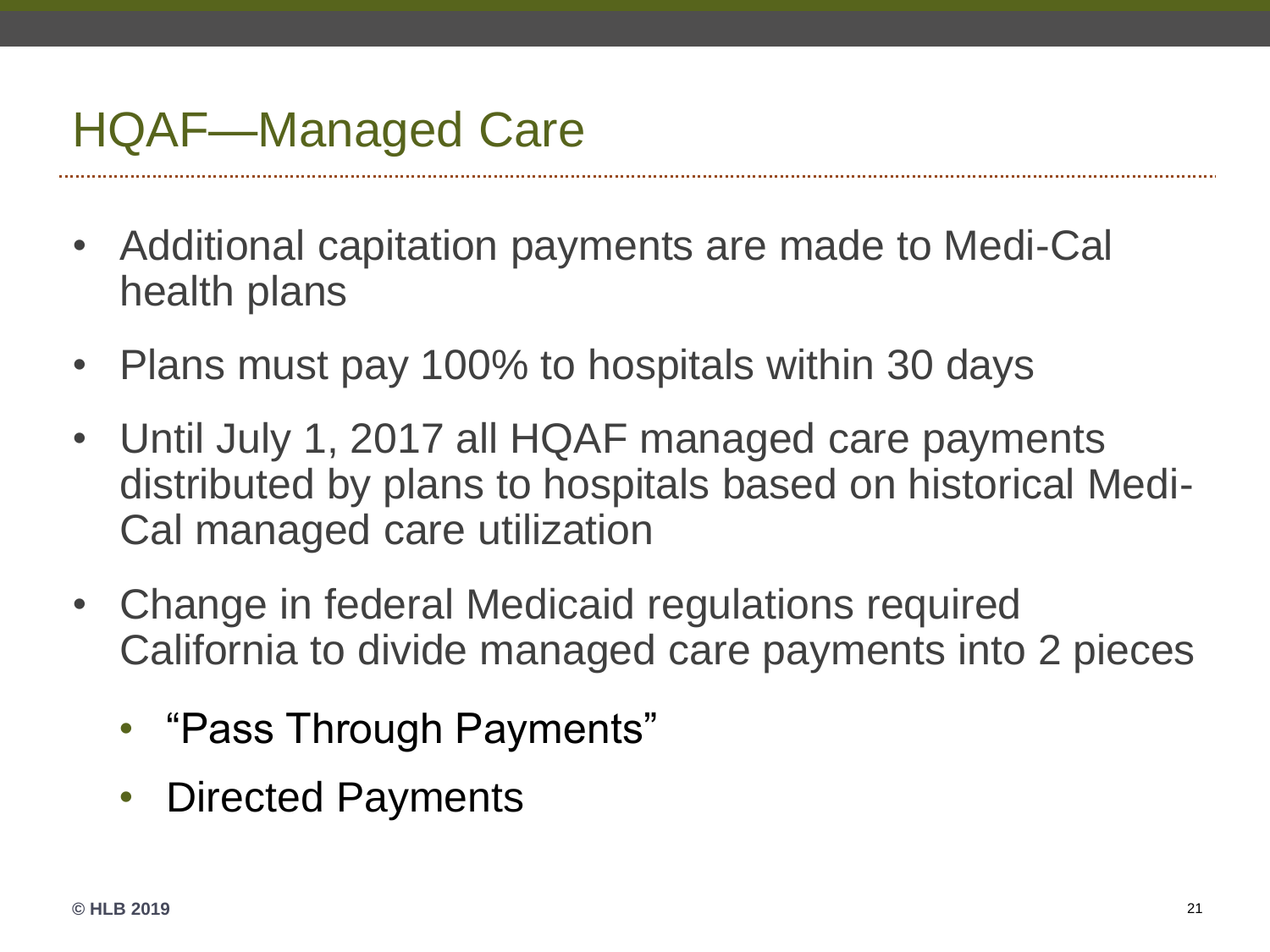# HQAF Payments

#### HQAF 5

- 51% Fee-for-service
- 27% Pass-through
- 22% Directed

#### HQAF 6

- 41% Fee-for-service
- 21% Pass-through
- 38% Directed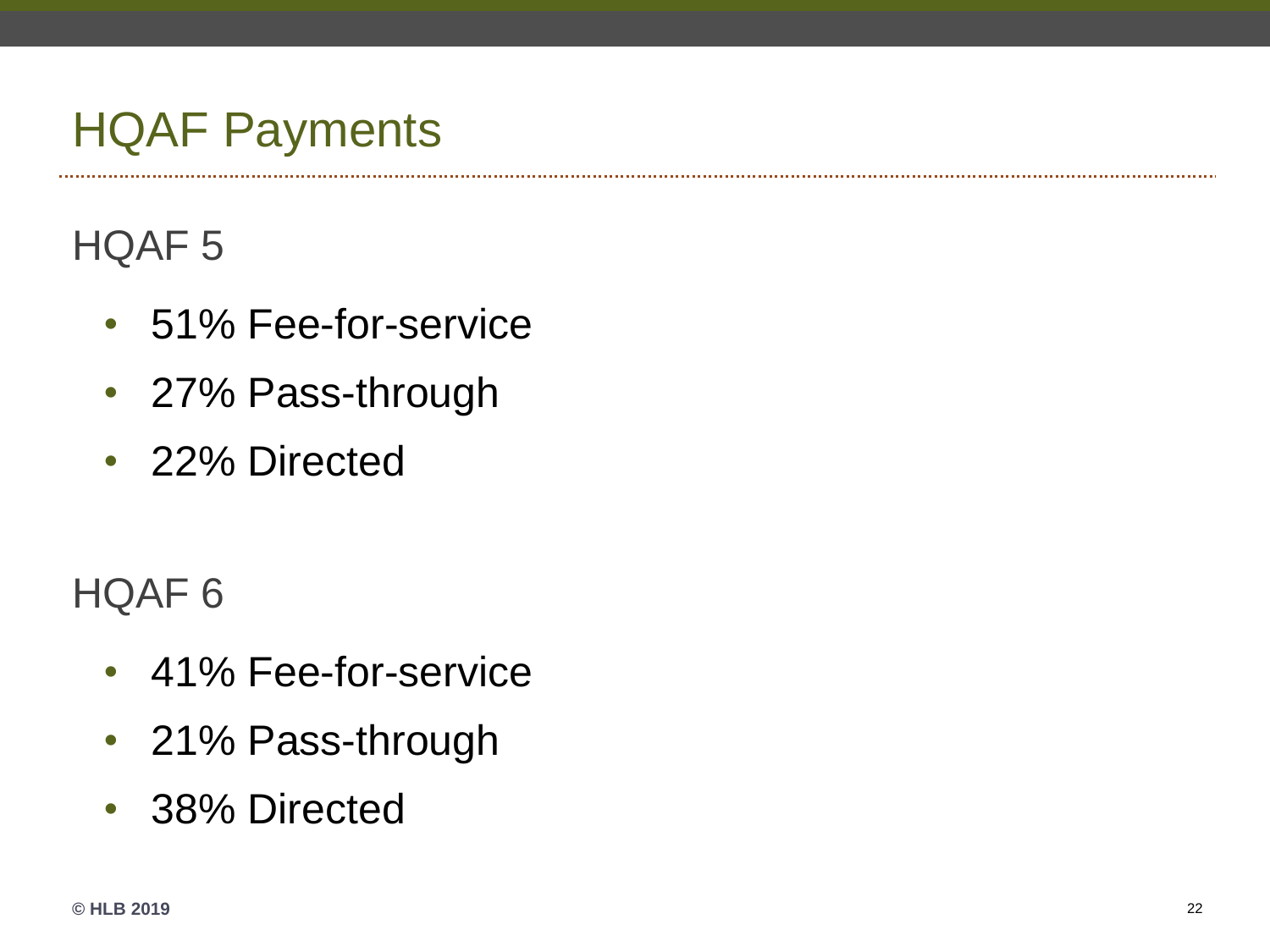### HQAF—Directed Payments

- Based on *current* period Medi-Cal managed care days and hospital outpatient visits
- Process established for Medi-Cal managed care plans to report contracted days and visits to DHCS and for hospitals to validate data
- Must have a contract with the managed care plan or a plan subcontractor for the data to count
	- Do not need a contract for pass-through payments
- Contract must contain certain provisions—APL 19-001
- DHCS to validate days are contracted
- Non-hospital visits do not count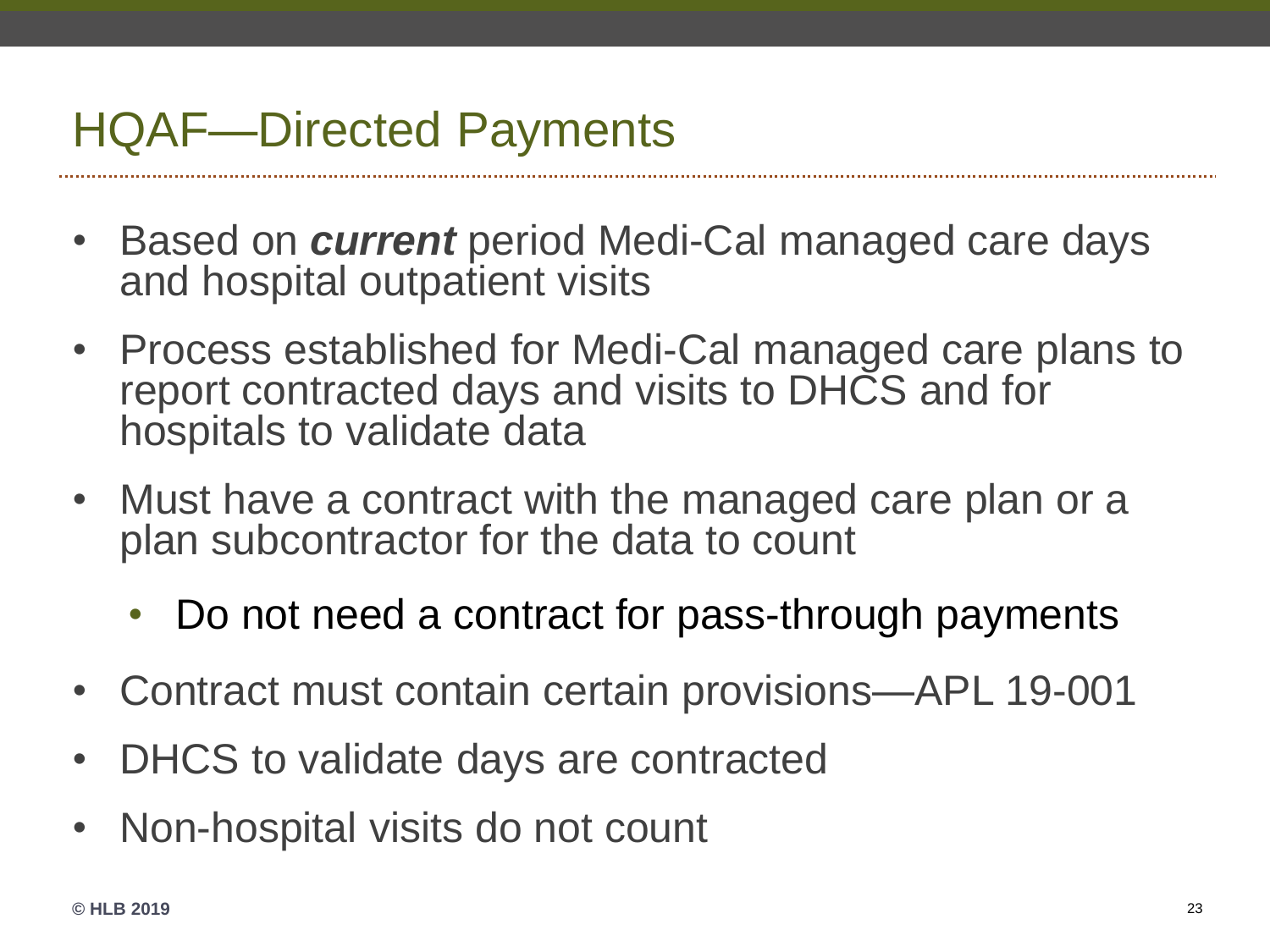### HQAF—Directed Payments

Issues regarding counting days and visits:

- Capitation
- Payments from plan subcontractors
- Mother-baby days
- ED and outpatient visits paid by IPAs
- DHCS rejected days or visits due to technical deficiencies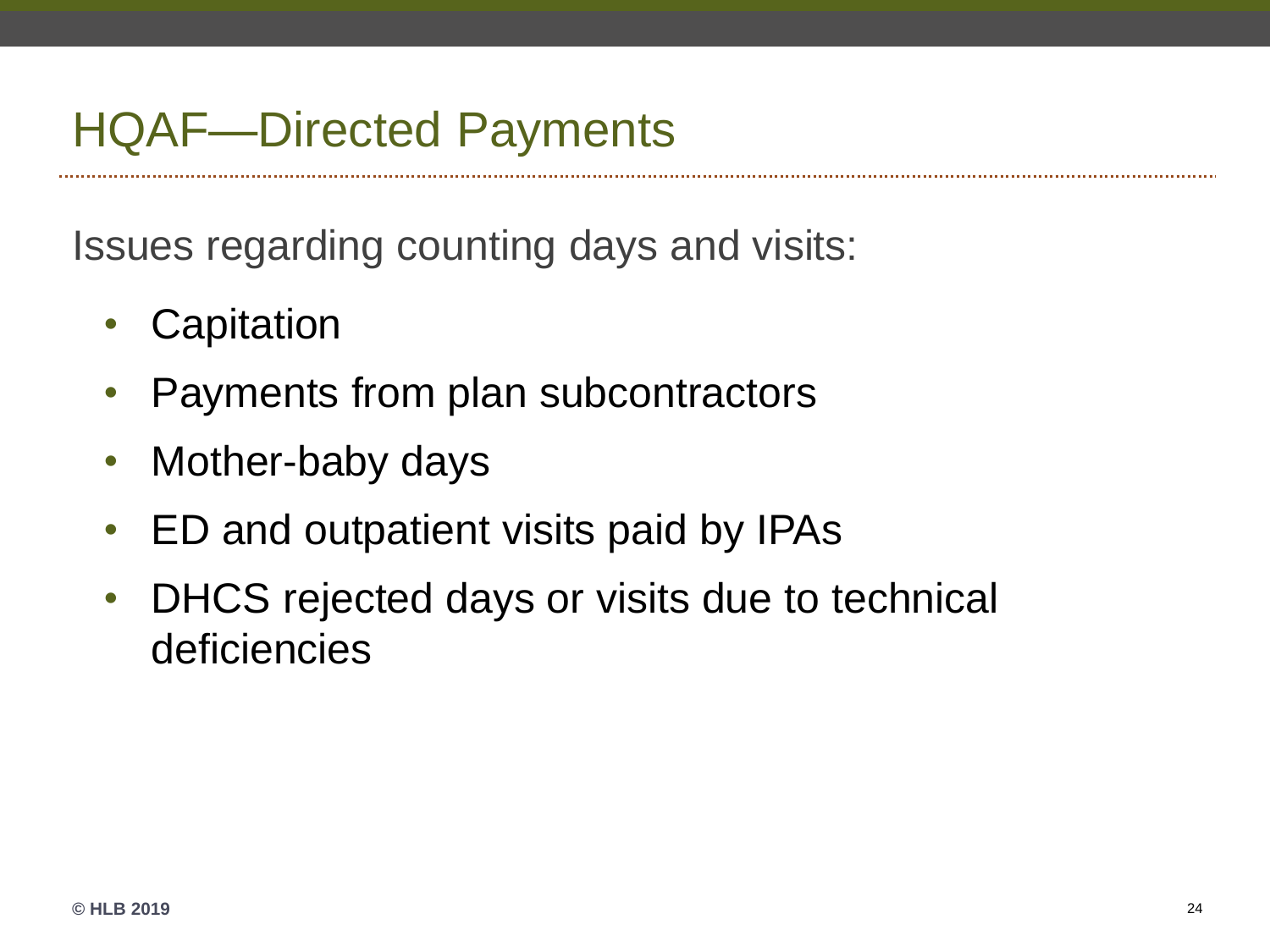### Something to Worry About

- Proposed "MFAR" regulations
- Proposed in January 2020, would place significant and unprecedented restrictions on funds that could be used as the non-federal share of Medicaid funding
- If adopted as proposed, could require a restructuring of the HQAF program fee model
- Also issues for IGTs and CPEs
- CHA and many other provider organizations strongly opposed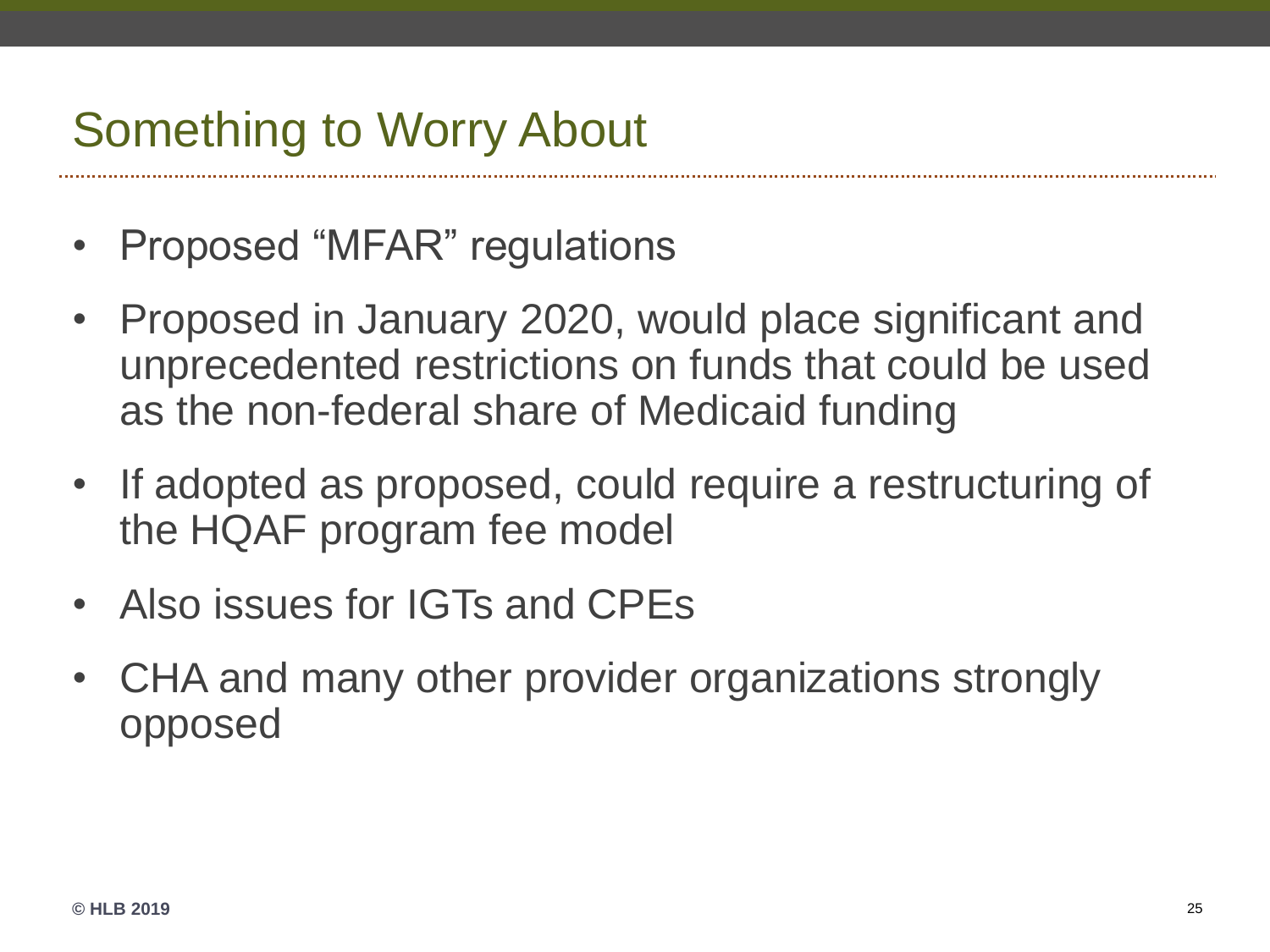## HQAF and CHOWs

- After a CHOW, to receive supplemental payments must submit a Financial Responsibility Agreement within 30 days of letter from Medi-Cal informing provider of new Medi-Cal certification
- To be a new hospital and exempt from the HQAF program, must submit a new hospital attestation saying successor entity is not financially responsible to DHCS for the predecessor's Medi-Cal obligations
- These are "traps for the unwary"
- DHCS bulletin: [https://www.dhcs.ca.gov/provgovpart/Documents/HQAF/](https://www.dhcs.ca.gov/provgovpart/Documents/HQAF/CHOW-NewHosp.pdf) CHOW-NewHosp.pdf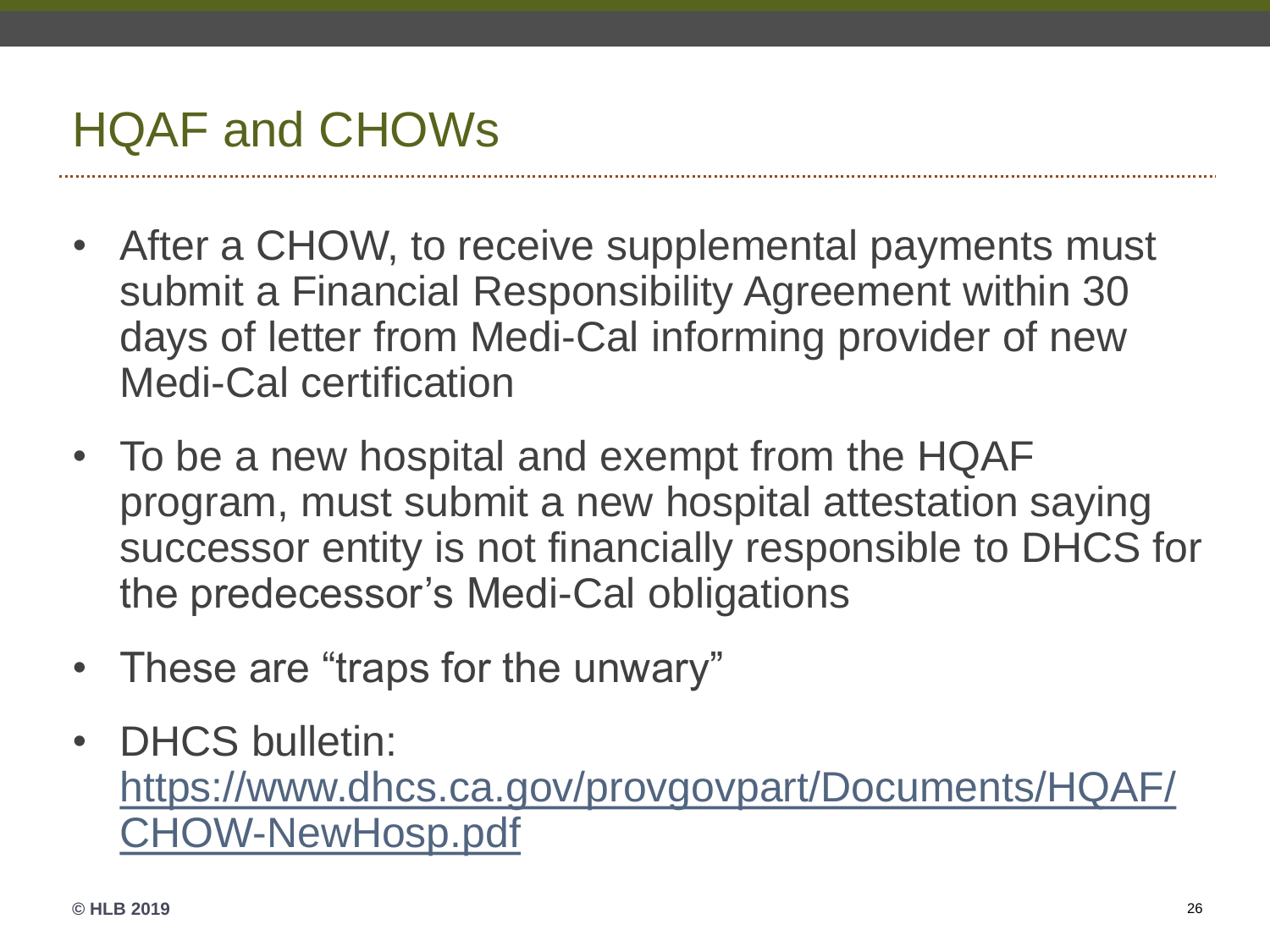### Out-Of-Network Payments

- Health plans typically limit payments to Medi-Cal fee-forservice rates without supplemental payments
- Some hospitals have argued that payment for out-of-networks post stabilization services is not limited to AP-DRG rates
- California Court of Appeal sided with the health plans in *Dignity*  Health v. Local Initiative, etc., 44 Cal. App. 5<sup>th</sup> 144 (2020)
- Rules that the statute establishing the Medi-Cal DRG system means that all Medi-Cal days except contracted days are paid at the DRG rates, decide exception for "managed care days" does not include non-contract days
- Door still open to argument that federal law does not permit the State to mandate the payment rate for post stabilization services
- Given this decision and directed payments, large incentive to contract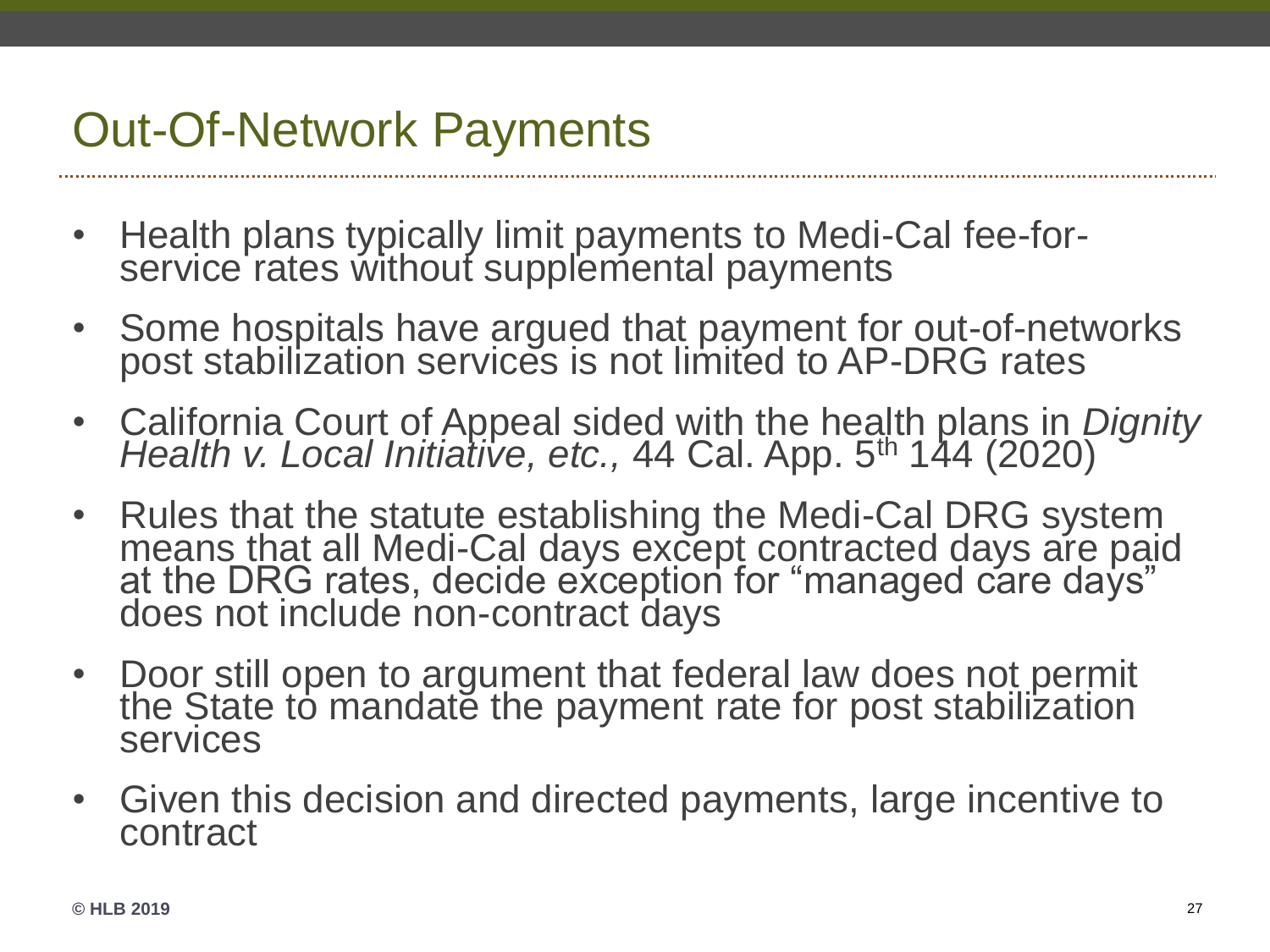

# PROVIDER RELIEF FUND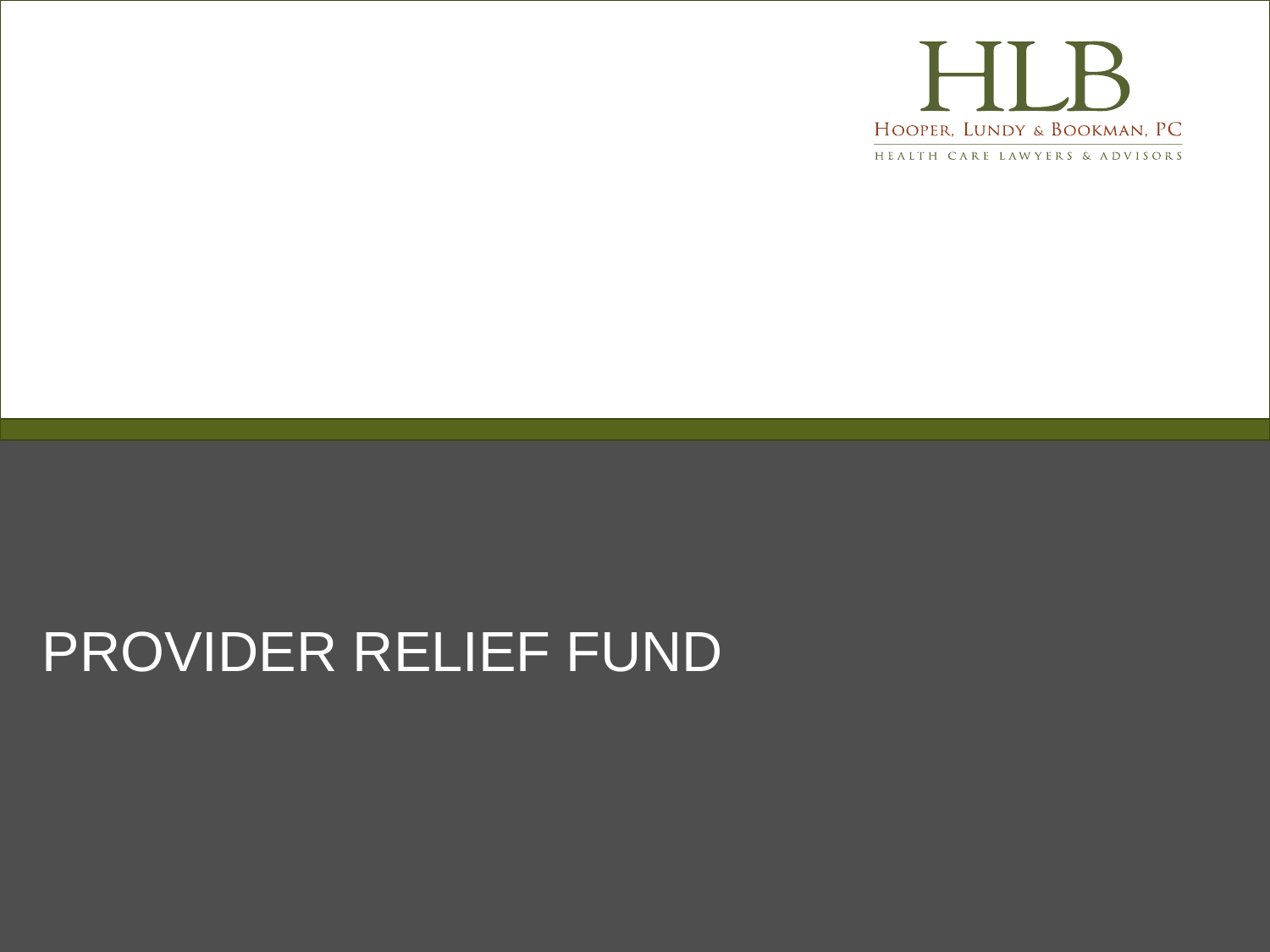#### Provider Relief Fund Topics

- Provider Relief Funds Overview
	- General Distribution
	- Targeted Distributions
- Provider Relief Funds Compliance Risks
	- Fraud and false claims exposure
	- How to mitigate exposure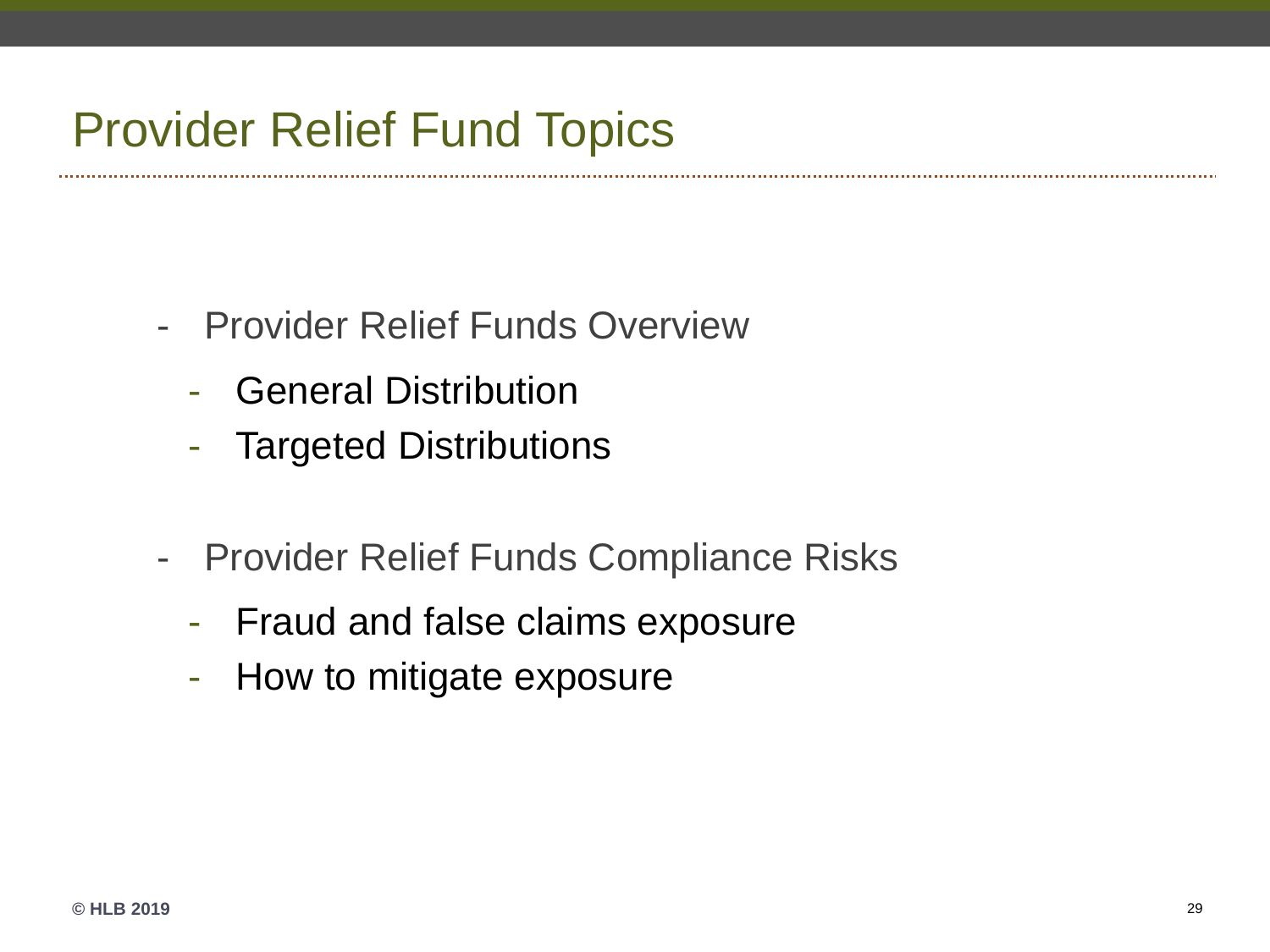## Provider Relief Fund Appropriations

| <b>Authority</b>                                        | <b>Appropriation</b> |
|---------------------------------------------------------|----------------------|
| <b>CARES Act</b>                                        | \$100 billion        |
| <b>PPP</b> and Health<br><b>Care Enhancement</b><br>Act | \$75 billion         |
| <b>Total</b>                                            | \$175 Billion        |

#### **Purpose**

• Prevent, prepare for, and respond to coronavirus… for **necessary expenses** to reimburse… eligible health care providers for **health care related expenses** or **lost revenues** that are attributable to coronavirus."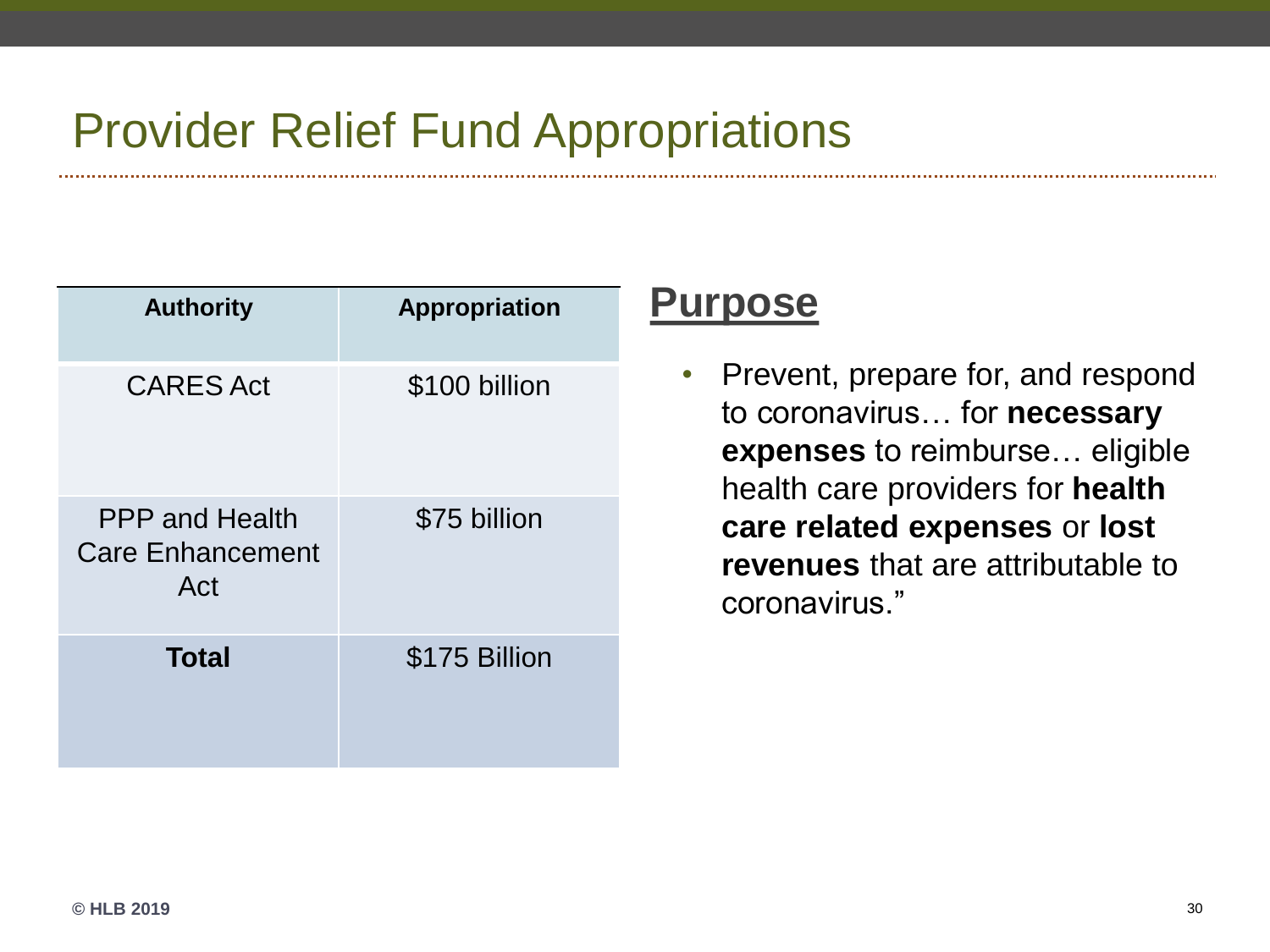#### Provider Relief Fund Allocations

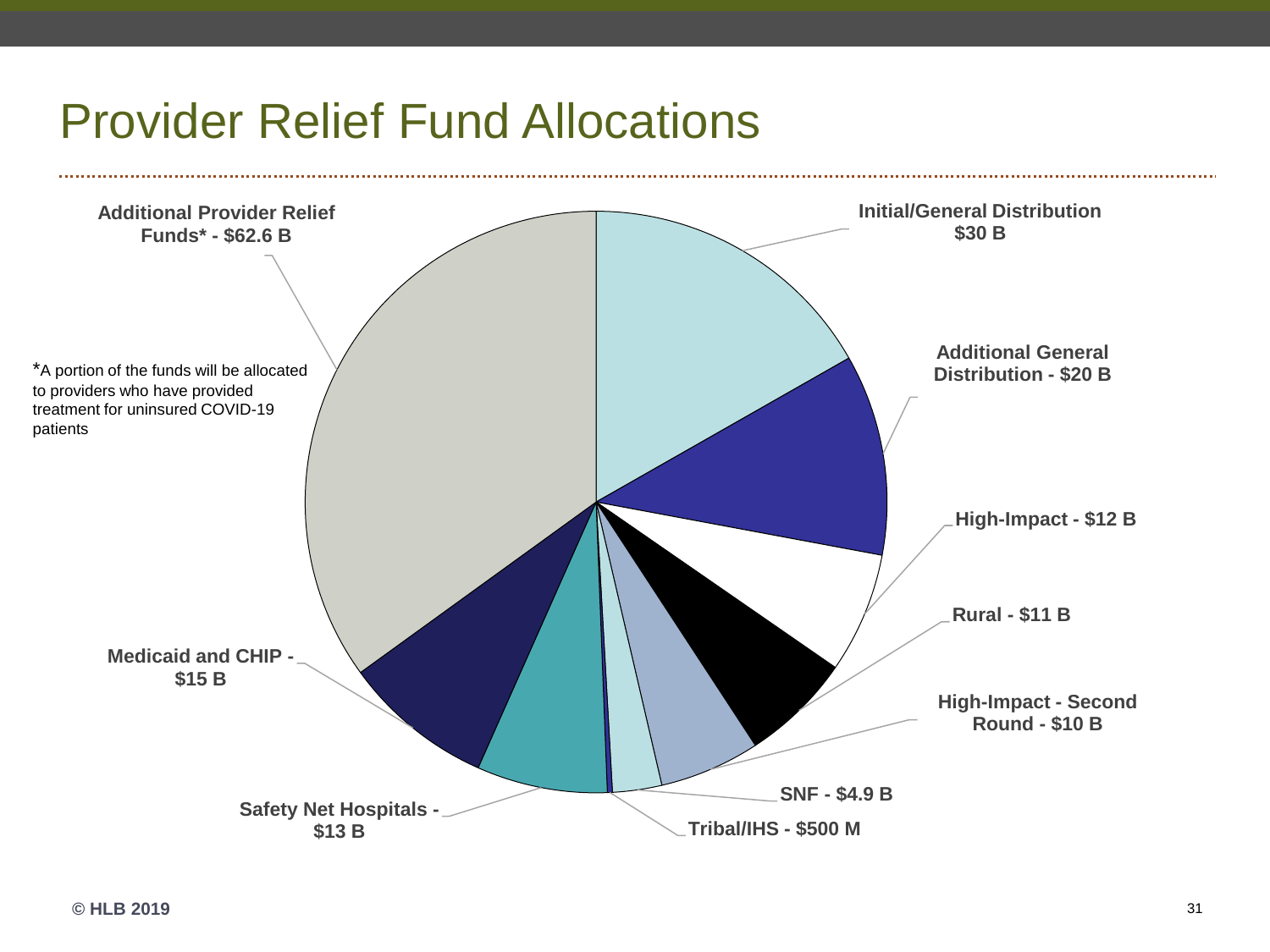# \$50 Billion General Distribution



# **Highlights**

- Must sign attestation:
	- confirming receipt of funds
	- agreeing to terms & conditions for **each** distribution
	- confirming payment amount
- Retaining funds for 90 days is deemed acceptance
- HHS funds go to organization's TIN
- No appeal process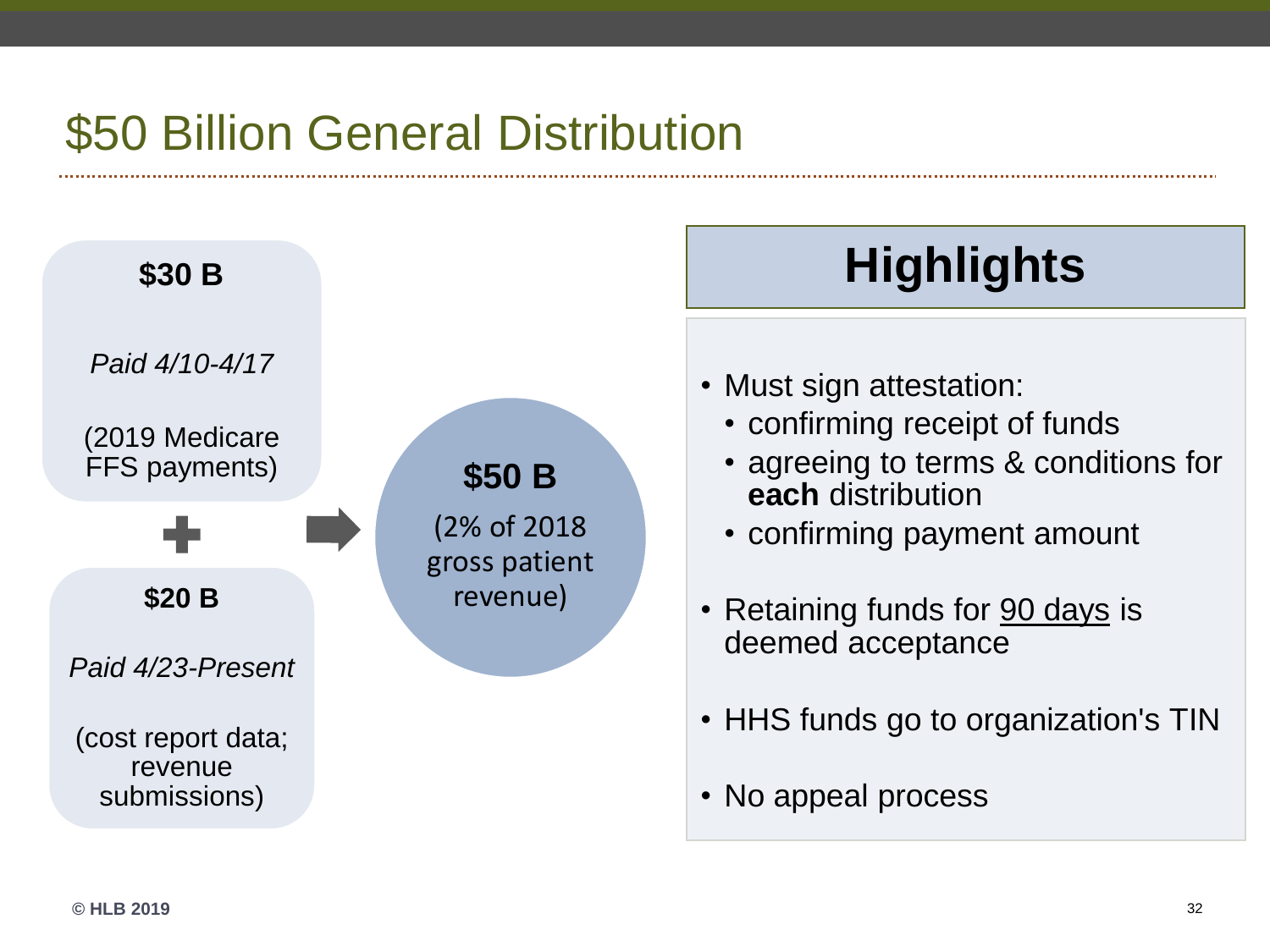#### Targeted Allocations

#### **Highlights**

- Targeted Distributions include:
	- High-Impact Distribution (\$12B; \$10B)
	- Rural Distribution (\$11B)
	- Medicaid & CHIP Distribution\* (~\$15B)
	- Safety Net Allocation (\$13B)
	- Others: SNFs, Tribal Hospitals, Clinics and Urban Health Centers
- Specific formulas determine targeted allocations
- Each targeted distribution has its own terms and conditions
- Additional targeted distributions?

**Not available to providers who received payments from the \$50B General Distribution**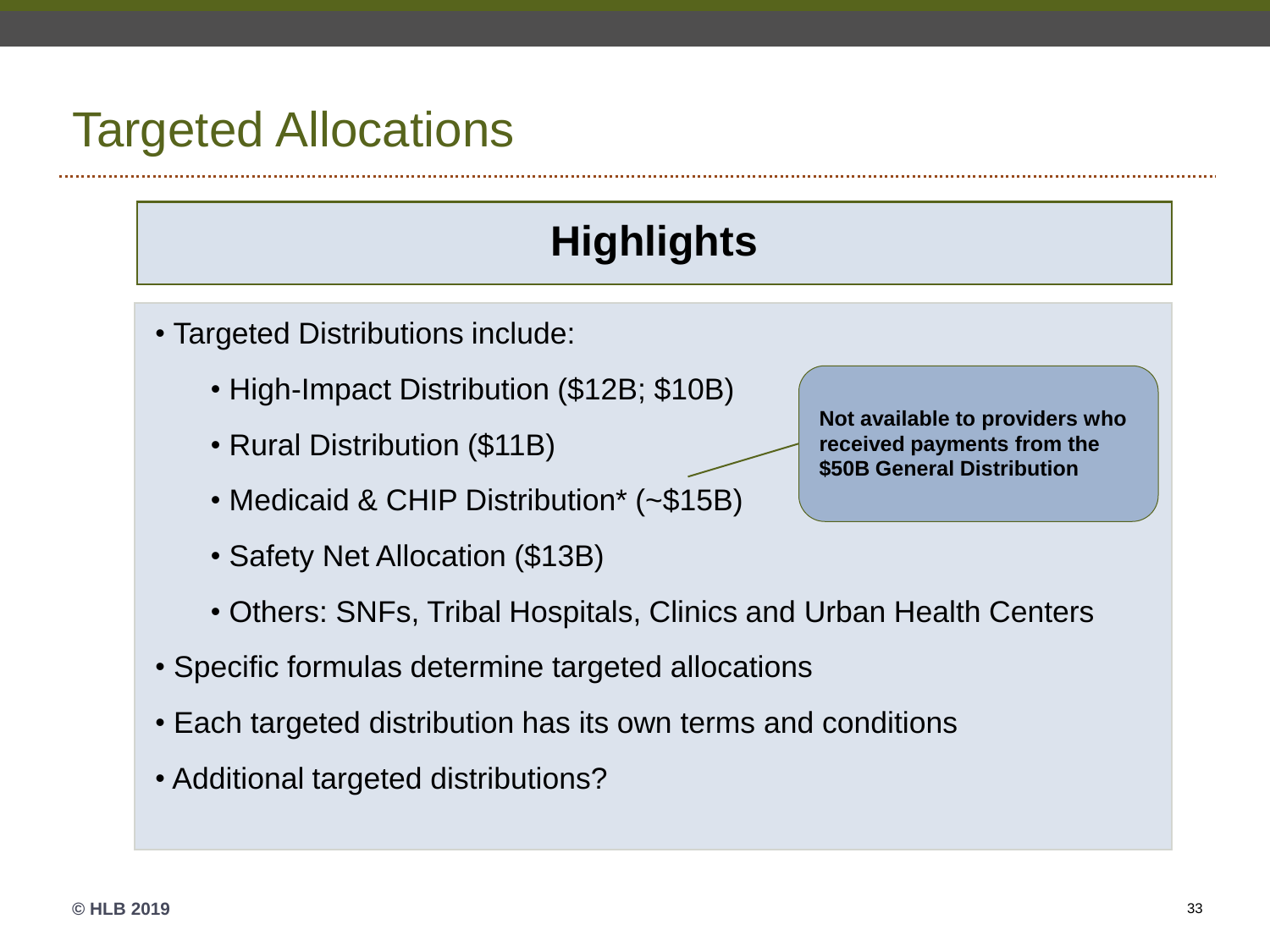# Attestation Requirements

- If a provider chooses to retain the funds, it must attest that it meets the terms and conditions of the payment
- Not returning the payment within 90 days of receipt is deemed acceptance of the terms and conditions
- The CARES Act Provider Relief Fund Payment Attestation Portal guides providers through the attestation process to accept or reject funds: <https://covid19.linkhealth.com/#/step/1>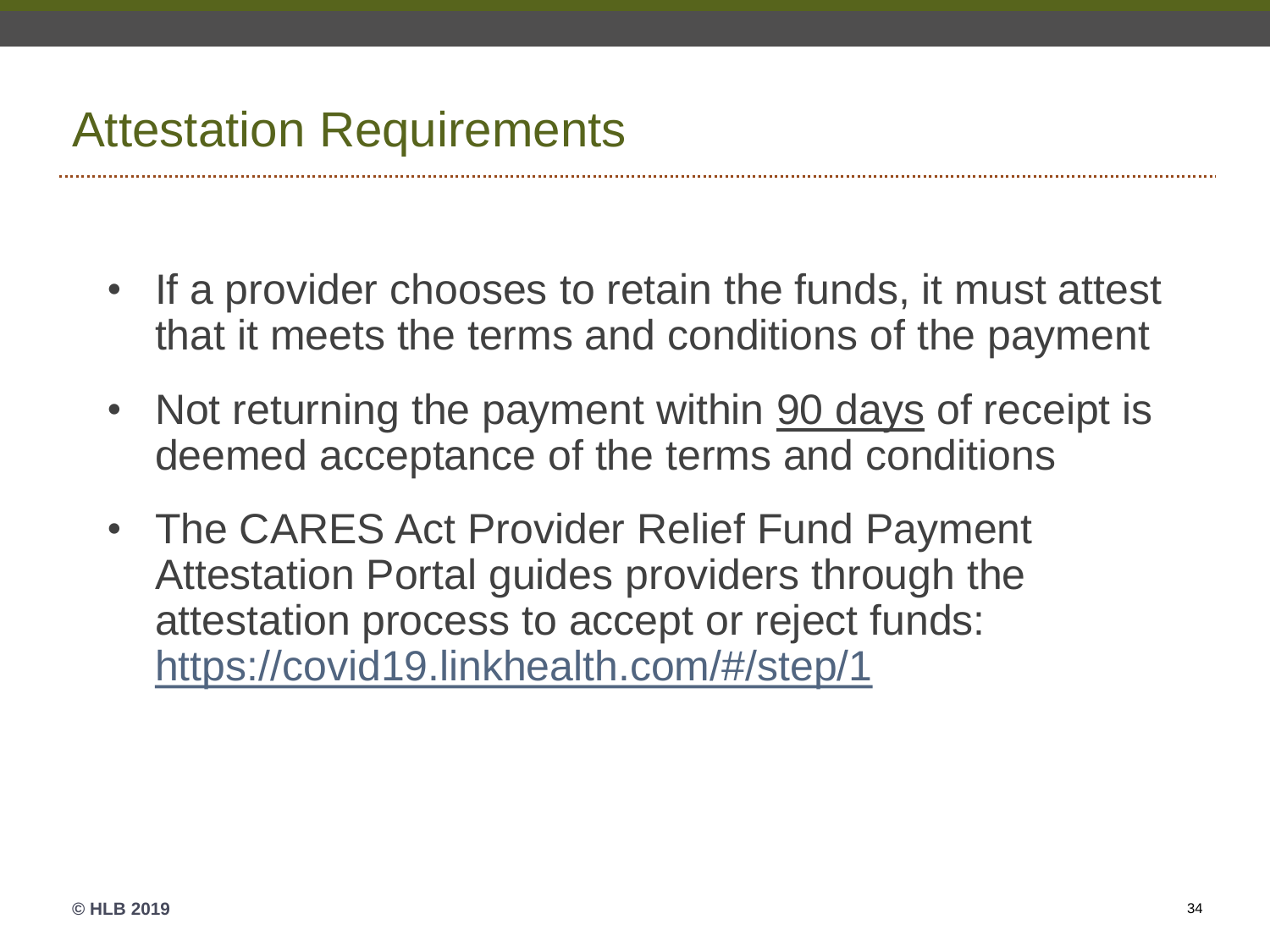# Terms and Conditions



- Providers must certify that:
	- Provider Relief Fund monies *"*will only be used to prevent, prepare for, and respond to coronavirus" and only to reimburse for "health care related expenses or lost revenues that are attributable to coronavirus."
	- Funds will not be used to reimburse expenses or losses that have "been reimbursed from other sources or that other sources are obligated to reimburse."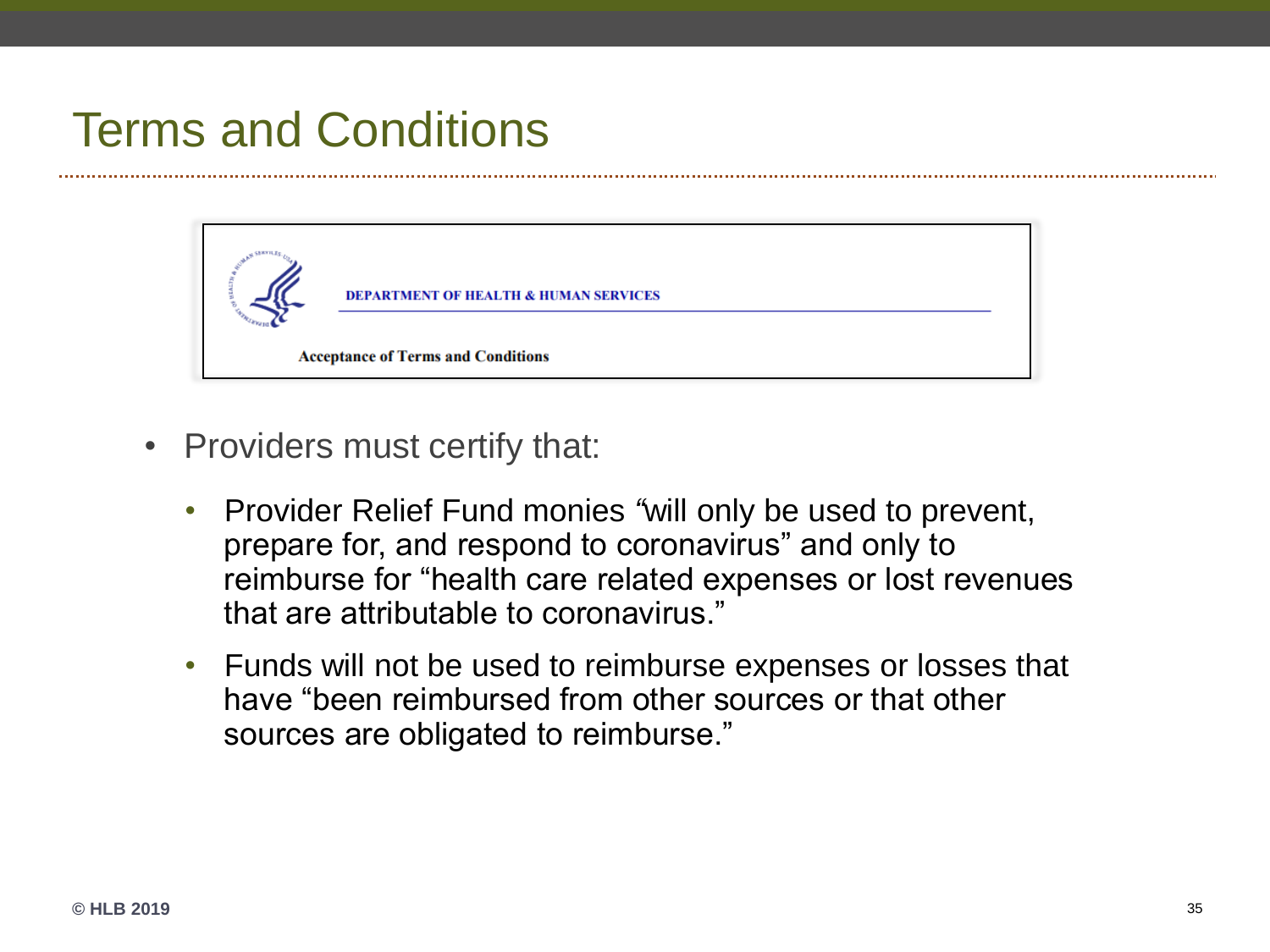## Terms and Conditions [cont'd]

- Providers must maintain "appropriate records and cost documentation." This includes:
	- Substantiating documentation for use of funds
	- Maintenance of records for at least three years
	- Prompt submission to HHS upon HHS request
	- Cooperation in all audits by Secretary, Inspector General, or Pandemic Response Accountability Committee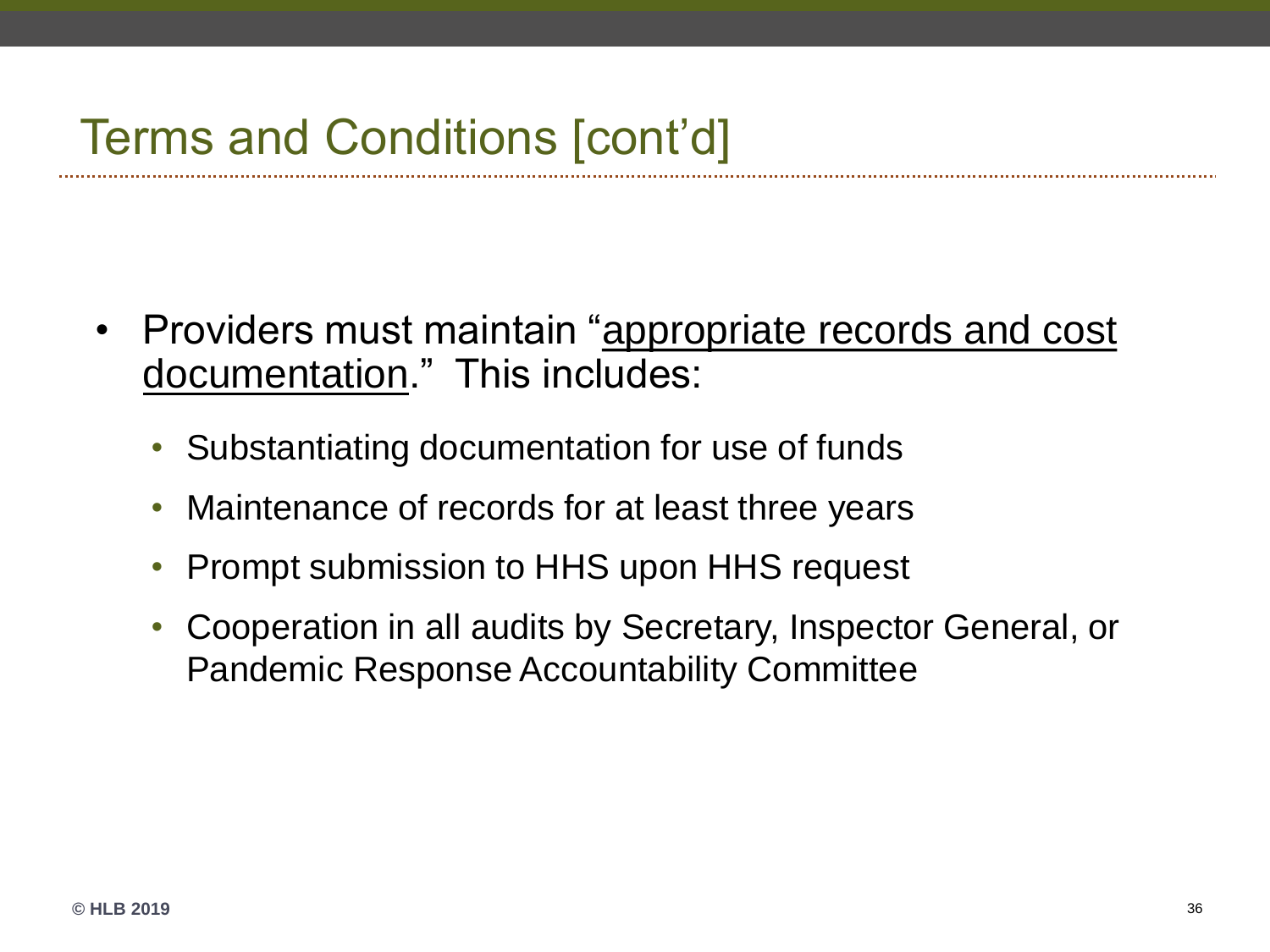

- Overpayment Risk
- False Claims Act
	- "Scienter"
	- Is there a "claim"
	- Retention of an overpayment as a reverse false claim
	- Treble damages
	- Whistleblowers
- Criminal Liability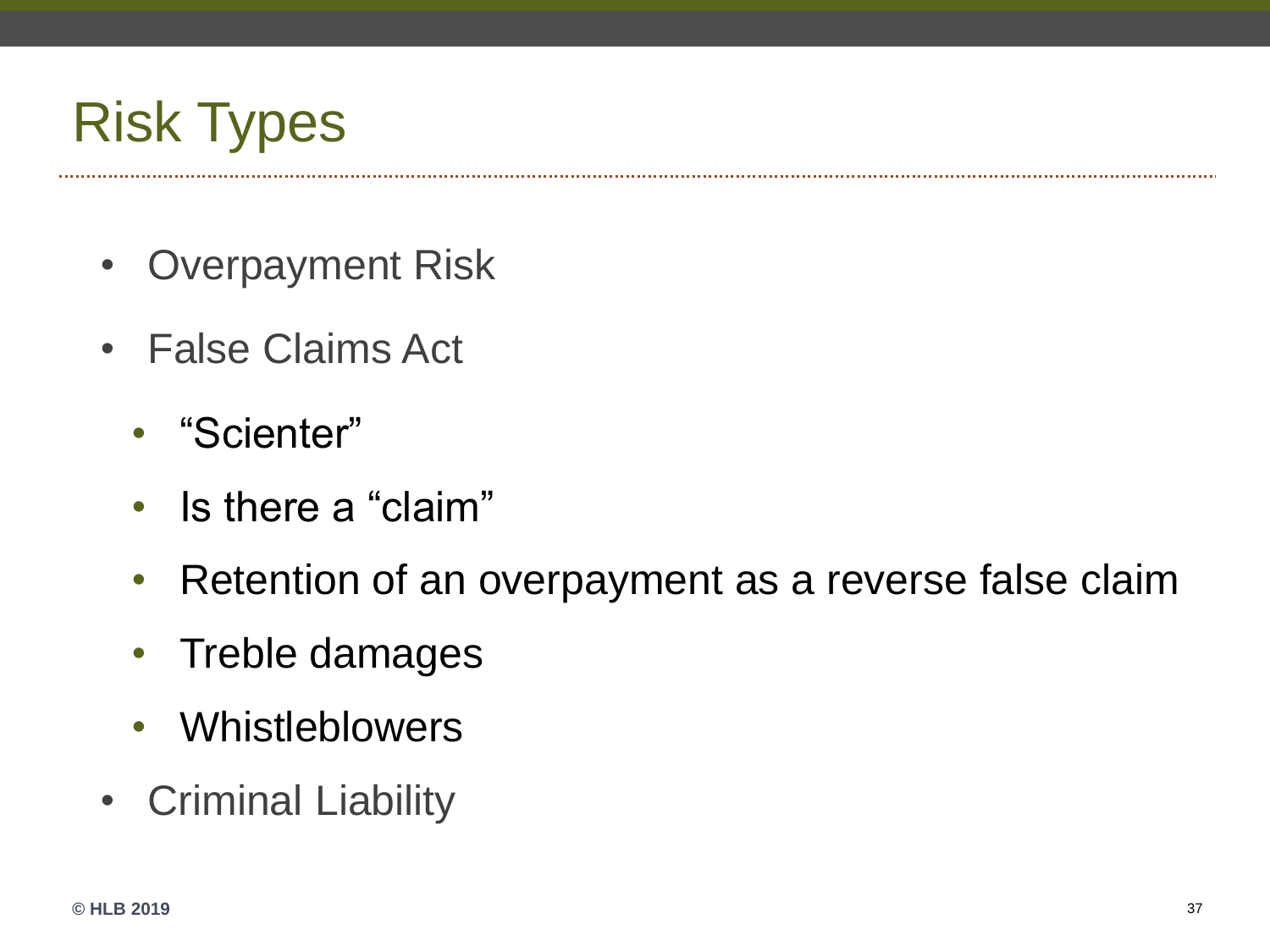#### Risk Reduction

- Carefully Review the Terms and Conditions
- Carefully Review the FAQs
- Make a reasoned decision to support expenditures consistent with T & C's and FAQs
- Document decision making and reasons
- Document advice received and act consistent with the advice or document why acting inconsistent with the advice
- Auditable documentation concerning use of the funds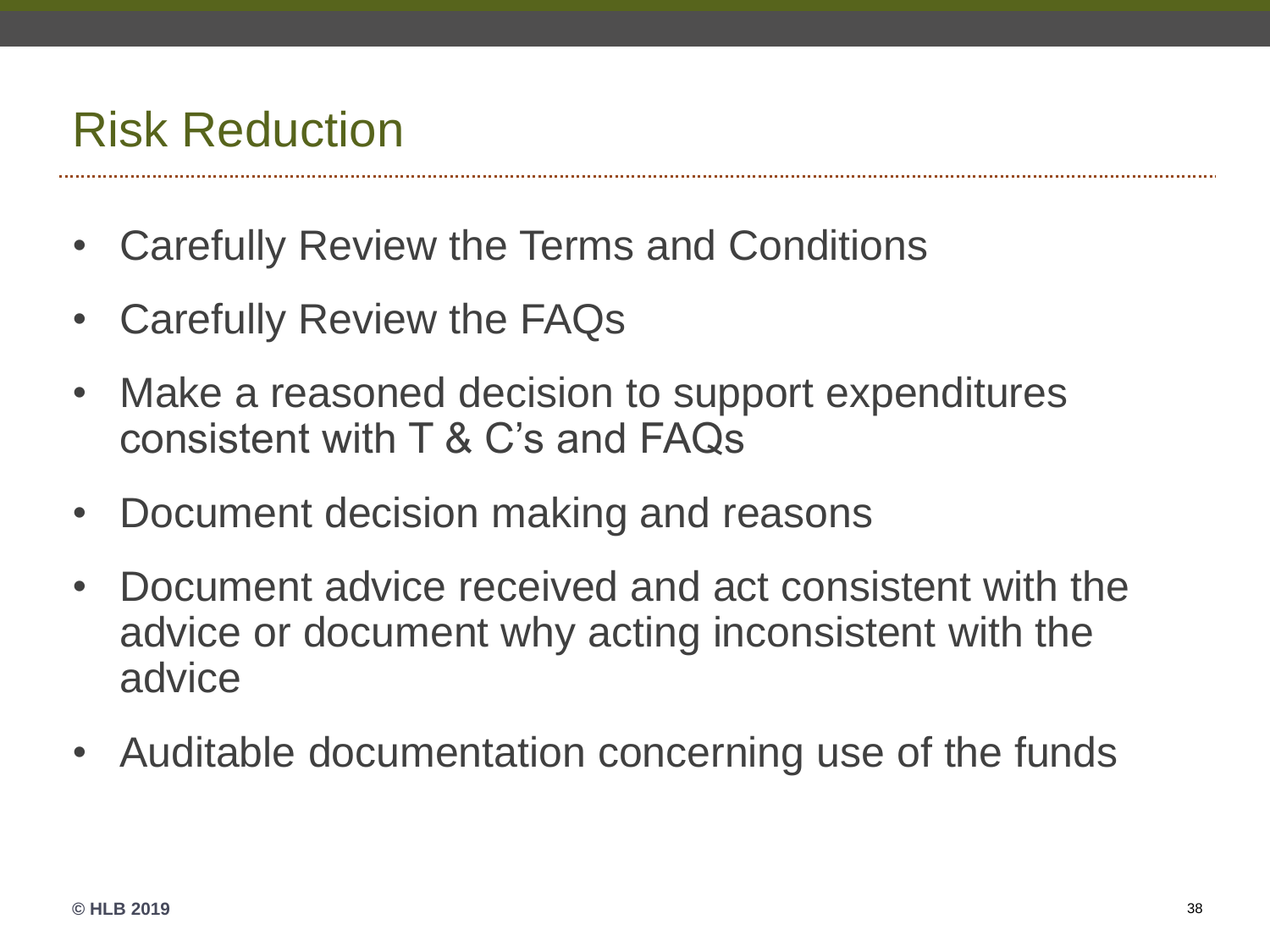#### Risk Area—Use of Funds

- "The Recipient certifies that the Payment will only be used to prevent, prepare for, and respond to coronavirus, and that the Payment shall reimburse the Recipient only for health care related expenses or lost revenues that are attributable to coronavirus."
- 2 ways to satisfy:
	- Health care related expenses attributable to coronavirus
	- Lost revenue attributable to coronavirus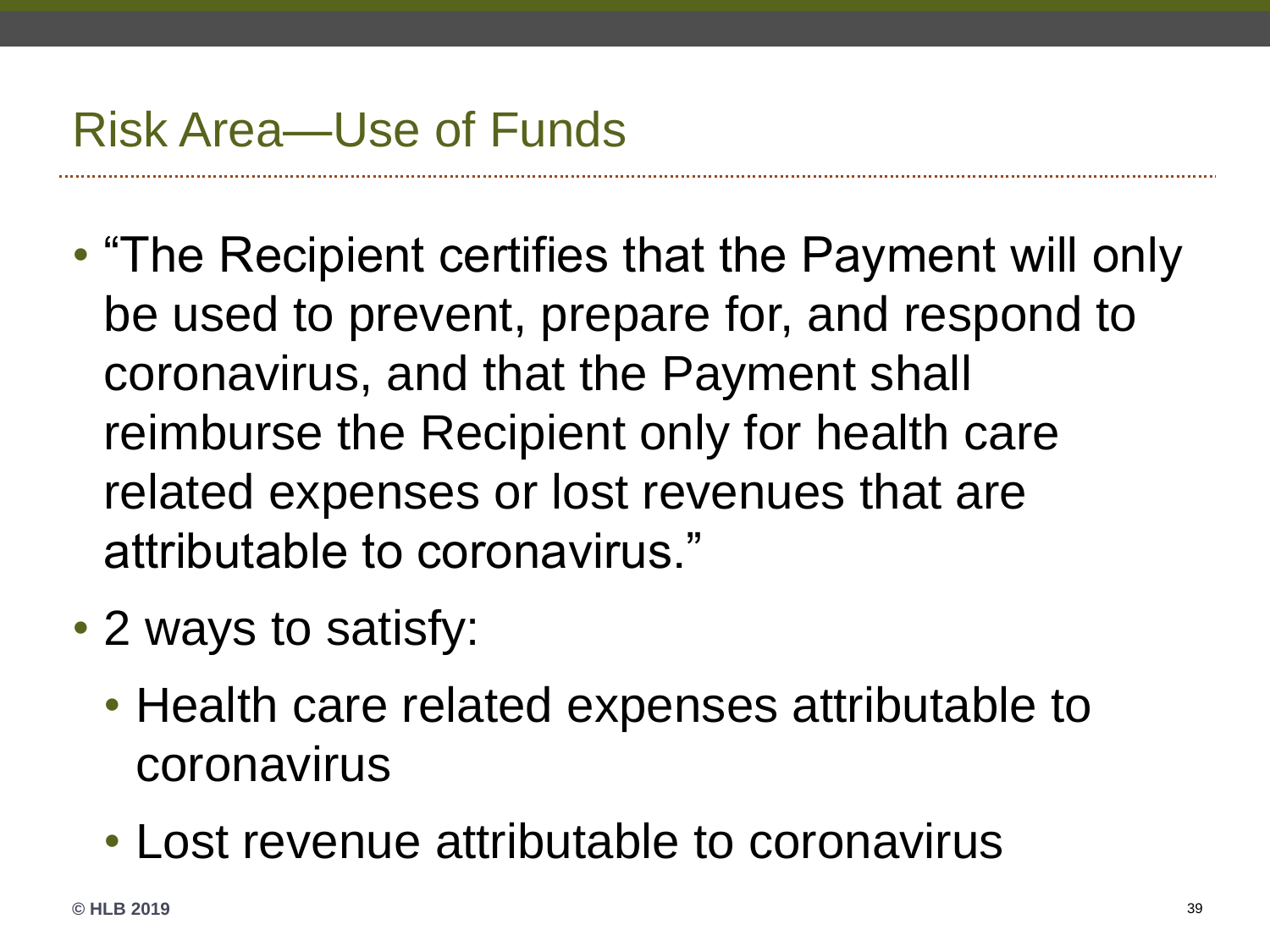#### Risk Area—Use of Funds

Health care related expenses (FAQs)

- "Healthcare related expenses attributable to coronavirus" is a broad term that may cover a range of items and services purchased to prevent, prepare for, and respond to coronavirus, including:
- supplies and equipment used to provide healthcare services for possible or actual COVID-19 patients;
- workforce training;
- developing and staffing emergency operation centers;
- reporting COVID-19 test results to federal, state, or local governments;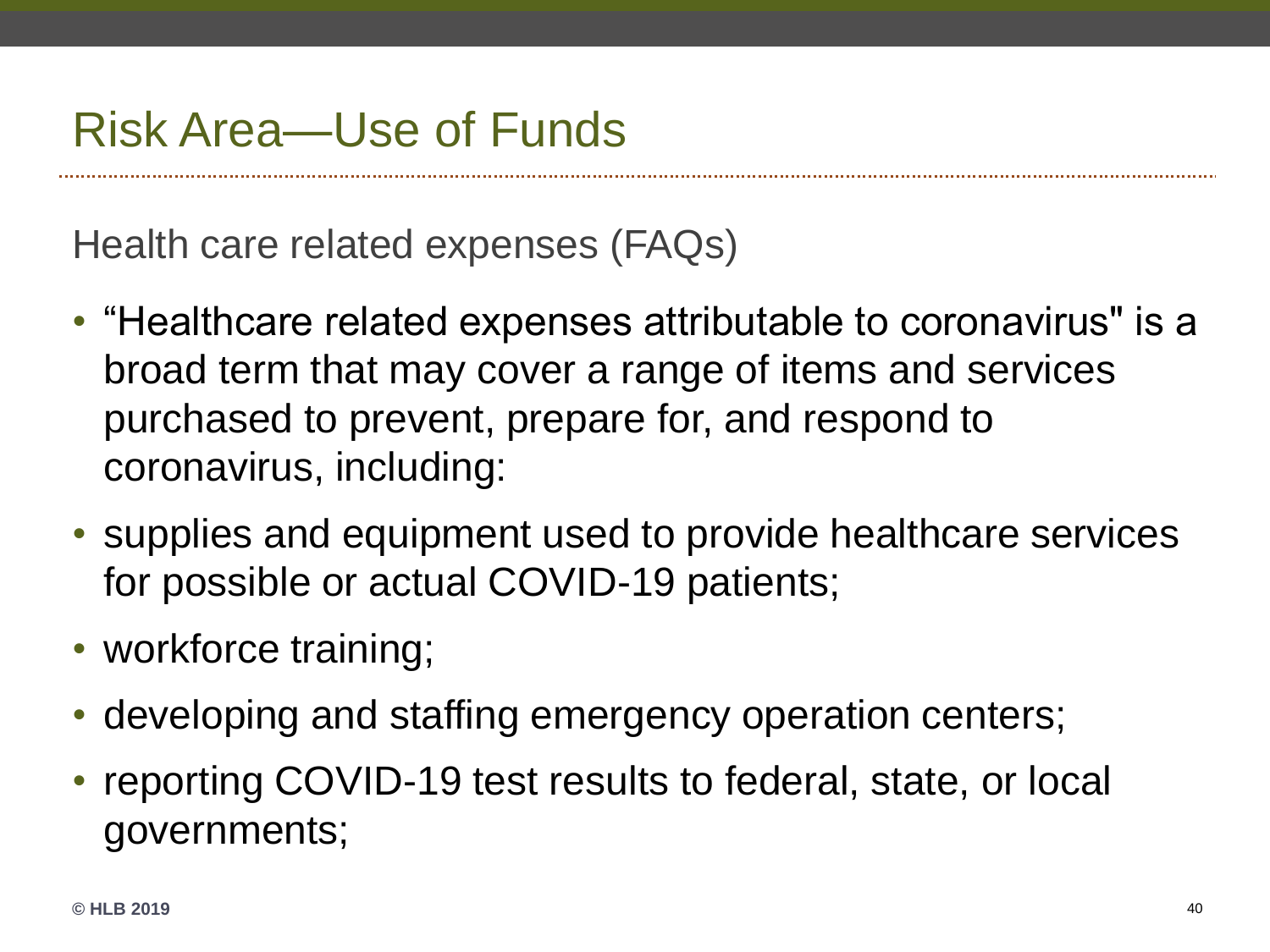More health care related expenses:

- building or constructing temporary structures to expand capacity for COVID-19 patient care or to provide healthcare services to non-COVID-19 patients in a separate area from where COVID-19 patients are being treated; and
- acquiring additional resources, including facilities, equipment, supplies, healthcare practices, staffing, and technology to expand or preserve care delivery.

Eligible expense may be incurred on any day, but "highly unusual" if incurred before 1/1/2020.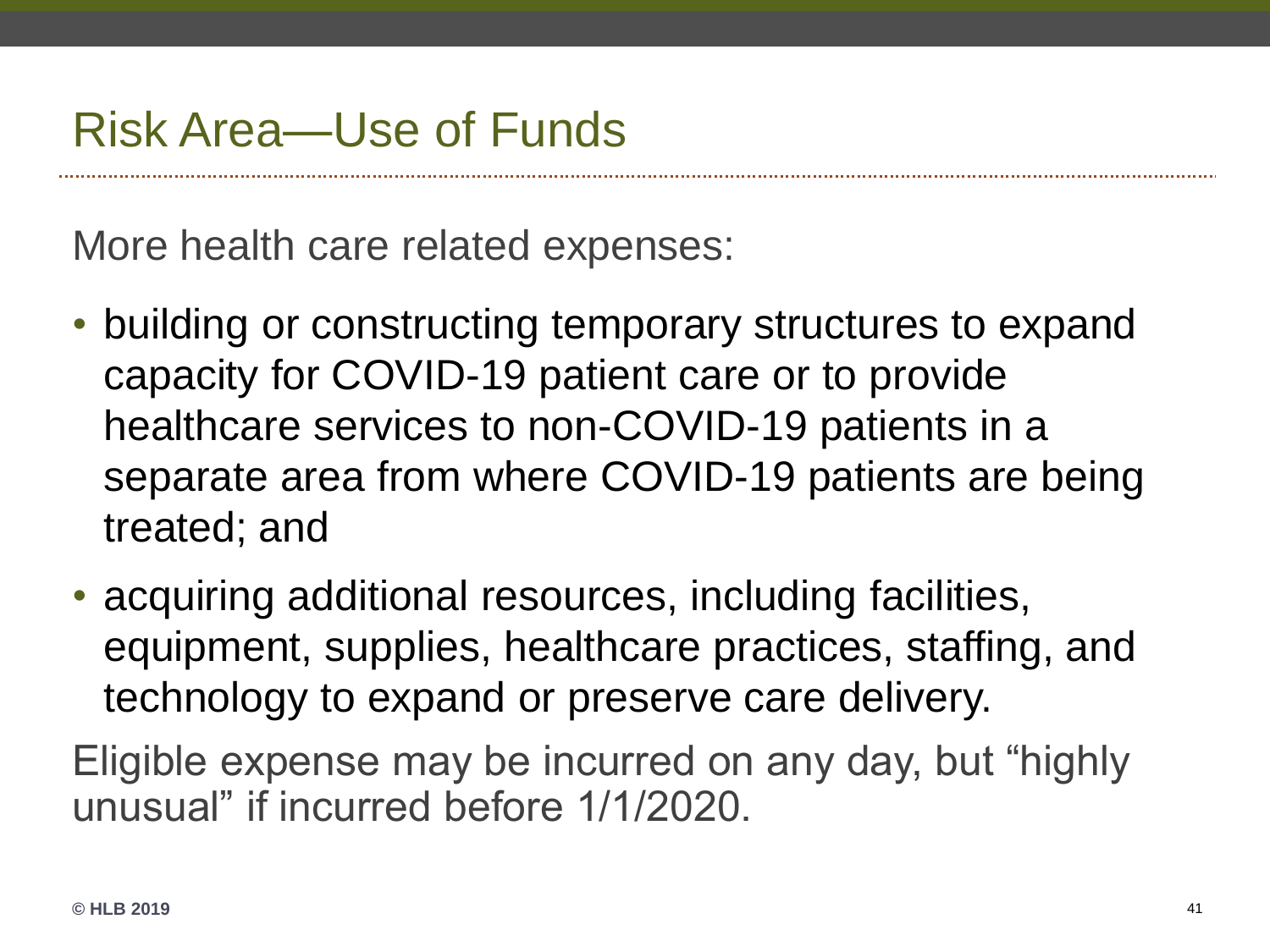### Risk Area—Use of Funds

#### Lost Revenue

- Any revenue that the provider lost due to coronavirus.
- Fewer outpatient visits or elective services
- More uncompensated care

Can cover any cost that the lost revenue would have covered, so long as that cost prevents, prepares for, or responds to coronavirus

Costs do not need to be specific to providing care for possible or actual coronavirus patients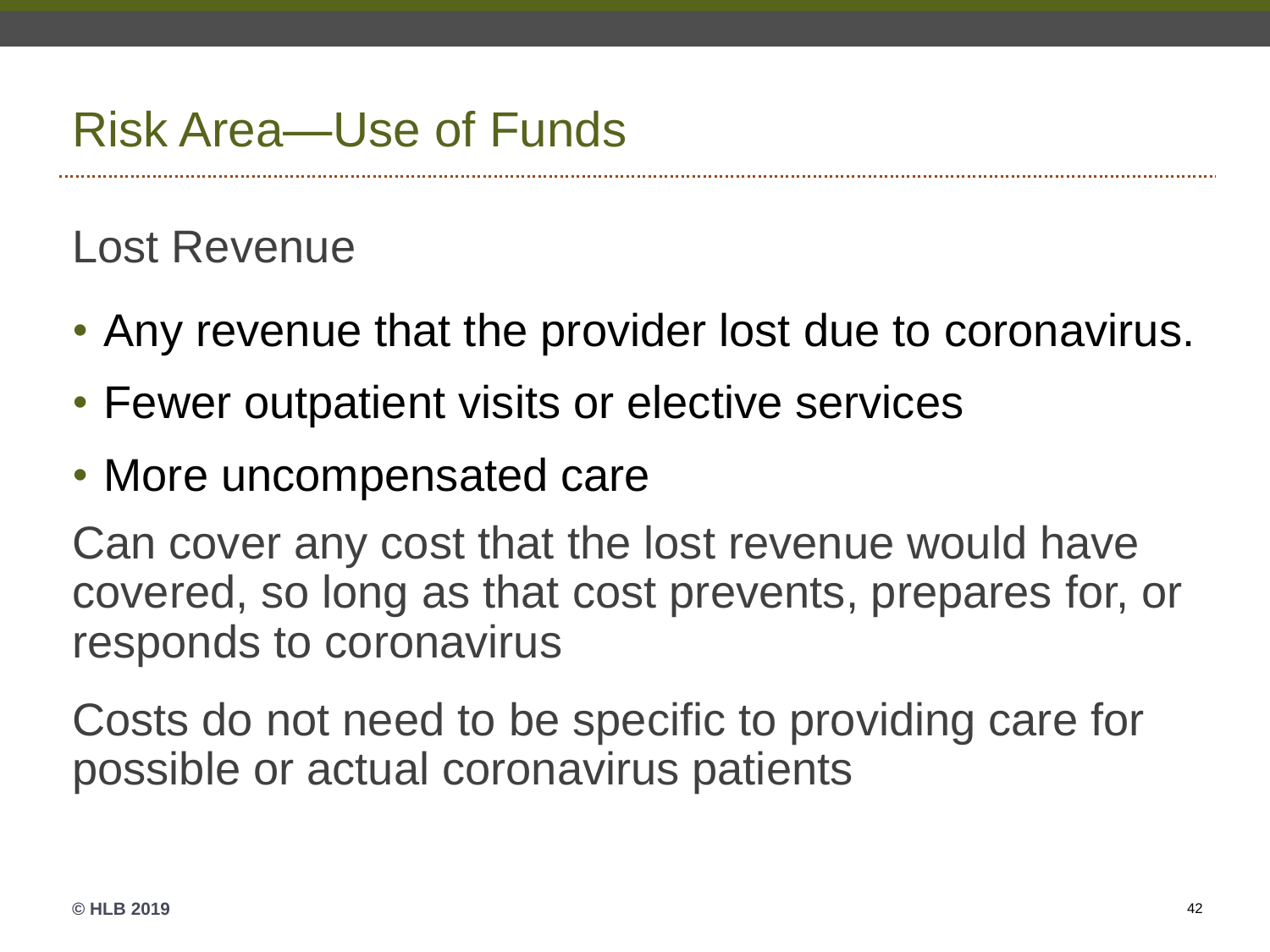Examples of permissible costs tied to lost revenue:

- Employee or contractor payroll
- Employee health insurance
- Rent or mortgage payments
- Equipment lease payments
- Electronic health record licensing fees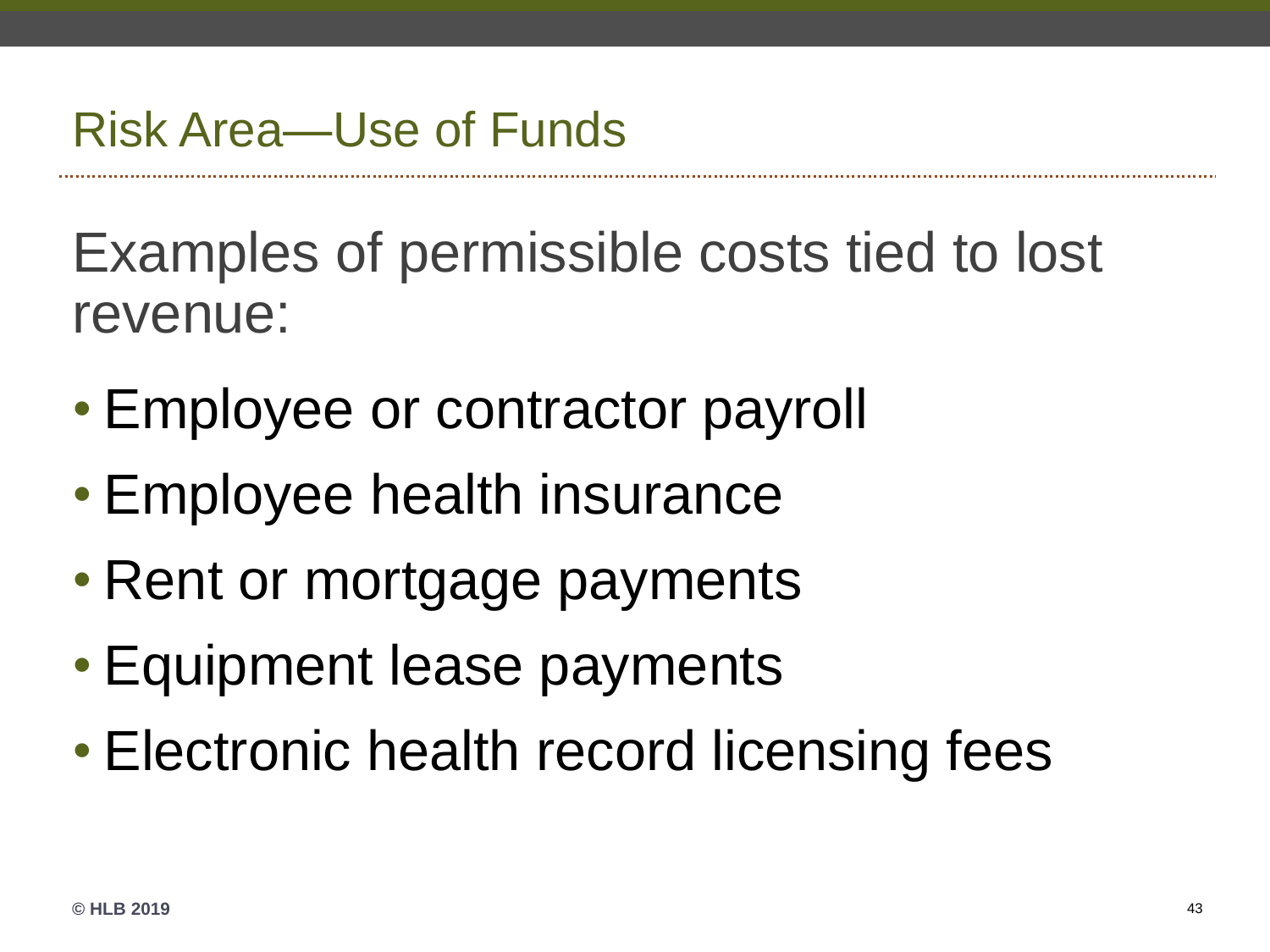### Risk Area—Use of Funds Tips

Do you have lost revenue attributable to coronavirus?

- Can be measured in any reasonable way
- Comparison of pre-pandemic revenue to post-pandemic revenue
- Compare budgeted to actual performance
- Document calculation
- If you have documented lost revenue
- Can expend the funds broadly
- Document expenditures in view of guidance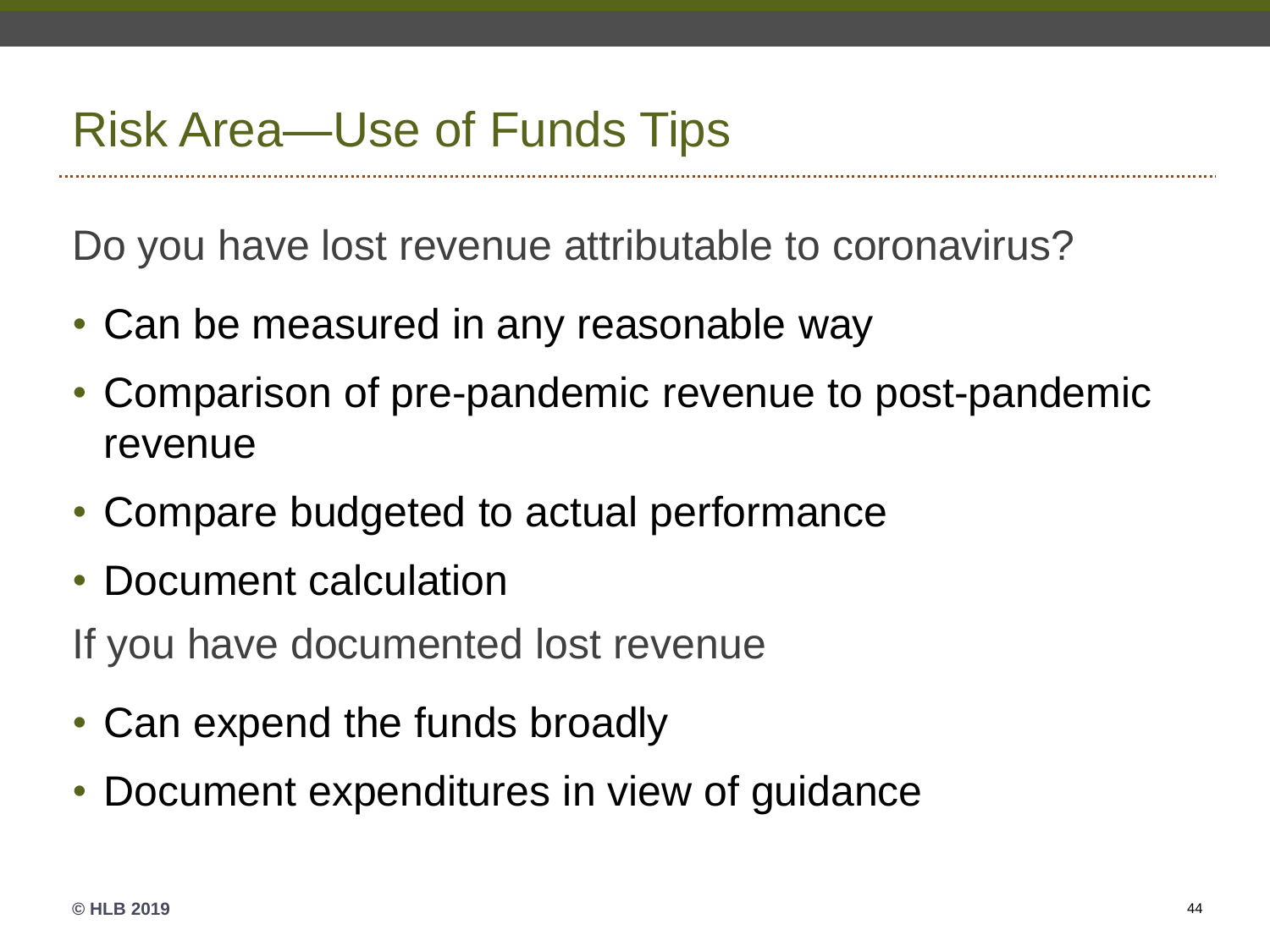• If do not have sufficient lost revenue to cover funds, do you have health care expenses attributable to coronavirus?

• If so, document what the expenses are and how they are attributable to coronavirus?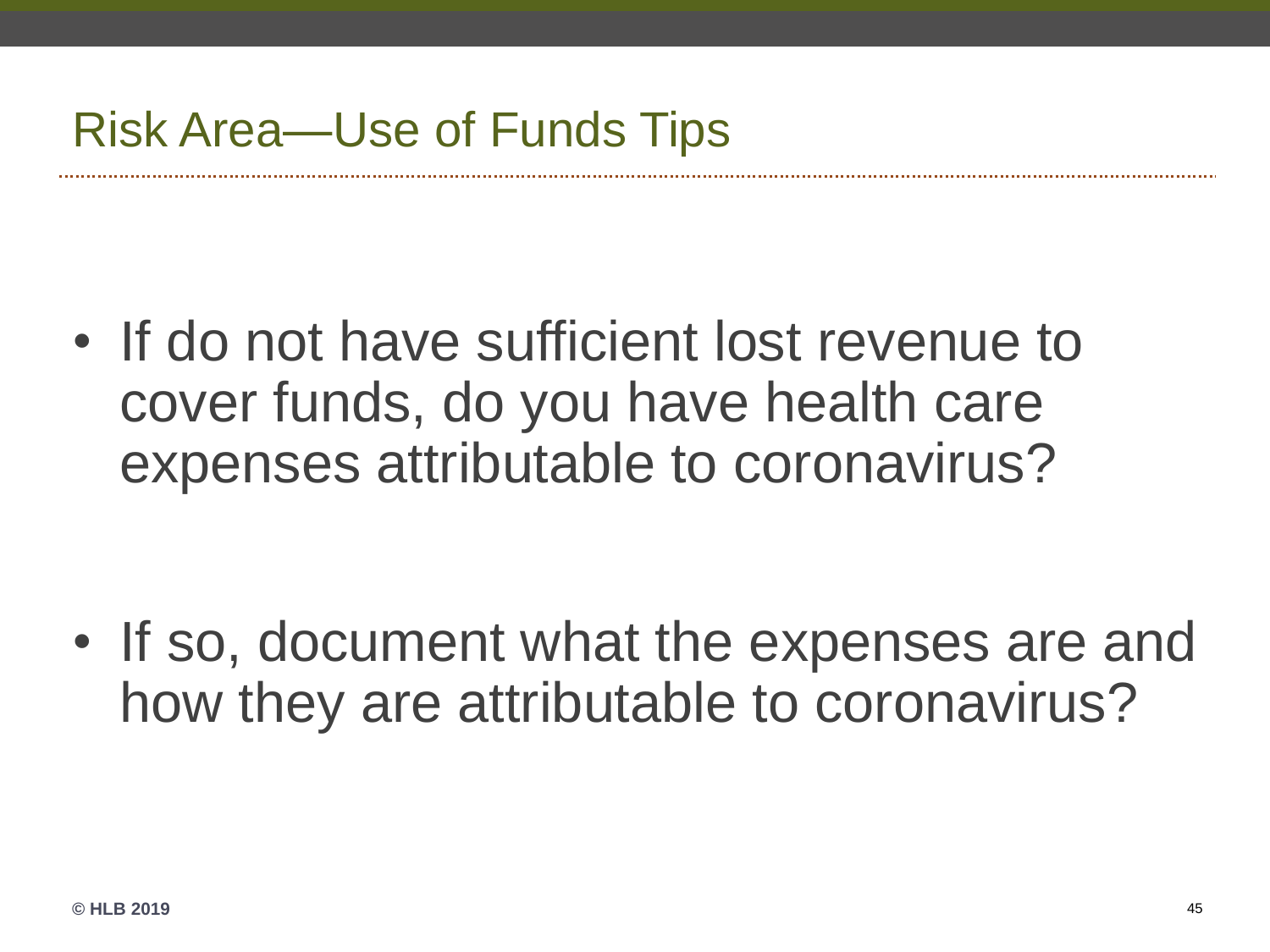#### Risk Area—Other Responsible Party

- Provider must certify "it will not use the Payment to reimburse expenses or losses that have been reimbursed from other sources or that other sources are obligated to reimburse."
- Ambiguous
- No clarification from HHS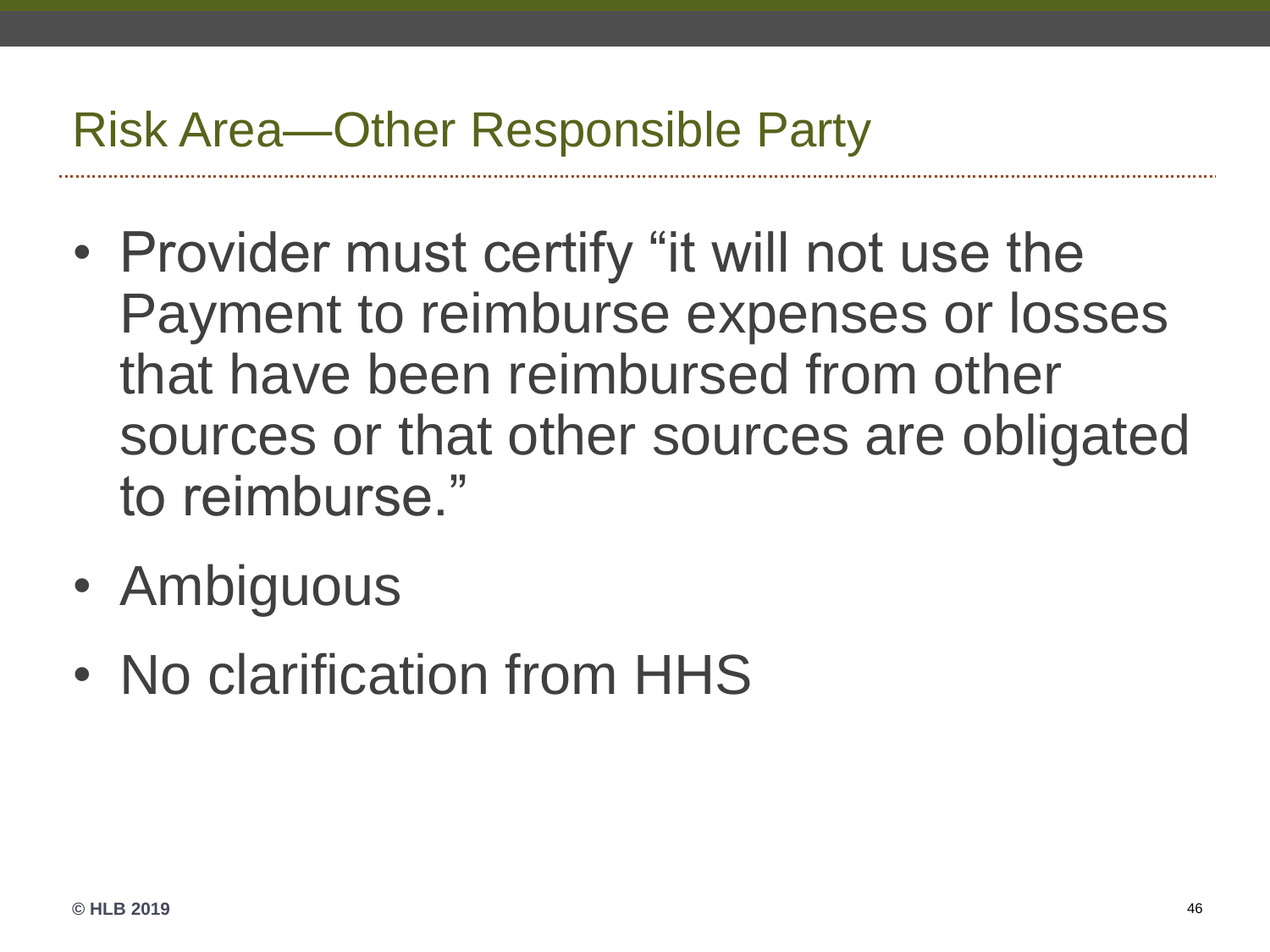# Risk Area—Other Responsible Party

**Consider** 

- Cost reimbursement
- DRG-based reimbursement
- Other fee-for-service payments
- Capitation
- DSH and other supplemental payments
- FEMA
- Insurance proceeds

Document why you have concluded no other source of payment

In the absence of guidance, explain cost report treatment in cover letter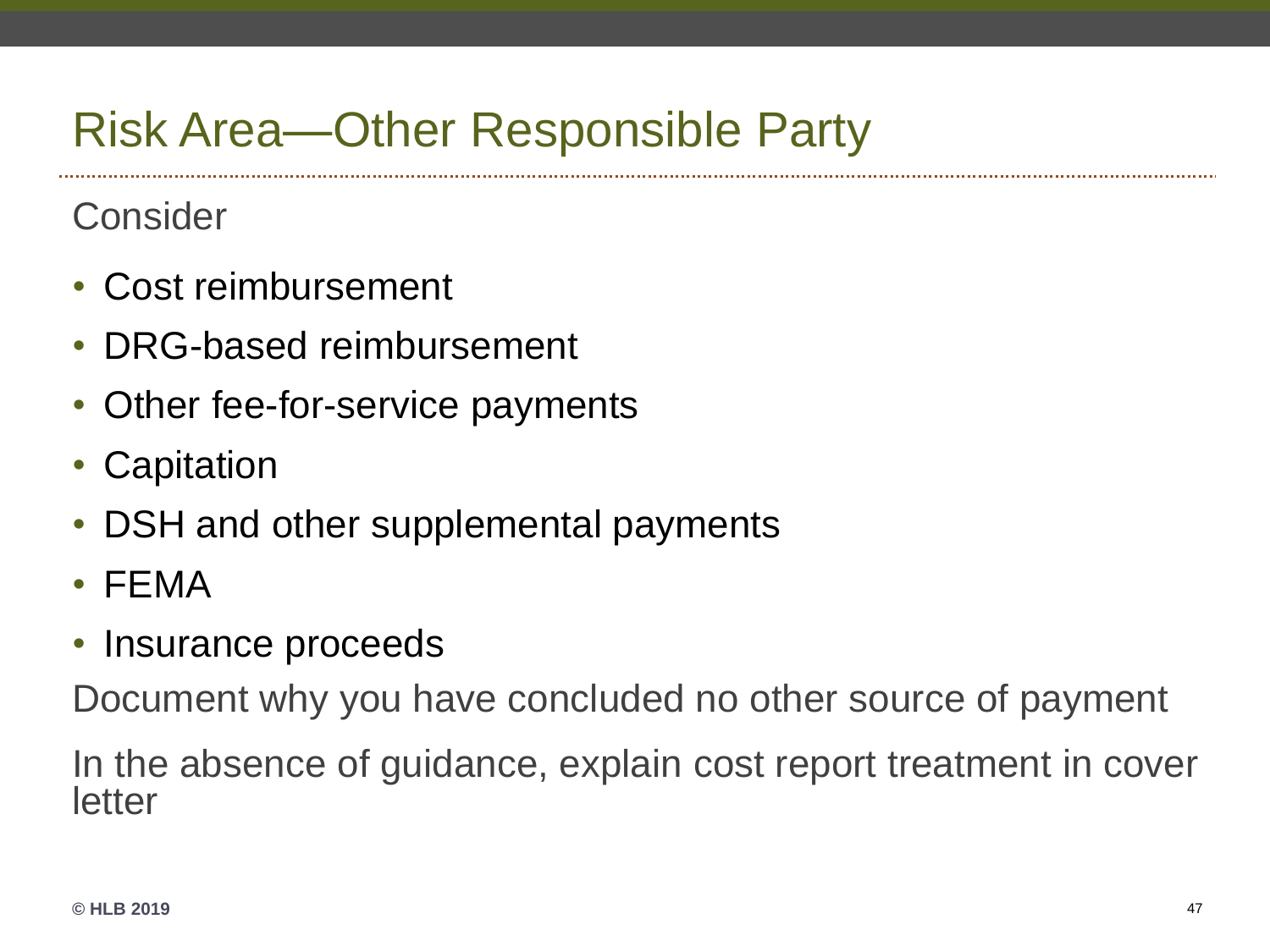

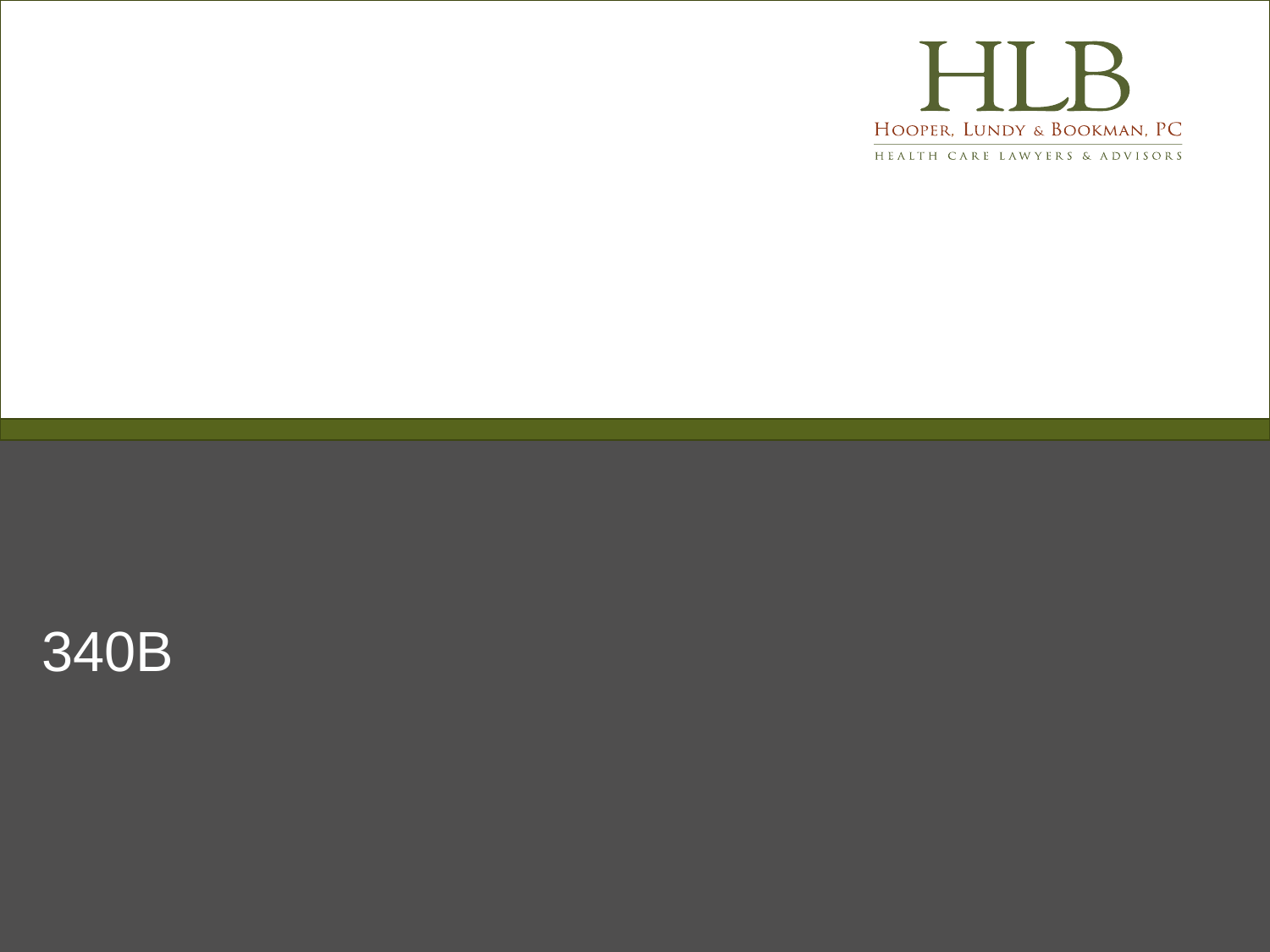# The 340B Program: Basics

- Federal drug discount program: allows eligible entities to purchase certain covered outpatient drugs at discounted prices from drug manufacturers
	- Eligible entities: registered hospitals and federal grantees/programs (known as covered entities)
	- Limited to certain covered outpatient drugs that are dispensed to covered entity's eligible patients
- Administered by the Office of Pharmacy Affairs, within the Health Resources and Services Administration of the Department of Health and Human Services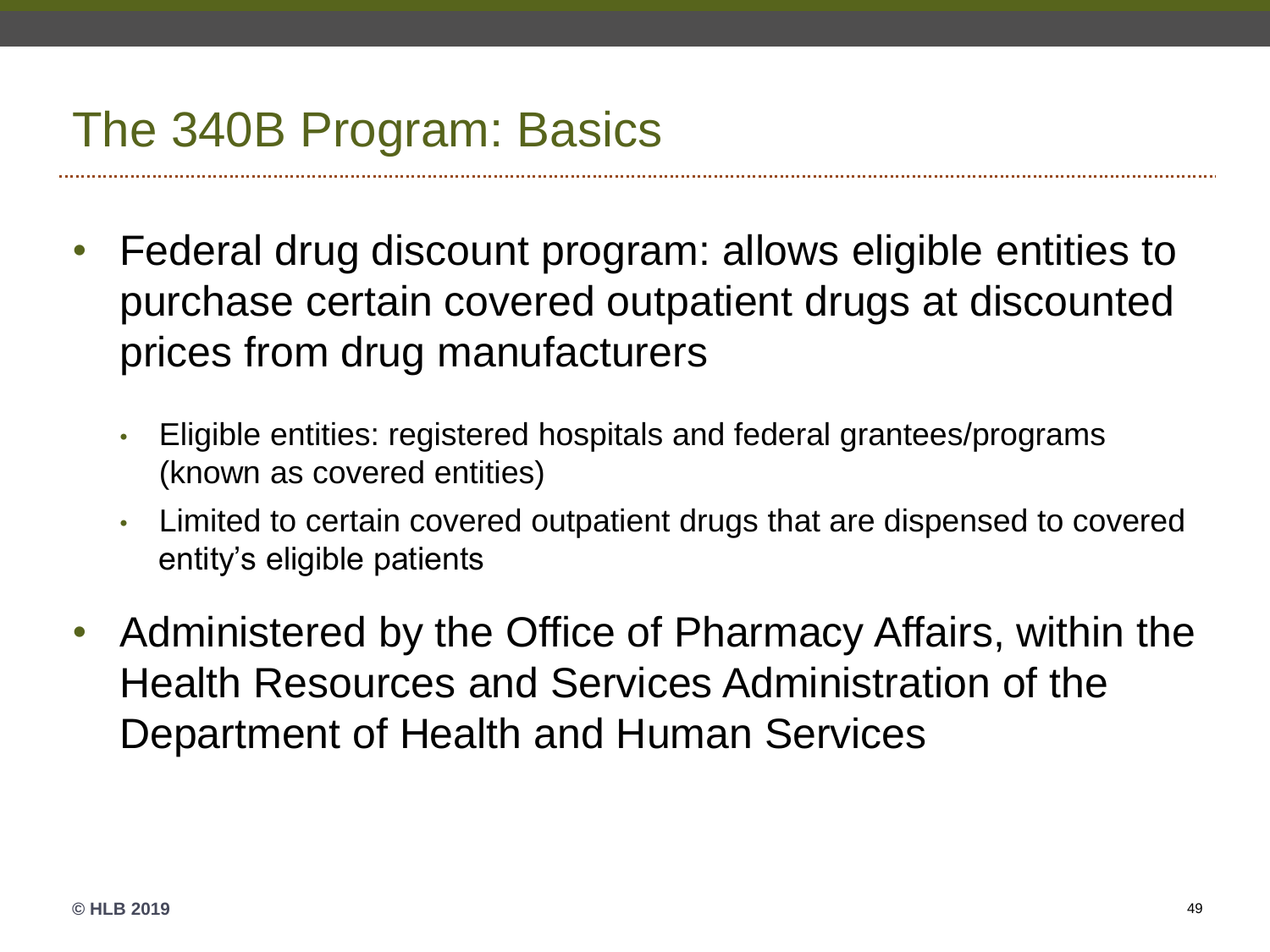#### 2018 OPPS Final Rule re Payment for 340B Drugs

- Rate change for separately payable drugs acquired under 340B program, except pass-through drugs and vaccines
	- Prior to 1/1/2018: Average Sales Price ("ASP") + 6%
	- Effective 1/1/2018: ASP 22.5%.
		- Drugs not purchased with the 340B discount: ASP + 6%
- No phase-in period for rate reduction
- Budget-neutral implementation (~\$1.6 billion)
	- Adjustment to OPPS conversion factor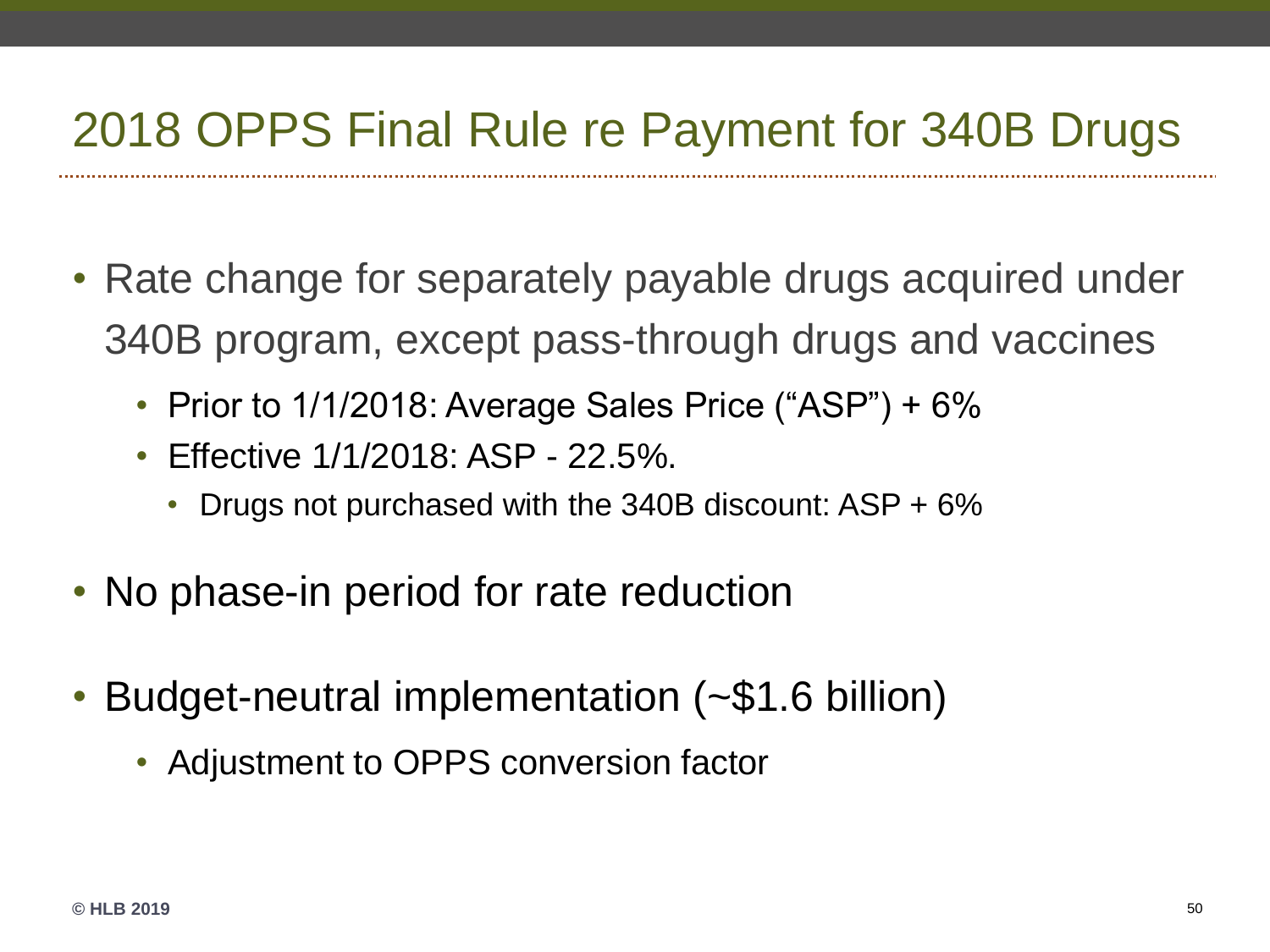## Legal Challenge to 2018 Payment Change

- **Plaintiffs**: Hospital associations (American Hospital Association, America's Essential Hospitals, and the Association of American Medical Colleges)
- **Nature of Suit**: Challenge to CMS authority to implement the payment cuts (violation of APA, in excess of statutory authority); sought injunction to keep payment cuts from going into effect
- **District Court**: Granted government's motion to dismiss. Dismissed plaintiffs' motion for preliminary injunction
	- Court lacked subject matter jurisdiction because hospitals failed to first present any claim to the HHS for final decision
- **Court of Appeals**: Affirmed
- **September 5, 2018**: Hospital associations re-filed lawsuit after claims submitted and appealed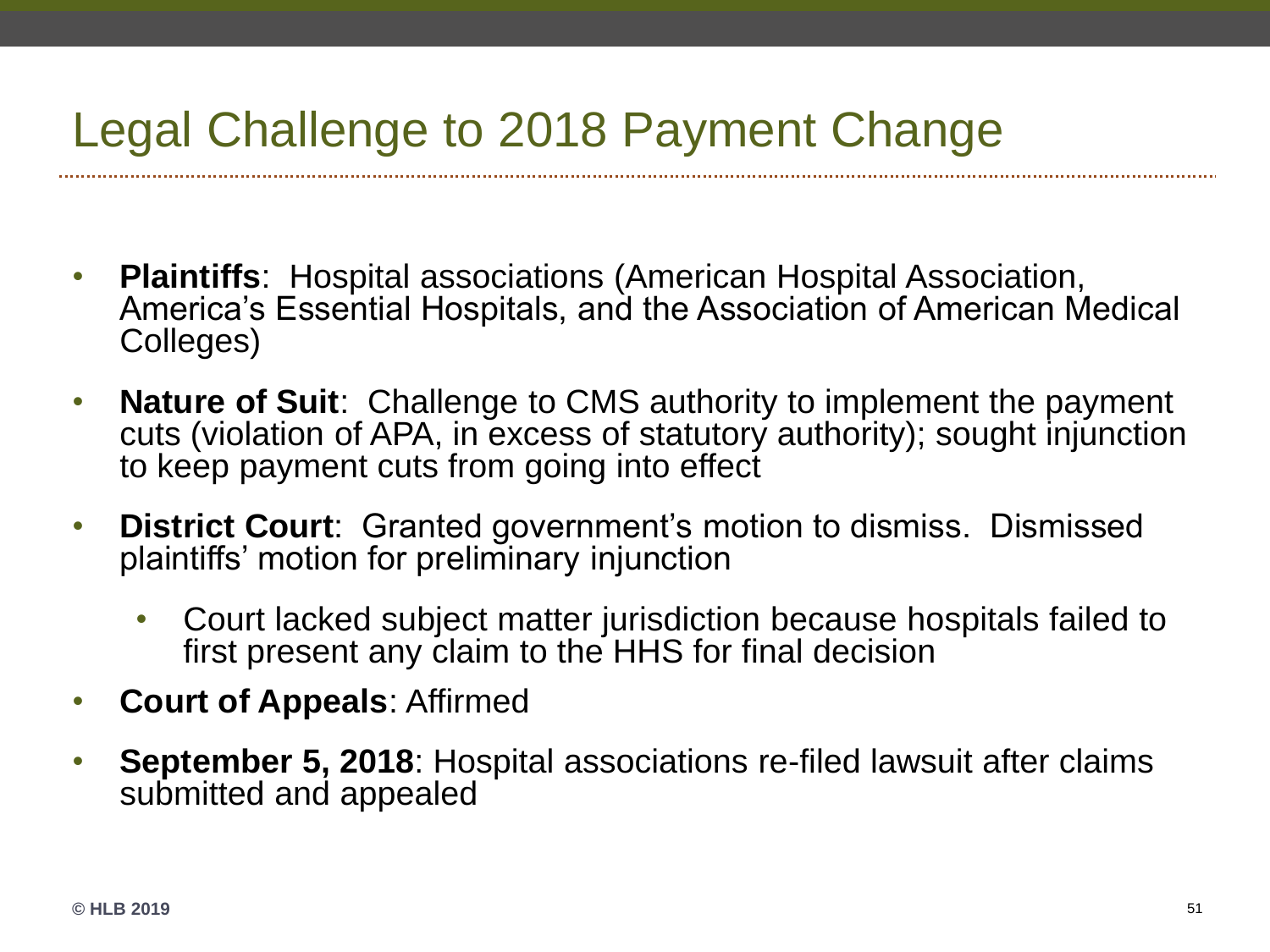#### 2019 OPPS Final Rule re Payment for 340B Drugs

- Maintained payment rate of ASP 22.5% for separately payable drugs acquired under the 340B program
- Expanded payment rate to Part B drugs furnished in nonexcepted off-campus HOPDs
	- Previous payment rate for these HOPDs: ASP + 6%
	- Estimated savings: \$48.5 million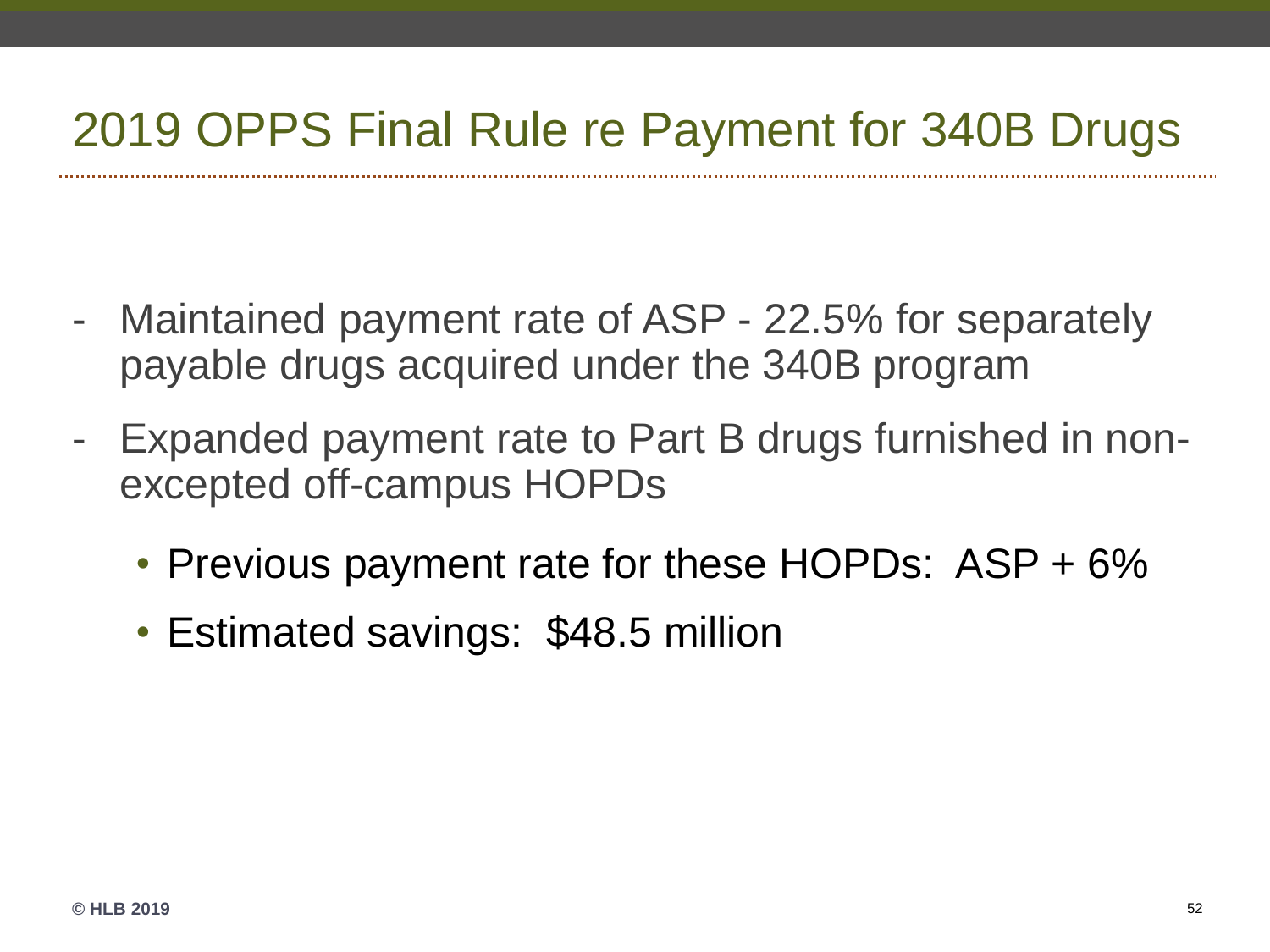#### 340B Payment Reduction Litigation

- December 2018: Court issues opinion re 2018 reduction
	- Secretary's action was ultra vires
		- Statute authorizes adjustments; here, Secretary made basic and fundamental changes to statutory scheme (in part due to magnitude and wide applicability)
	- Does not address rate cut for 2019 because plaintiffs have not yet presented a claim
	- Invites briefing from parties re appropriate remedy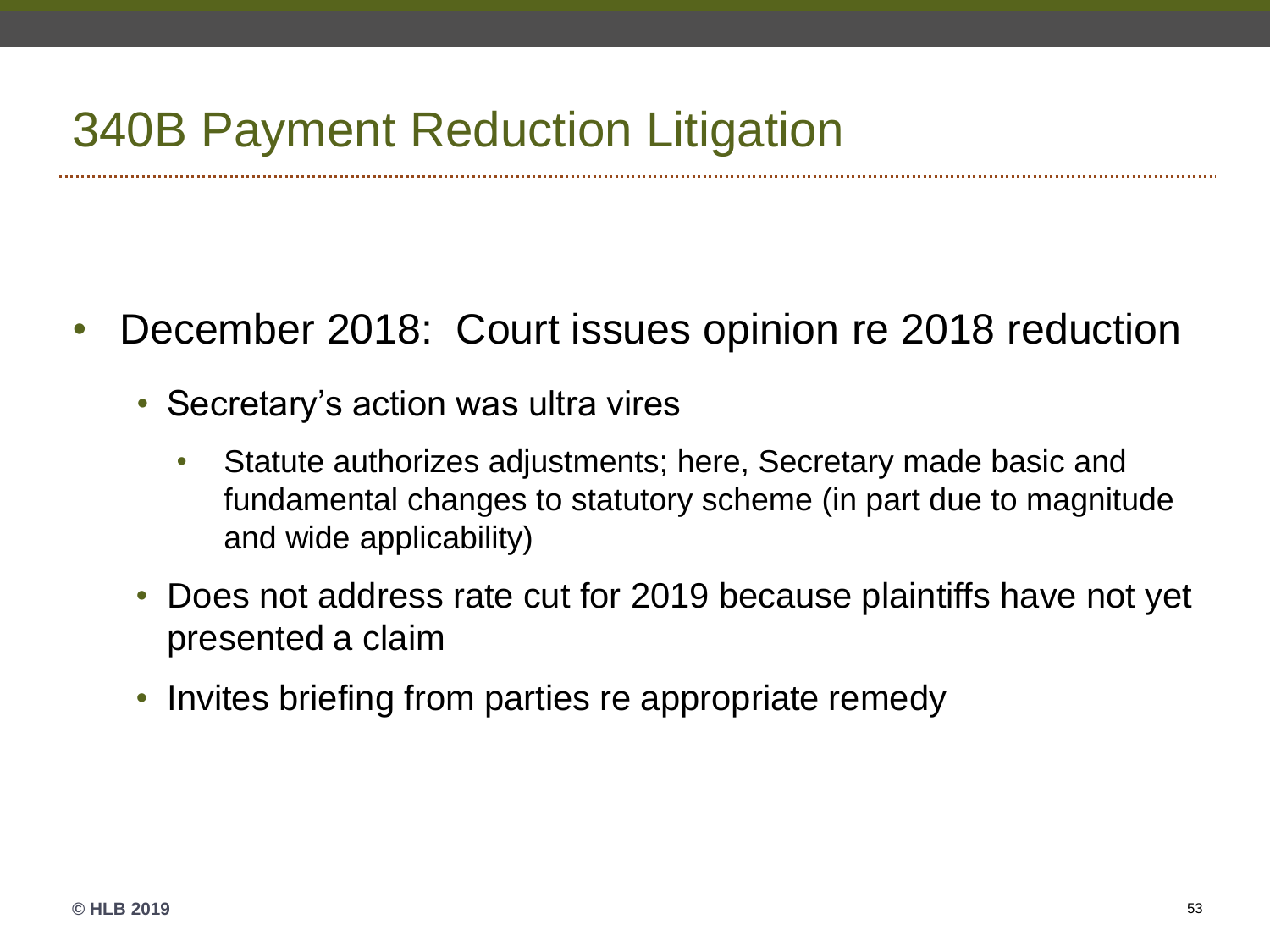### 340B Payment Reduction Litigation [cont'd]

- May 2019: Court issues opinion re 2019 reduction
	- Rate is unlawful for same reasons 2018 reduction was unlawful
	- Remands to agency
		- Vacating 2018 and 2019 rules could wreak "havoc" on Medicare's administration
		- Remand gives agency "first crack" at crafting appropriate remedial measures
		- Court expresses "expectation" that HHS resolve the issue "promptly"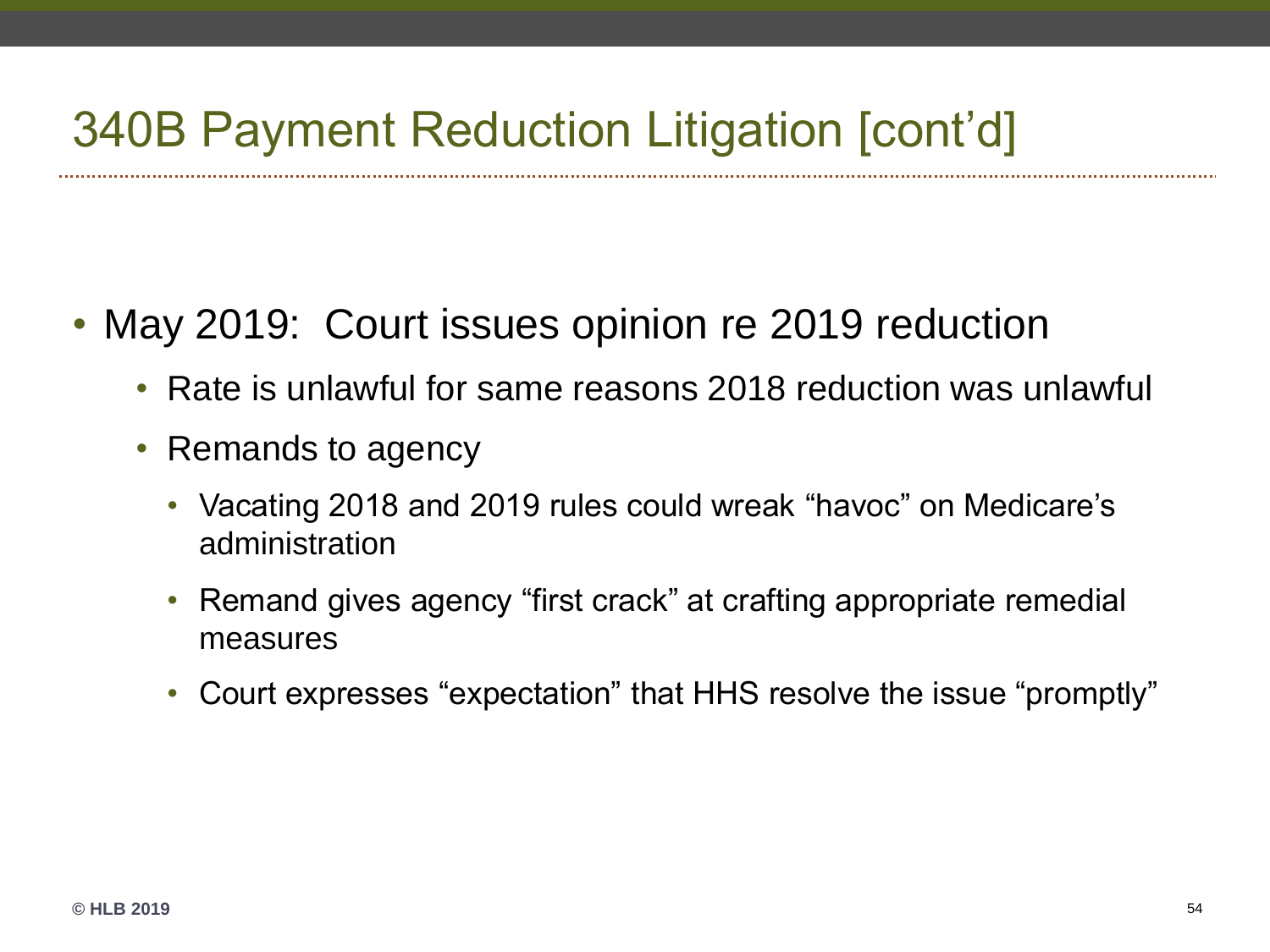### 340B Payment Reduction Litigation [cont'd]

- June 2019: Government moves for court to enter final judgment
	- Allows for appeal to D.C. Circuit
- Late 2019: Parties exchanged briefs in D.C. Circuit
- And now we wait...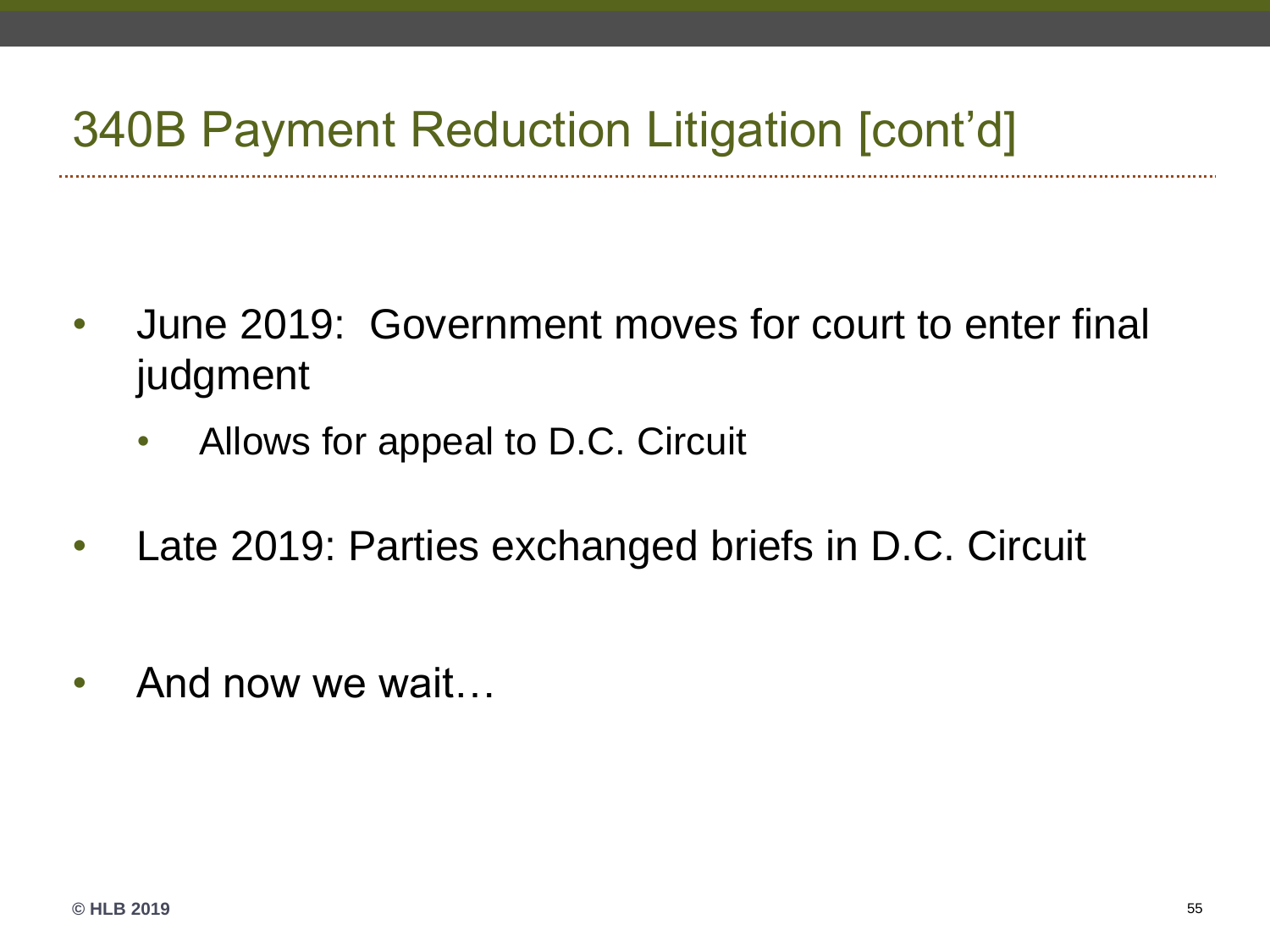#### 340B and COVID-19

- 340B Child Sites: must be listed as reimbursable on the hospital's **most recently filed Medicare cost report** and have associated outpatient costs and charges
- COVID-19 Flexibility (New HRSA COVID-19 FAQ): For hospitals who are unable to register their outpatient facilities because they are not yet on the most recently filed Medicare Cost Report, the patients of the new site may still be 340B eligible to the extent that they are patients of the covered entity.
	- BUT not all HRSA and Apexus FAQs have been updated to reflect this flexibility

To treat a site as a child site, ensure that it qualifies to be reported on the cost report AND that patient definition is met